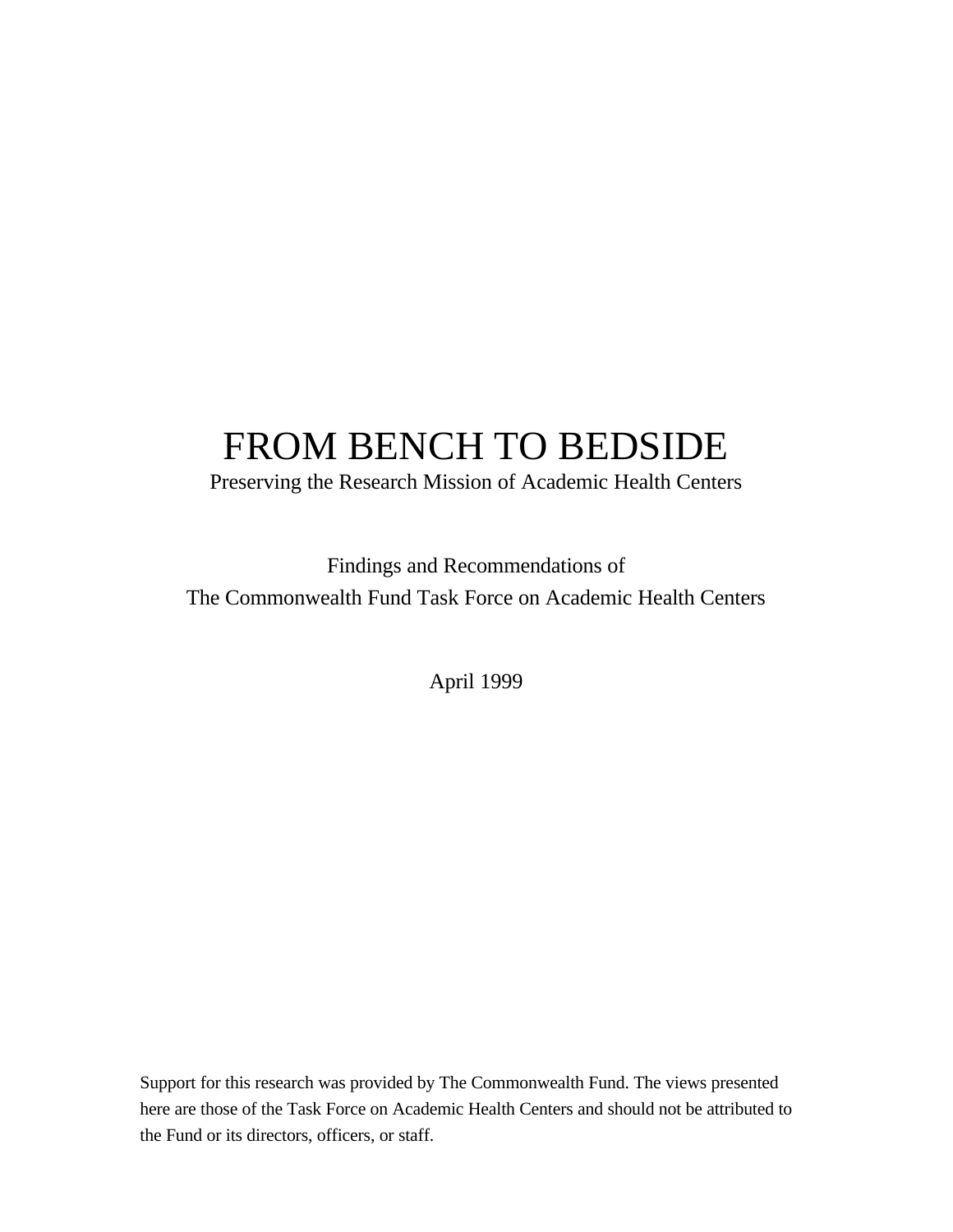### **THE COMMONWEALTH FUND TASK FORCE ON ACADEMIC HEALTH CENTERS**

#### *CHAIR*

Samuel O. Thier, M.D., *President and Chief Executive Officer* Partners HealthCare System, Inc.

### *VICE CHAIR*

Bill Gradison, *Senior Public Policy Counselor* Patton Boggs & Blow

#### *MEMBERS*

Edward N. Brandt, Jr., M.D., Ph.D., *Regents Professor* University of Oklahoma Health Sciences Center

Gail Cassell, Ph.D., *Vice President, Epidemiology* Eli Lilly & Company

Janice Douglas, M.D., *Professor* Department of Medicine Case Western Reserve University

Alain Enthoven, Ph.D., *Professor* Graduate School of Business Stanford University

Paul F. Griner, M.D., *Vice President and Director* Center for the Assessment and Management of Change in Academic Medicine Association of American Medical Colleges

Michael M.E. Johns, M.D., *Executive Vice President for Health Affairs Director of the Robert W. Woodruff Health Sciences Center* Emory University

William B. Kerr, *Executive Vice President and Chief Operating Officer* University of California, San Francisco Stanford Health Care

Lawrence S. Lewin, M.B.A., *Chairman and Chief Executive Officer* The Lewin Group

Charles B. Mullins, M.D., *Executive Vice Chancellor for Health Affairs* University of Texas System

Richard M. Rosenberg, *Chairman and CEO (Retired)* BankAmerica

#### *EXECUTIVE DIRECTOR*

David Blumenthal, M.D., M.P.P., *Director* Institute for Health Policy Massachusetts General Hospital/Partners HealthCare System, Inc.

#### *TASK FORCE STAFF*

James A. Reuter, Sc.D., *Director* Institute for Health Care Research and Policy Georgetown University Medical Center

Joel S. Weissman, Ph.D., *Senior Scientist* Institute for Health Policy Massachusetts General Hospital/Partners HealthCare System, Inc.

Eric G. Campbell, Ph.D., *Research Associate* Institute for Health Policy Massachusetts General Hospital/Partners HealthCare System, Inc.

#### *COMMONWEALTH FUND STAFF*

Brian Biles, M.D., *Senior Vice President* Melinda Abrams, M.S., *Program Associate*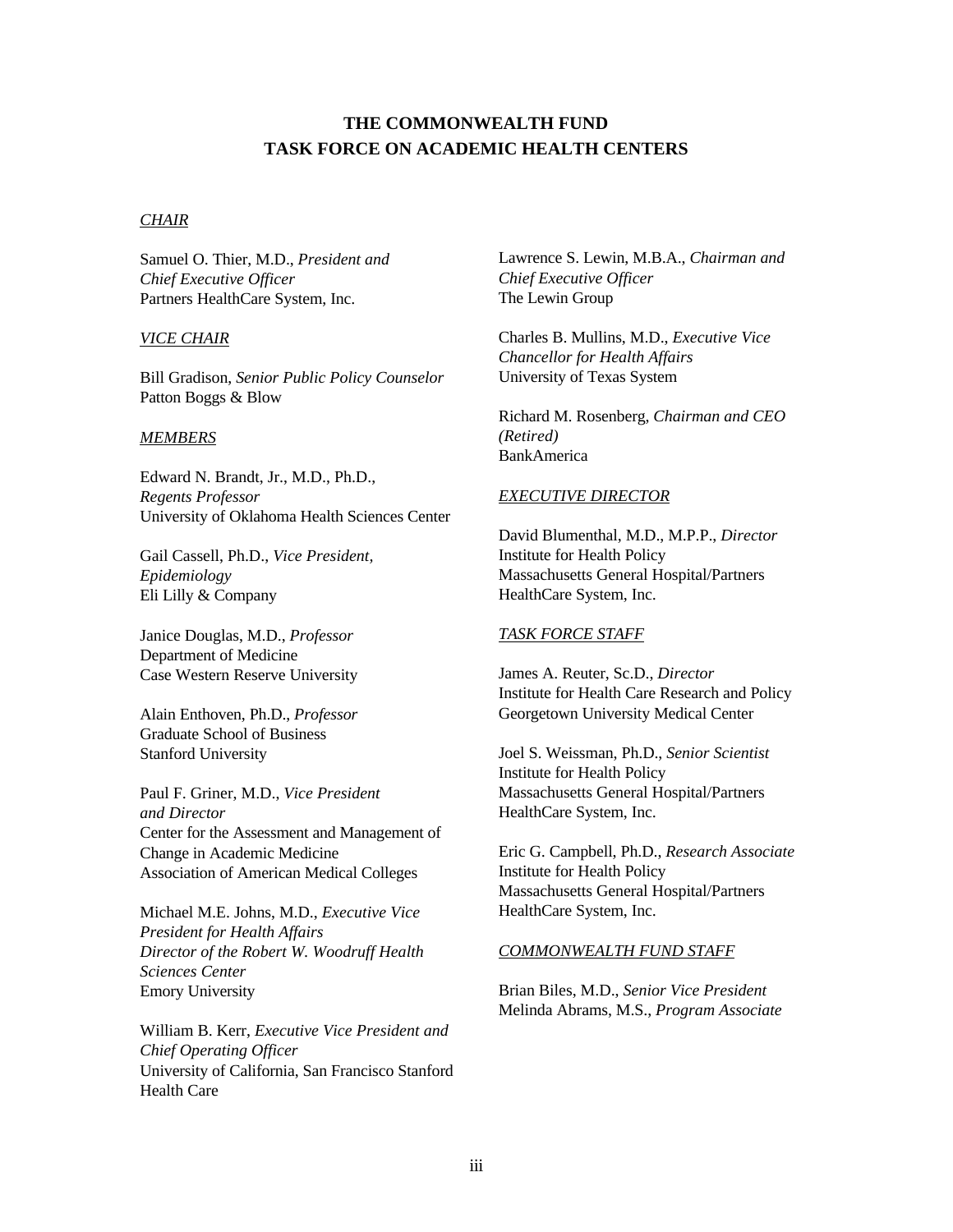| FINDINGS ON THE CURRENT STATUS OF BIOMEDICAL RESEARCH IN<br>2. |
|----------------------------------------------------------------|
|                                                                |
|                                                                |
| 3.                                                             |
|                                                                |
|                                                                |
|                                                                |
|                                                                |
|                                                                |

# **CONTENTS**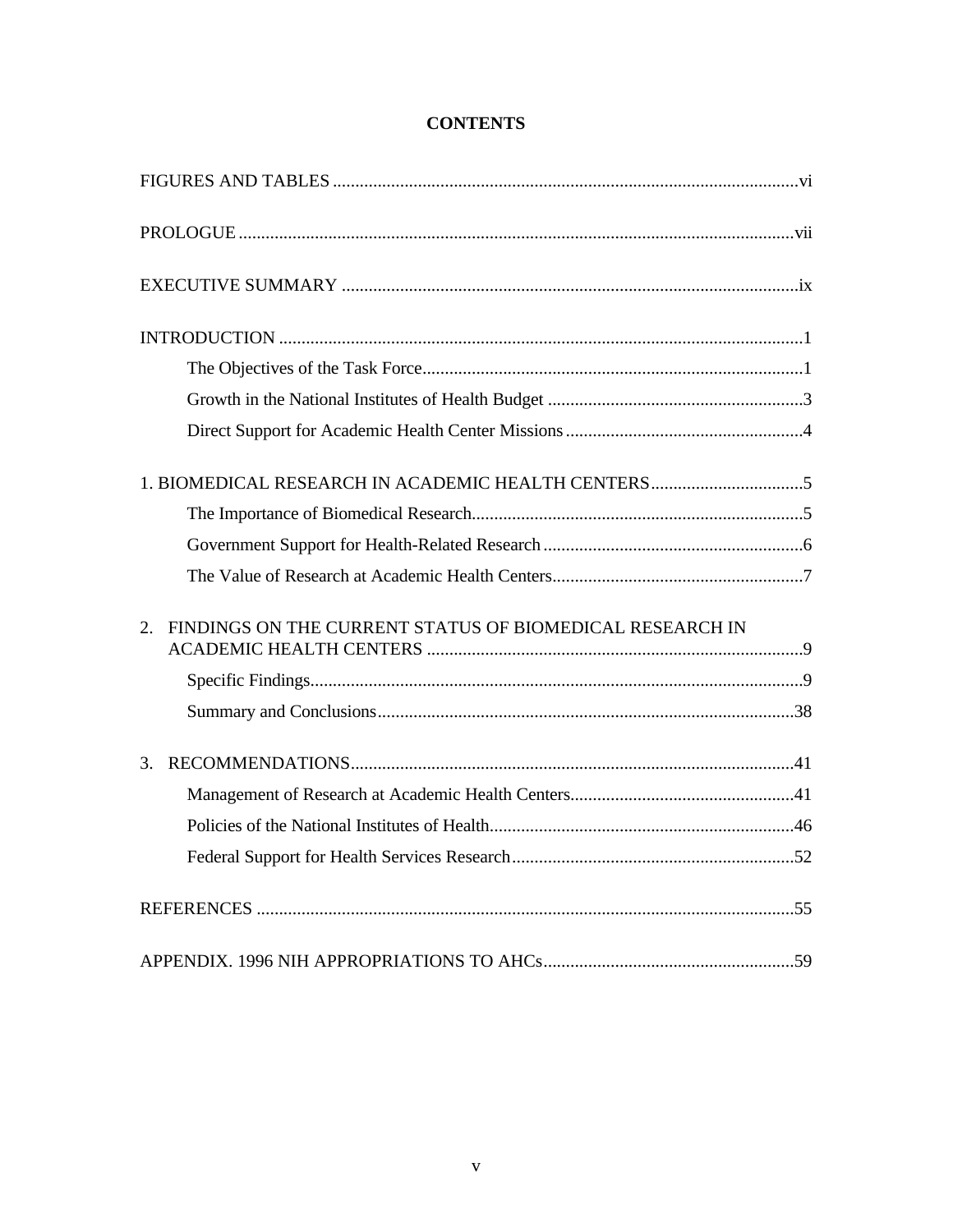# **FIGURES AND TABLES**

# **FIGURES**

| Figure 1. |                                                                                     |  |
|-----------|-------------------------------------------------------------------------------------|--|
| Figure 2. | AHCs' Contribution to the National Research Effort, FY 199710                       |  |
| Figure 3. |                                                                                     |  |
| Figure 4. |                                                                                     |  |
| Figure 5. | Indirect Costs as a Percentage of Total Cost of NIH Research Grants,                |  |
| Figure 6. | Trends in Institutional Support of Research by Ownership Status for                 |  |
| Figure 7. | Trends in Medical School Expenditures for Renovation and Construction               |  |
| Figure 8. | Average Faculty Practice Plan Margin by Managed Care Intensity,                     |  |
| Figure 9. | Average Margin (Transferable Dollars) per Faculty Practice Plan,                    |  |
|           | Figure 10. NIH Awards to Medical Schools in Different Managed Care Markets,         |  |
|           | Figure 11. Relative Share of HMO Discharges Compared with Other Privately Insured   |  |
|           | Figure 12. Number of Applications to NIH for Competing Research Project Grants,     |  |
|           | Figure 13. Percentage Change in First-Time Applications for NIH Funding,            |  |
|           | Figure 14. Percentage of NIH Research Project Grant Awards, by Degree               |  |
|           |                                                                                     |  |
|           | Figure 16. Trends in Medical School Graduates Participating in Research Activities, |  |
|           | Figure 17. Success Rates for Investigator-Initiated Grant Applications, FY 1997 38  |  |
|           |                                                                                     |  |

### **TABLES**

|          | Table 1. Trends in Expenditures by the National Institutes of Health, FY 1977–97 14 |  |
|----------|-------------------------------------------------------------------------------------|--|
|          |                                                                                     |  |
| Table 3. | Trends in Federal Appropriations to the National Institutes of Health and           |  |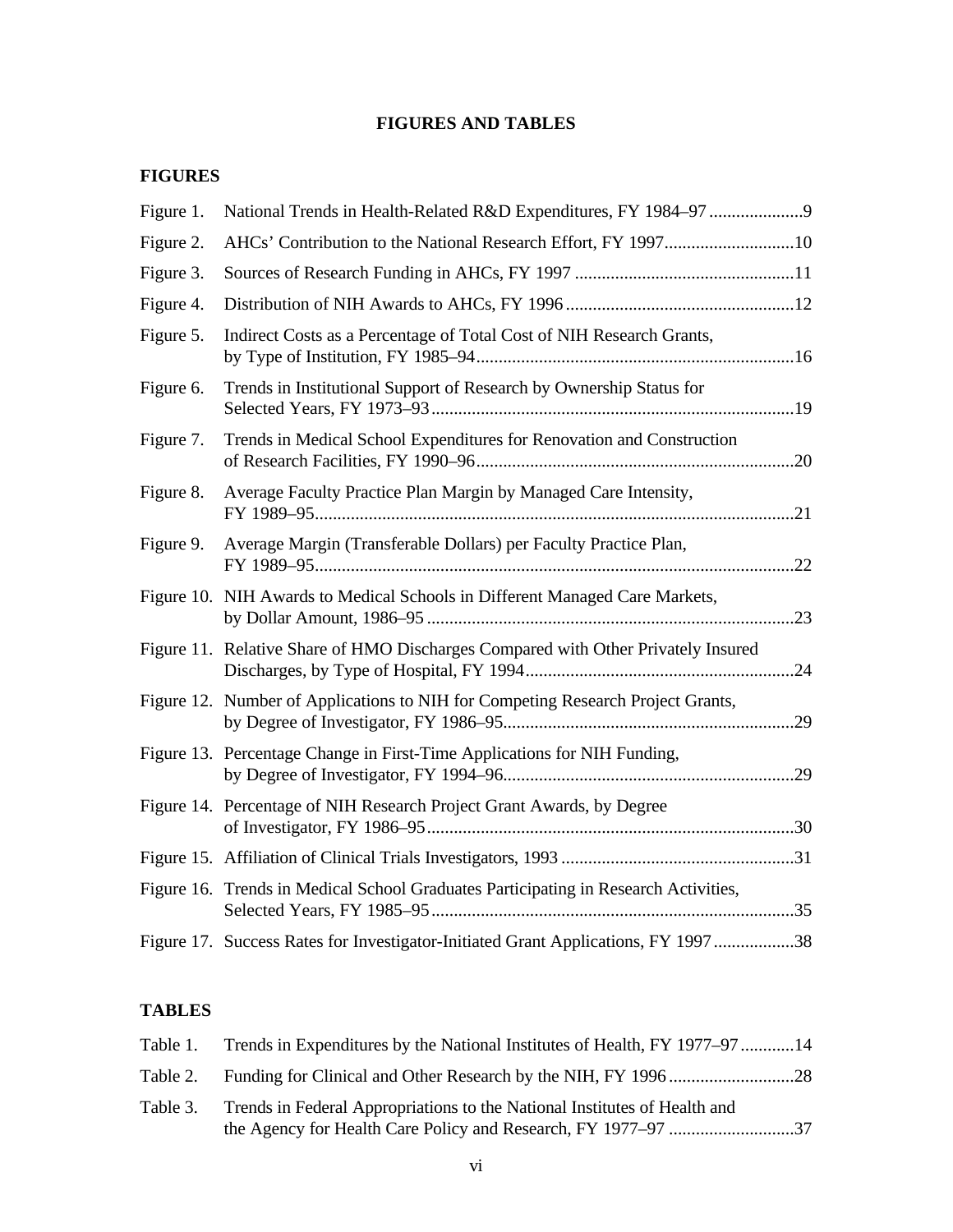#### **PROLOGUE**

Accelerating change in all aspects of the health care system is forcing academic health centers (AHCs) to undertake dramatic reforms to sustain and promote their social missions. These missions consist of teaching, research, the provision of rare and highly specialized services, and continuous innovation in patient care services.

The first report of The Commonwealth Fund Task Force on Academic Health Centers, *Leveling the Playing Field,* noted that increased competition in health care markets could compromise the complex web of clinical, organizational, and financial relationships on which AHCs have relied to fulfill these missions. In this second report, the Task Force examines the status of AHCs' research mission—the accomplishments, problems, and unexploited opportunities. The nation's AHCs, as the following pages make clear, play a pivotal role in advancing knowledge of health and disease, thereby improving health and welfare not only in America, but internationally as well. To continue playing that role, AHCs and public policymakers must cope with enormous upheaval in both the health care system and in the nature of the scientific enterprise. These developments challenge the traditional ways that AHCs have performed biomedical research. Unless private managers and governmental leaders address these issues effectively, AHCs will not take full advantage of the generous funding that the federal government provides them to conduct health care research. Nor will the full benefits of new knowledge produced by AHCs translate quickly into new methods of patient care.

In the view of the Task Force, assuring the future of research in the nation's AHCs and promoting higher-quality and more cost-effective health care demands changes in the way these institutions manage their research enterprises. These changes also require the reform of federal policies that govern the National Institutes of Health and other federal agencies. Our hope is that this report will inform policymakers and contribute to the dialogue already taking place concerning these matters.

We are grateful to The Commonwealth Fund for its support of this project, as well as to the Pew Charitable Trusts, which supported important primary data-gathering that informed our work. We are also grateful to Brian Biles, M.D., senior vice president of the Fund, for his leadership and insight, and to the members of the Task Force and its staff for their wisdom and hard work. In the future, we hope that the Task Force will contribute to further understanding of how the nation can promote the effectiveness and efficiency with which it conducts the social missions of AHCs.

David Blumenthal, M.D., M.P.P. Samuel O. Thier, M.D.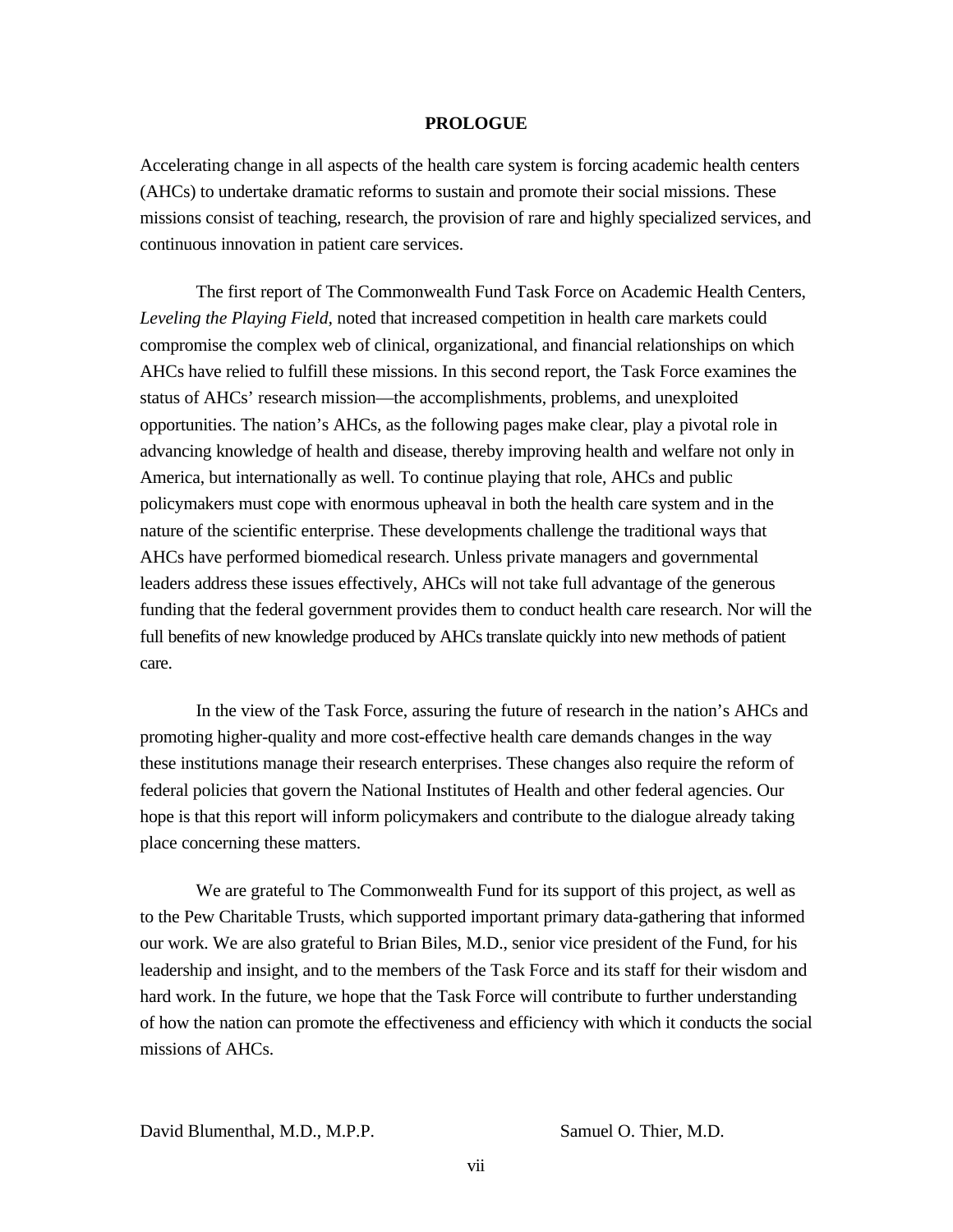Executive Director Chair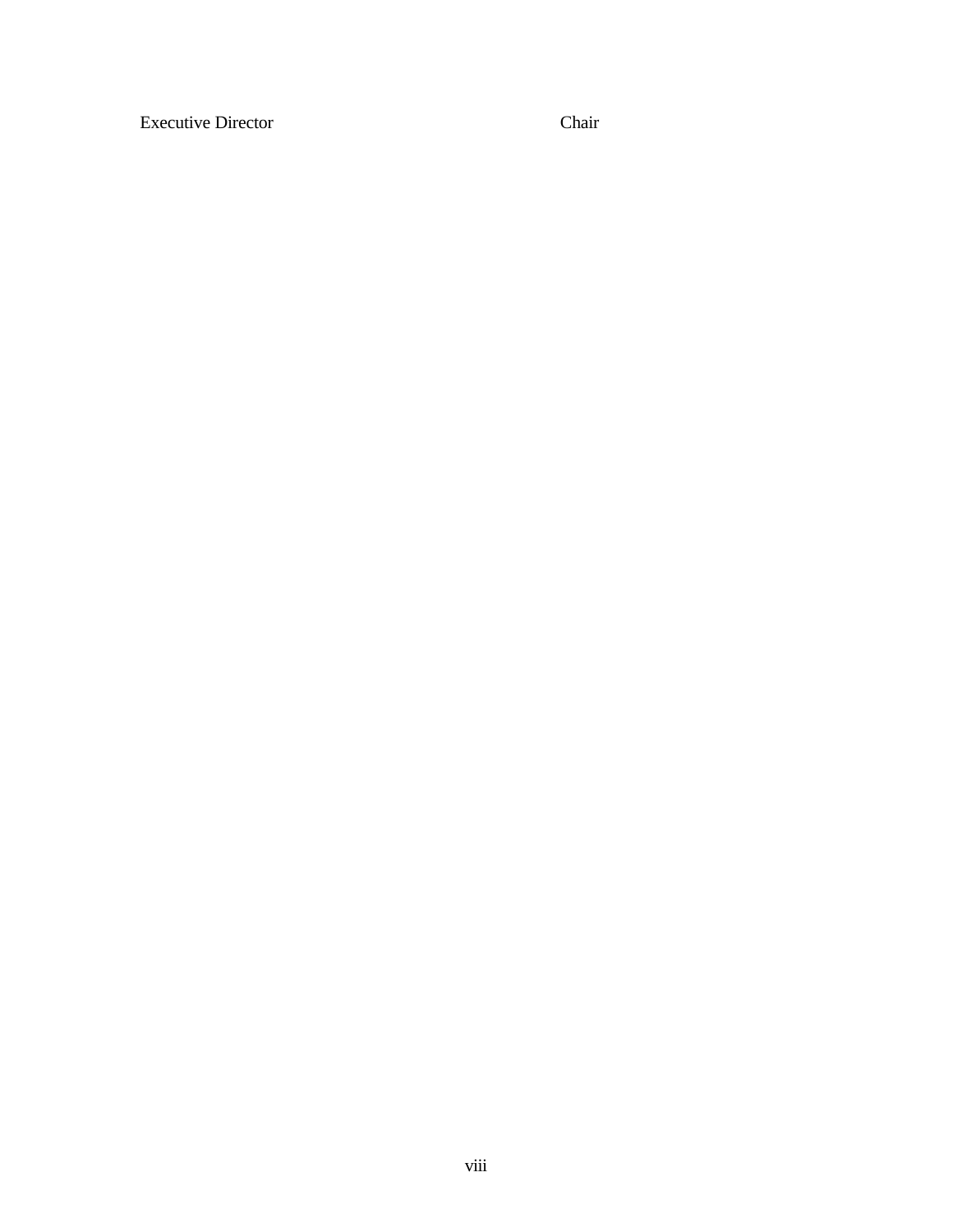#### **EXECUTIVE SUMMARY**

The nation's 125 academic health centers (AHCs)—consisting of medical schools and their closely affiliated clinical facilities and faculty group practices—are a cornerstone of the healthrelated research enterprise in the United States and throughout the world. Yet recent changes in the health care market and public policies may hamper the ability of AHCs to conduct their research activities as effectively as they have in the past. These changes could also reduce the volume of certain types of biomedical research—including clinical research—that are vital to achieving the goals of public investment in biomedical research generally. Policymakers, health care leaders, AHC managers and faculty, and American voters must decide how to respond to looming uncertainty about the ability of AHCs to sustain past levels of productivity in biomedical research.

This report of The Commonwealth Fund Task Force on Academic Health Centers is intended to provide a resource for future policy development and management related to the research mission of AHCs. It addresses two major questions: (1) What is the current status of the research enterprise in AHCs: its strengths, weaknesses, unmet needs, and imminent challenges? and (2) What responses by the public and private sectors could help preserve and enhance the capabilities of AHCs to contribute to the production of new knowledge in the biomedical and related sciences?

### **FINDINGS**

Over the last year, the Task Force has examined the role of AHCs in conducting biomedical research and the impact of managed care on the future of the AHC research mission. New information is documenting the pressures that AHCs are facing, the impact of those pressures, and how individual institutions are responding to change.

The key findings are:

- The United States spends an estimated \$42 billion annually on health-related research and development.
- Academic health centers perform approximately 28 percent of all health-related research and development in the United States.
- The federal government is the dominant source of support for research in academic health centers.
- The policies of the National Institutes of Health do not provide for adequate support to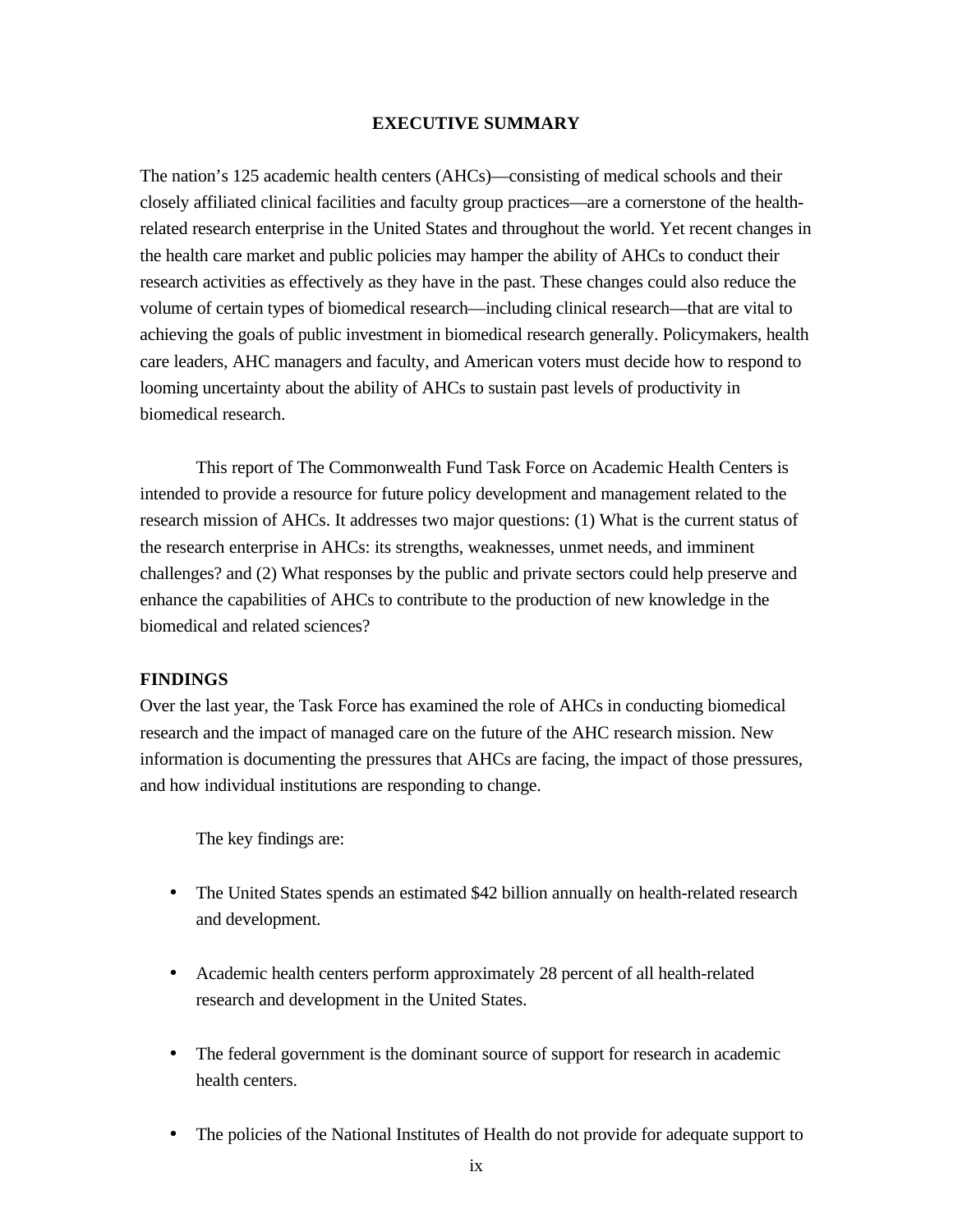academic health centers for the direct costs of research.

- The policies of the National Institutes of Health do not provide for adequate support to academic health centers for the indirect costs of their research mission.
- Academic health centers have historically cross-subsidized research with clinical revenues and other internal resources.
- In areas with high managed care enrollments, cross-subsidies for research are decreasing, threatening the future of the academic health center research mission.
- Support for biomedical research at academic health centers is being reduced by the growth of managed care.
- The Balanced Budget Act of 1997 will reduce Medicare payments to academic health centers, a change that may adversely affect their research mission.
- Academic health center responses to managed care may have adverse consequences for research.
- Clinical research in academic health centers may be undersupported at the current time.
- The clinical research mission of academic health centers faces competition from nonacademic research organizations.
- Academic health centers could improve the management of both clinical and nonclinical research activities.
- Academic health centers provide substantial amounts of research training.
- Health services research is undersupported by the federal government at the present time.

Collectively, these findings generate four conclusions, or summary findings, about the immediate challenges faced by AHCs:

• Changes in clinical markets may reduce the ability of academic health centers to subsidize research and enroll patients in clinical investigations.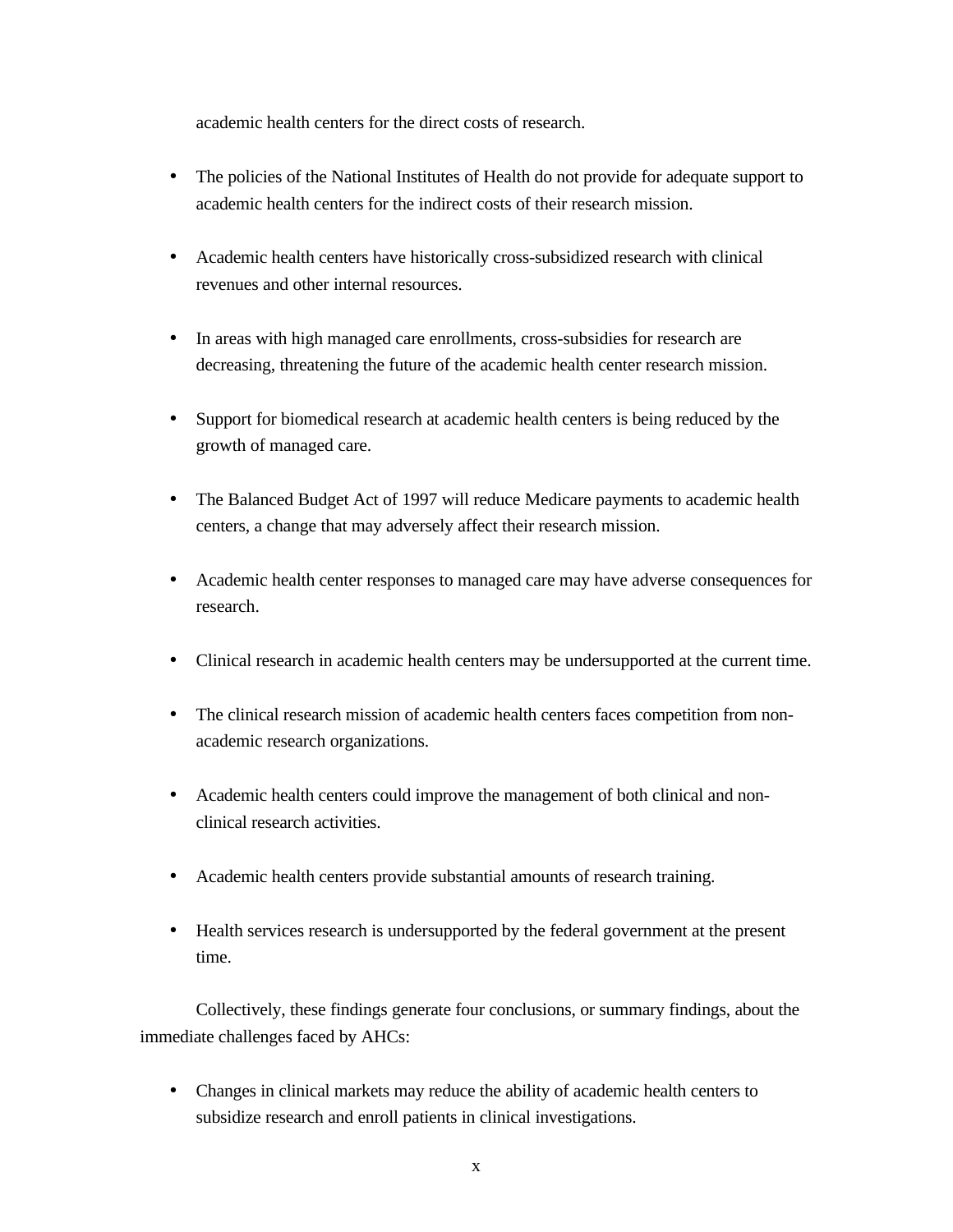- Increased competition from clinical research organizations, most of them privately owned, is creating new challenges for academic health centers.
- The federal government's reliance on academic health centers to share the direct and indirect costs of performing health-related research demands reexamination.
- After several decades of extraordinary progress in basic investigation, the potential for translating accumulated new knowledge depends on increased national investment in clinical investigation.

### **RECOMMENDATIONS**

The Task Force recommendations address issues in three areas: (1) the manner in which academic health centers currently manage their own research enterprises; (2) the allocation and management of extramural biomedical research expenditures by the National Institutes of Health (NIH); and, (3) the allocation of federal health care research funds in general. Several recommendations call for increased support for certain types of research functions or activities at AHCs. The Task Force believes that the necessary funds should be provided within the NIH budget, a change that should be possible as a result of the recent increase in NIH funding.

The Task Force offers five recommendations regarding the management of the research enterprise at academic health centers:

- Academic health centers should improve the management of their clinical research enterprise.
- Academic health centers should take steps to ensure the academic standing and prestige of clinical and health services researchers.
- Academic health centers should strengthen the management and organization of their basic research enterprise, including investment in and reliance on cross-disciplinary research programs.
- Academic health centers should promote and invest in applied research and development to increase the dissemination of new and emerging cost-reducing technologies and improve the delivery of health care services.
- Academic health centers should adopt measures to assure the status and viability of research within academic health care systems being challenged by the growth of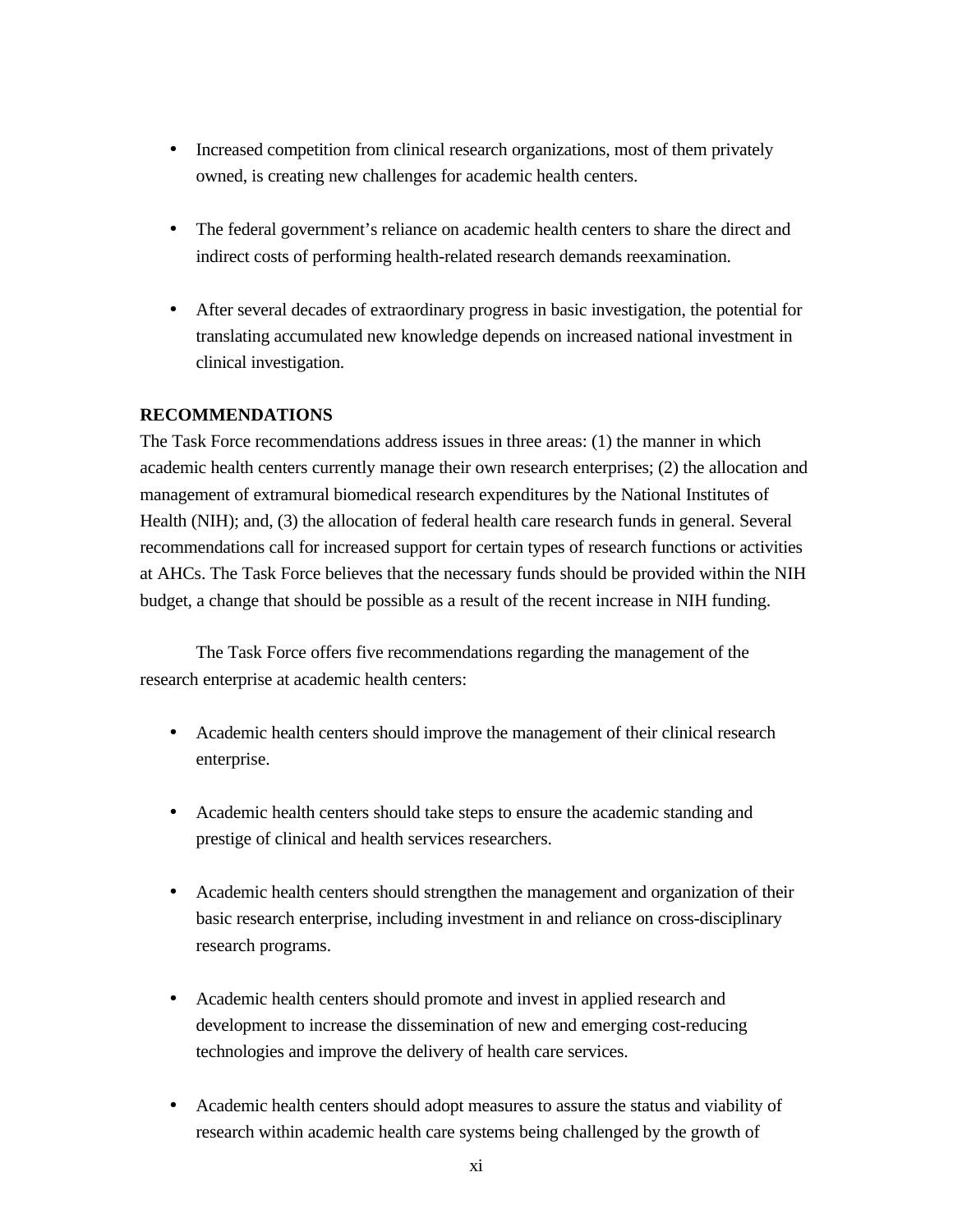managed care.

Concerning the policies and expenditures of the National Institutes of Health, the Task Force makes five recommendations:

- The National Institutes of Health should provide appropriate funding for construction and renovation of research facilities, through explicit capital support and the restoration of the Biomedical Research Support Grant.
- The National Institutes of Health should increase the percentage of requested funds actually provided for projects and raise the maximum salaries of investigators to appropriate market levels.
- The contribution of the National Institutes of Health toward indirect cost rates should be sustained at no less than current levels to support the real costs of conducting research and maintaining laboratories and offices for investigators.
- The National Institutes of Health and other institutions should recognize the growing importance of clinical research by increasing support for clinical research at academic health centers.
- The National Institutes of Health should increase support for training clinical researchers at academic health centers.

The Task Force also makes a final recommendation concerning federal support for health services research.

• Federal support for health services research should be increased overall.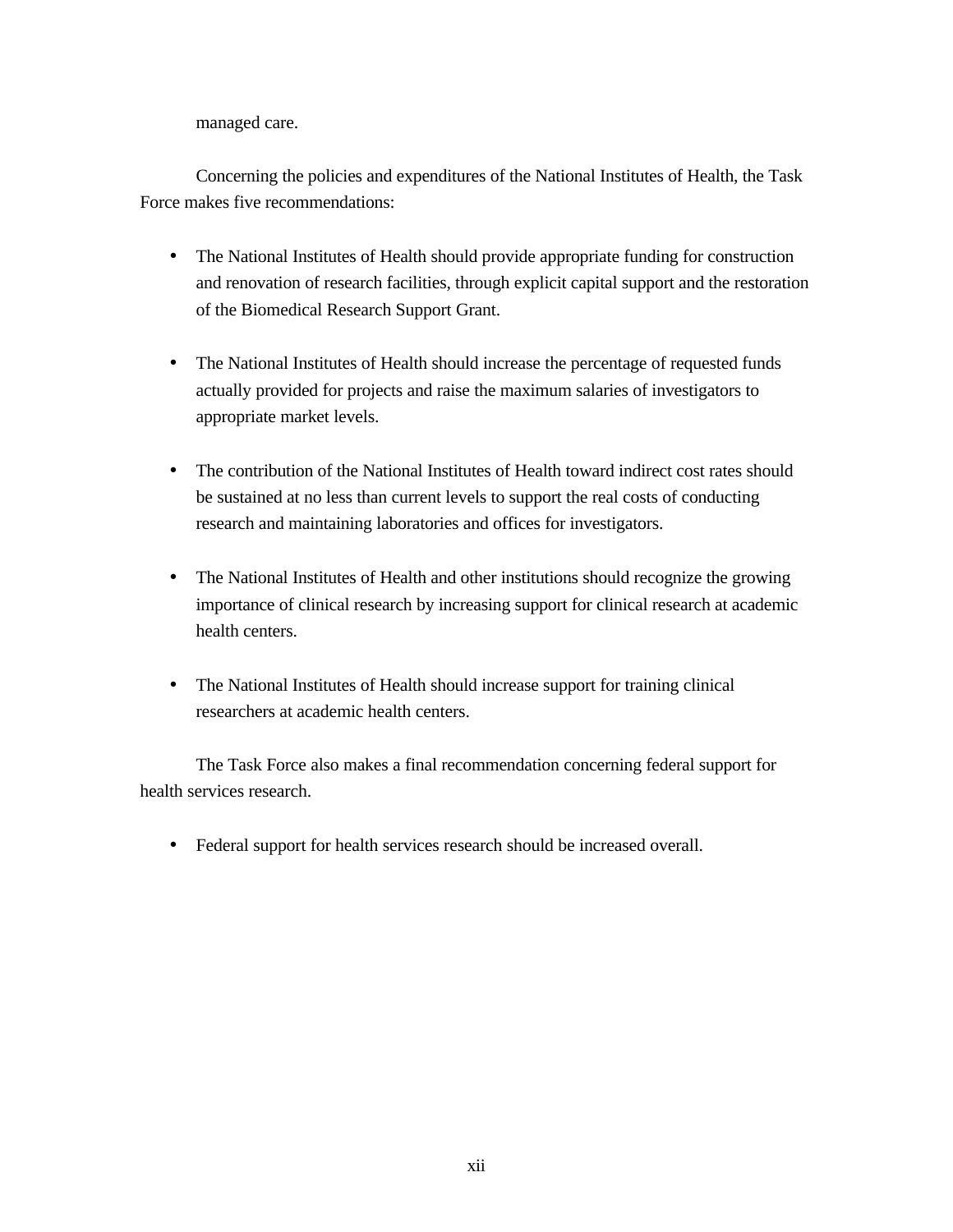#### **INTRODUCTION**

The nation's 125 academic health centers (AHCs)—consisting of medical schools and their closely affiliated clinical facilities and faculty group practices—are a cornerstone of the health-

related research enterprise in the United States and throughout the world. Indeed, as this report documents, AHCs conduct nearly 30 percent of the health-related research in the United States and train a substantial portion of the nation's health care

*AHCs conduct nearly 30 percent of the health-related research in the United States and train a substantial portion of the nation's health care researchers.*

researchers. Yet recent changes in the health care market and public policies may affect the ability of AHCs to conduct their research activities as effectively as they have in the past.

### **THE OBJECTIVES OF THE TASK FORCE**

The Commonwealth Fund Task Force on Academic Health Centers was established in 1995 to gather and analyze information about the traditional missions of AHCs—including education, research, specialty care, and indigent care—and support the development of public policy to sustain those missions in a changing health care system. The Task Force issued its first report, *Leveling the Playing Field: Financing the Missions of Academic Health Centers,* in 1997. Future reports will present information and recommendations on specialty care, the provision of indigent care, and the educational mission of AHCs.

Over the past year, the Task Force has concentrated on reviewing the status of the research mission at AHCs, especially in light of recent growth in managed care. Among the activities carried out by Task Force staff were analyses of large, quantitative databases, close examination of AHC budgets and the research funding they receive from the National Institutes of Health (NIH) and other sources, a comparison of the status of AHCs in areas with high and low managed care enrollments, and site visits to numerous AHCs. These studies, along with the expert advice of Task Force members, have produced the findings and recommendations presented in this report. The report is intended as a resource for future policy development and management.

The findings and recommendations of the Task Force address two major questions about the research enterprise of AHCs: (1) What is the current status of the research enterprise in AHCs: its strengths, weaknesses, unmet needs, and imminent challenges? and (2) What responses by the public and private sectors could help preserve and enhance the capabilities of AHCs to contribute to the production of new knowledge in the biomedical and related sciences?

Any description of the state of research in academic health centers must start by

1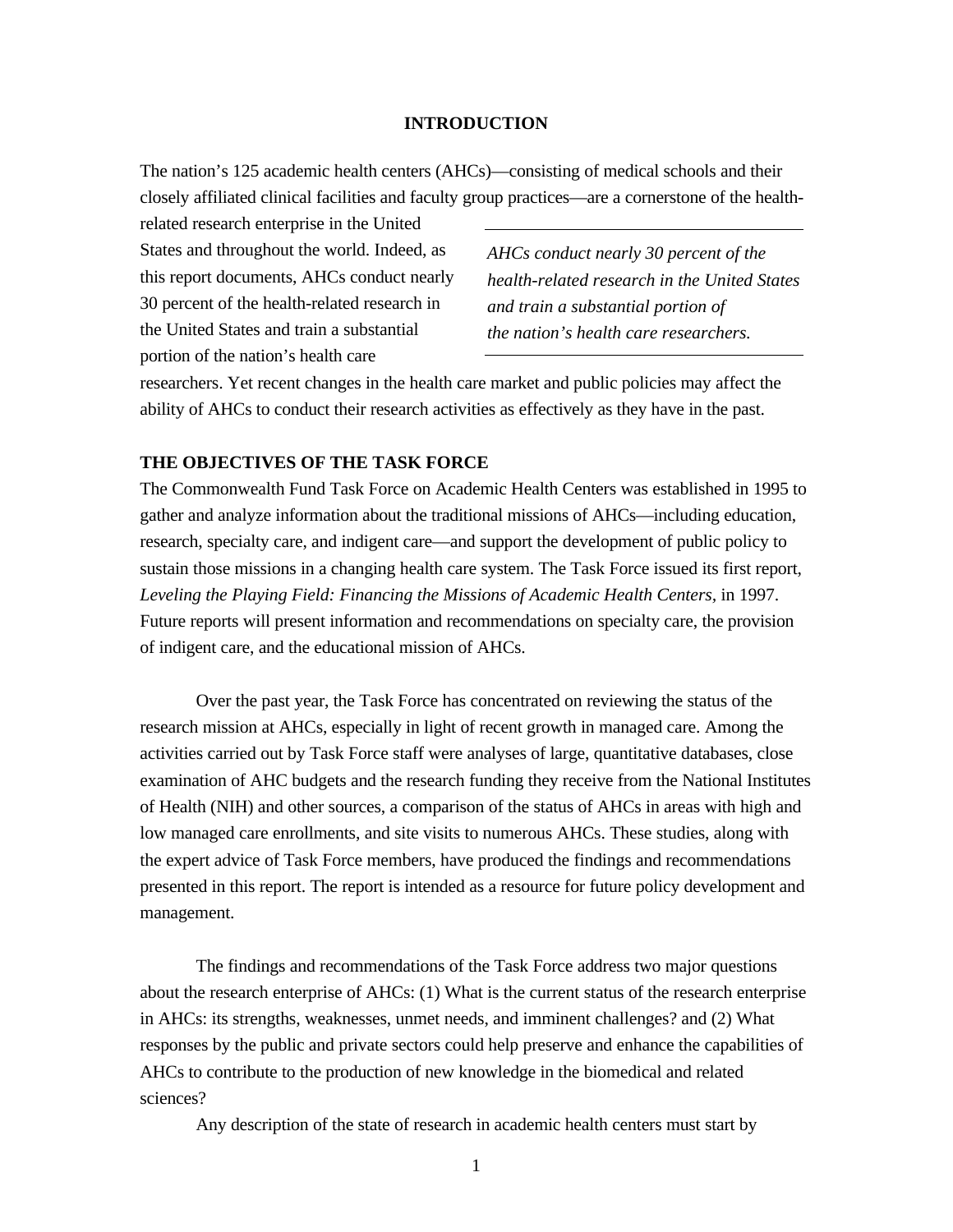acknowledging the extraordinary commitment of the American people toward health care research in the United States and in AHCs in particular. Through war, recession, budget crises, and changes in administration, a bipartisan consensus at the federal level has provided steadily increasing support for biomedical research. Academic health centers have competed effectively for those funds, and the result has been the creation of a national research enterprise that is both enormously successful and heavily dependent on AHCs. That enterprise is large and resilient. As long as support for the National Institutes of Health continues at current levels, the potential problems identified in this document are unlikely to produce drastic reductions in the rate of progress in biomedical research or the productivity of research within academic health centers.

Changes in markets and public policy could, however, affect the ability of AHCs to use federal funds to maximum advantage and could also reduce the volume of certain types of biomedical research—including clinical research—that are vital to achieving the goals of public investment in biomedical research in general. In addition, recent developments could have other effects with important potential long-term consequences. These include discouraging young investigators from entering vulnerable fields and changing the internal culture of academic health centers in ways that reduce their institutional commitment to biomedical research.

In preparing this report, the Task Force has pursued three objectives. First, the report is intended to document and make explicit the challenges facing AHCs. Second, the report seeks to alert academic health centers and the American people to the potential consequences of recent changes in the health care system. Finally, the report incorporates recommendations by the Task Force for managing those consequences.

The American people have benefited from an extraordinarily productive research alliance between public and private institutions in the health care sector. Policymakers, health care leaders, AHC managers and faculty, and American voters must decide how to respond to looming uncertainty about the ability of academic health centers to sustain past levels of productivity in biomedical research.

Before proceeding to the findings and recommendations of the Task Force, two issues must be addressed. The first concerns the implications for AHC research missions of the recent substantial increase in the budget of the National Institutes of Health. The second concerns previous recommendations of the Task Force, especially that proposing the creation of an Academic Health Services Trust Fund, and their potential effects on the research missions of AHCs.

#### **GROWTH IN THE NATIONAL INSTITUTES OF HEALTH BUDGET**

In recent years, members of the U.S. Congress and the executive branch have indicated support for significant growth in federal spending on biomedical research. At least seven bills were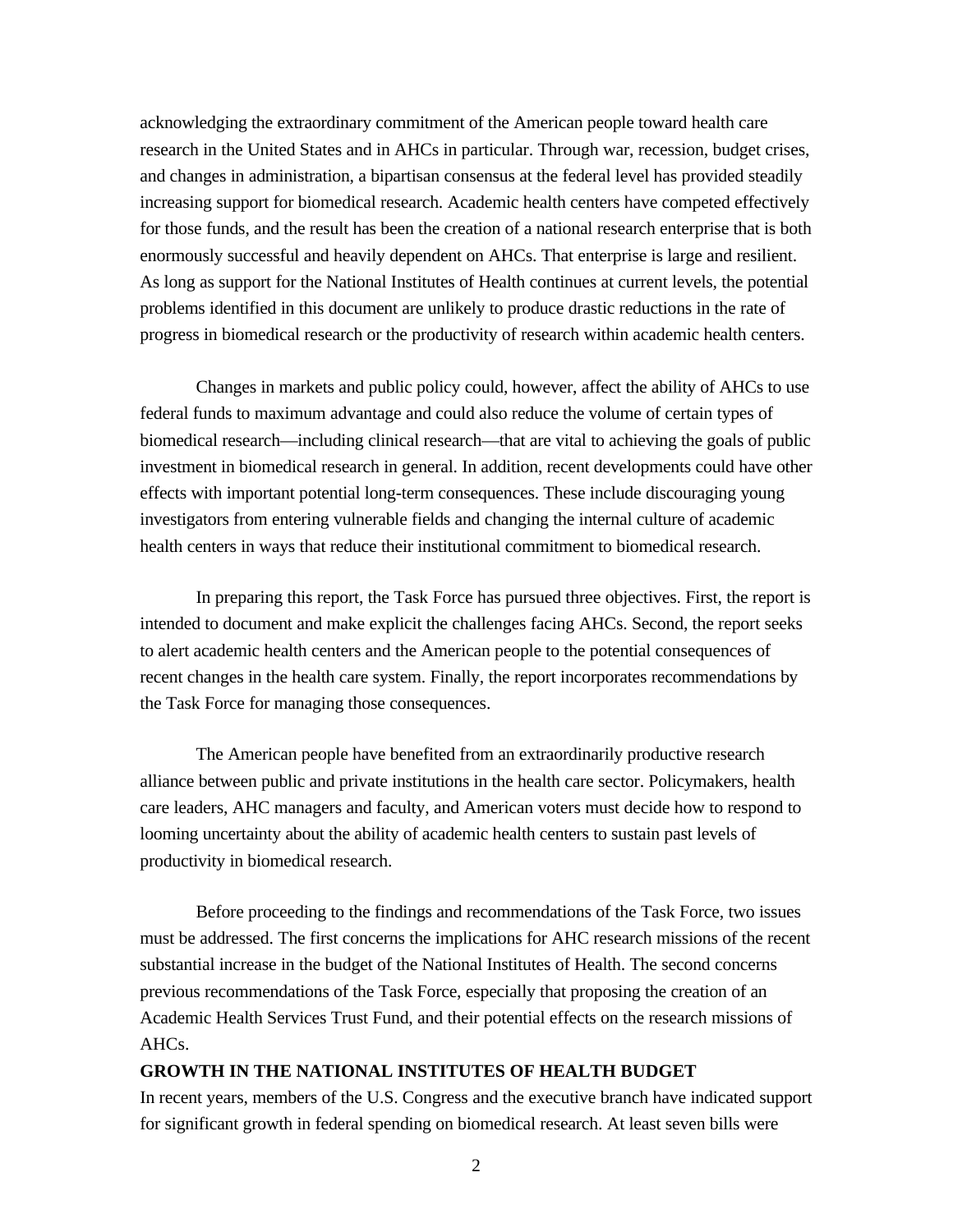introduced during the 105th Congress to increase the NIH budget substantially over the next five to seven years, and similar proposals appeared in budgets put forward by the Clinton Administration.<sup>1</sup> The final omnibus appropriations bill passed by the 105th Congress and signed by the President increased the budget of the NIH by \$2.0 billion, representing a 15 percent increase over 1998 appropriations.<sup>2</sup>

This increase in the budget of the NIH will almost certainly lead to improved understanding of the biomedical basis of health and disease, and eventually to health and economic benefits for humanity. In addition, the new funding will help address a number of issues related to the research mission of AHCs. Faculty members, for example, may find it easier to get grant applications funded without numerous resubmissions. Young investigators (including physician applicants) may have a greater chance of getting their first grant applications approved and establishing track records essential to launching their careers. Clinical researchers, whose proposals have historically fared less well than those of non-clinical researchers in the NIH peer-review process, may also find fewer hurdles to cross in pursuing their research.

Important as these potential benefits are, however, the current optimism should not divert attention from the many complex reforms required to assure that AHCs are capable of

putting increased federal support to the best possible use. Indeed, the growth in NIH funding could exacerbate some problems, calling into question the ability of AHCs to absorb and use added monies effectively. Within AHCs, for example, higher grant revenues could produce greater demand for

*Current optimism should not divert attention from the many complex reforms required to assure that AHCs are capable of putting increased federal support to the best possible use.*

capital expenditures and other forms of infrastructure support, yet it is not clear that payments for indirect research costs received on a grant-by-grant basis will be adequate to meet that demand. AHCs have historically relied heavily on loans from commercial sources to support the capital needs of their research infrastructure. Pressures on the clinical revenues of AHCs could reduce the availability or increase the cost of borrowed funds in the future. In addition, growth in the NIH budget will not necessarily address concerns about the underfunding of certain types of important health care research, including clinical and health services research.

Increased federal funding for biomedical research has intrinsic merits above and beyond its potential effects on AHCs. However, increasing the NIH budget should not be viewed as a cure-all for the problems facing the research missions of AHCs. The need for proactive interventions will remain.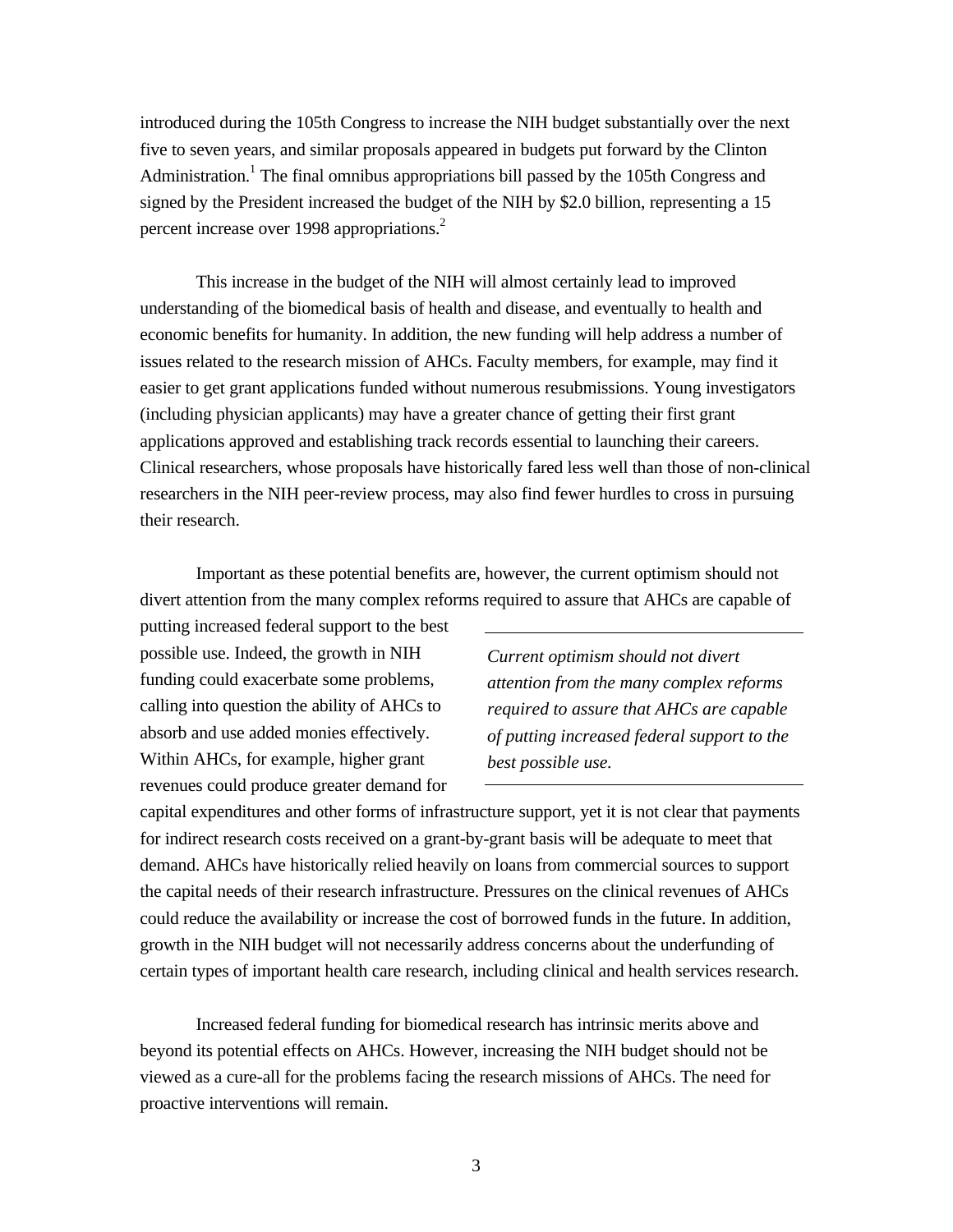### **DIRECT SUPPORT FOR ACAMEMIC HEALTH CENTER MISSIONS**

The Task Force has previously recommended the creation of a source of direct support for AHCs, for the purpose of leveling the playing field in health care markets between AHCs and competing health care providers.<sup>3</sup> The goal of the proposed Academic Health Services Trust Fund would be to protect the social missions of AHCs in competitive clinical markets by providing an alternative to clinical revenues to subsidize those missions. The conduct of health care research is one of those social missions.

Although direct support with sufficient funding could go a long way toward preserving the ability of AHCs to participate effectively in the nation's health care research enterprise, the prospect for establishing a mechanism to deliver such support is uncertain. Furthermore, some of the problems facing AHCs, such as competition from industry and reduced access to managed care patients, would not be addressed by direct support. It is therefore prudent to consider other measures to help preserve the research missions of AHCs.

This report on the present and future of the research mission of AHCs is organized in three sections. Section 1 presents the policy rationale for providing support to biomedical and health care research, both in general and in AHCs in particular. Section 2 presents the findings of the Task Force concerning the current status of the research missions of AHCs and summarizes those findings in four general conclusions. Section 3 presents recommendations for change in public policy and private management.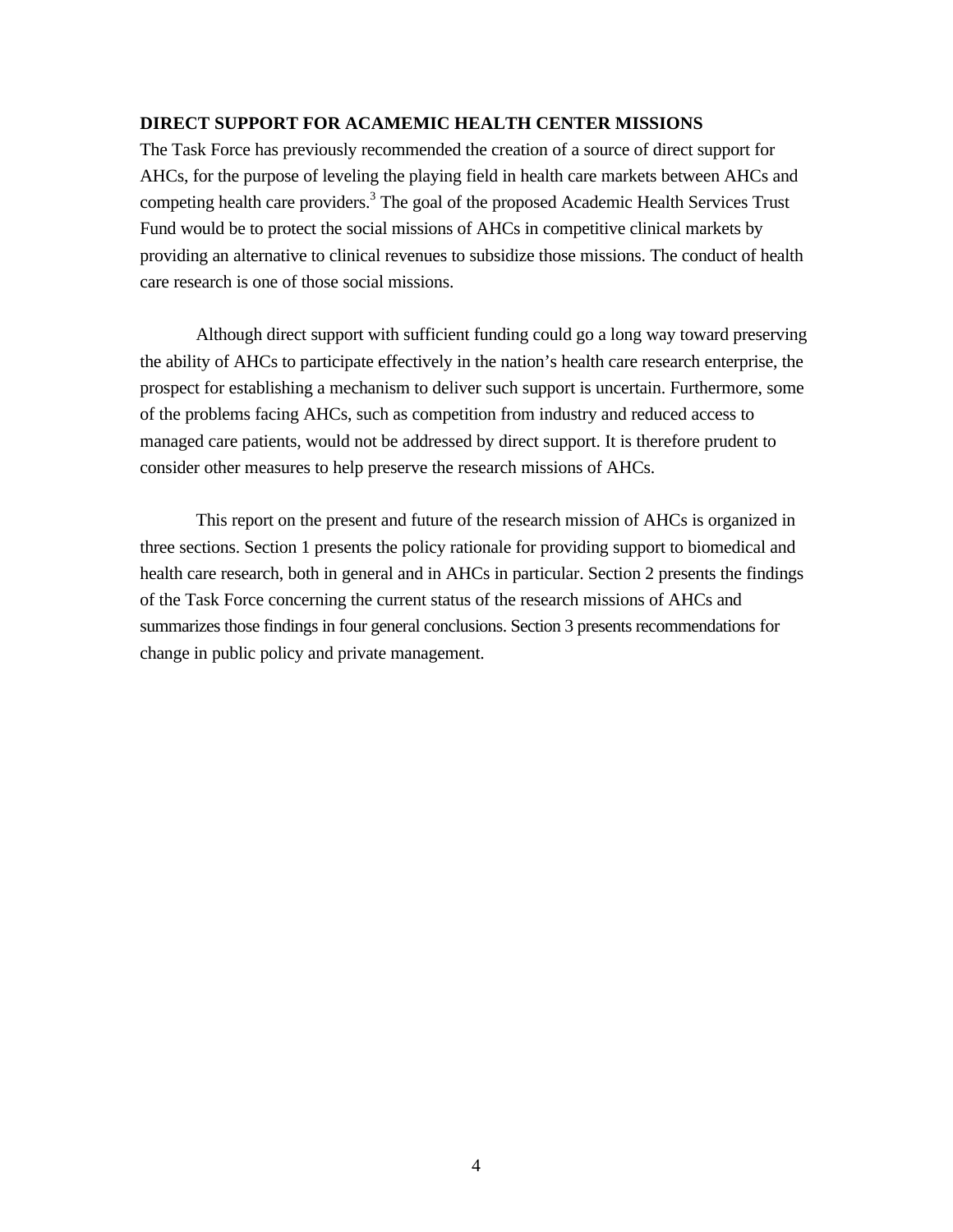#### **1. BIOMEDICAL RESEARCH IN ACADEMIC HEALTH CENTERS**

After fifty years of federal support for biomedical and health-related research, we rarely pause to ask certain basic questions about why the American people are in this business to begin with. Yet at a time of great flux in our health care system, when fundamental assumptions are cast aside daily in health care markets, it is worth reflecting for a moment on the policy rationale for supporting research in general, and in academic health centers in particular.

### **THE IMPORTANCE OF BIOMEDICAL RESEARCH**

The health care research enterprise in the United States has many concrete benefits. Most fundamentally, it is an expression of the hope and generosity of the American people: hope that the application of human intelligence can conquer suffering and disease, extend life, and improve its quality; and generosity toward one another and the other peoples on the globe, since whatever our scientists find will ultimately benefit all humankind. From this perspective, the American public's fifty-year investment in biomedical and health-related research can be seen not just as a wise investment of capital, which it has been, but as a manifestation of spirit, faith, and optimism. Health care research is one way that Americans have chosen to share their economic good fortune at this point in history and to advance the welfare of the human race for all time.

The American people have also been well rewarded in concrete terms for their support of biomedical research. Biomedical research has generated undeniable progress in the form of

new ways to prevent, diagnose, and treat illness. Discoveries made during this century, such as the prevention and treatment of cardiovascular disease, the development of new antibiotics, and the treatment of

*Biomedical research has generated undeniable progress in the form of new ways to prevent, diagnose, and treat illness.*

premature newborns, have extended the lives and reduced the suffering of millions of people. Yet it is the future potential of recent and ongoing research—its still unrealized benefits—that is in many ways most exciting. By all accounts, the pace of discovery in America's biomedical laboratories is accelerating continuously. New understanding of the interactions of drugs and cell receptors, the human immune system, and genetic diagnosis and therapy hold enormous promise.

Aside from the direct health effects of health-related research, there are also indirect economic benefits. A number of sources document the economic returns that flow from publicly funded research. Some of this information pertains directly to returns from the research conducted in the nation's AHCs, which is the primary concern of this document. For example, one study estimated that 27 percent of the new products and 29 percent of the new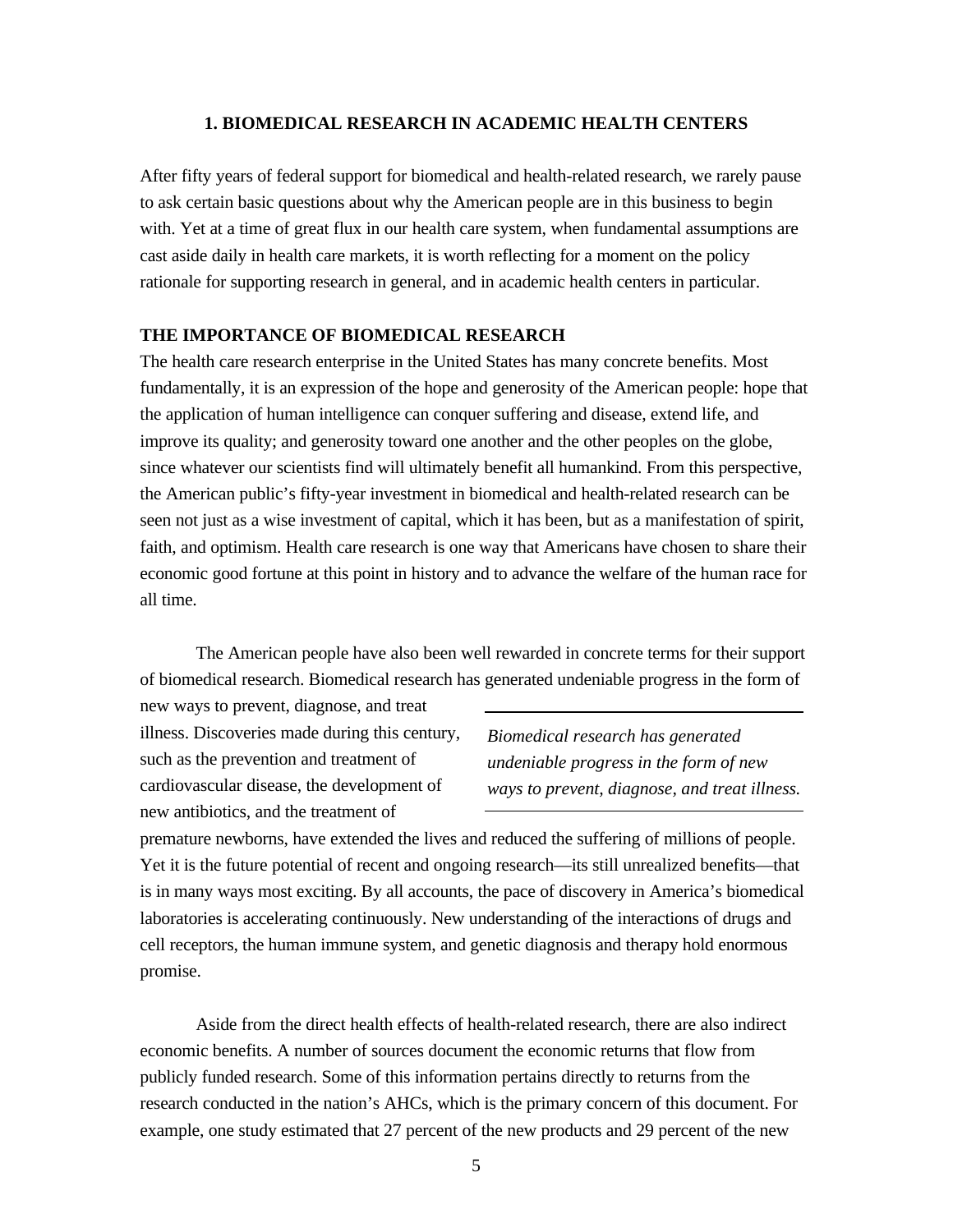processes commercialized by drug companies could not have been developed (without substantial delay) in the absence of recent academic research.<sup>4</sup> A recent analysis of citations on U.S. industry patents found that 50 percent of papers cited on patents for drugs and medicines in 1993–94 were authored by researchers at academic institutions.<sup>5</sup>

The research mission of AHCs has been shown to have a positive impact on local economies.

- Academic researchers have played a central role in influencing the organization and innovative character of nearby companies.<sup>6</sup> Examples include the extensive biotechnology industry in California's Bay Area and Boston, the biomedical device industry in Minneapolis, and activities of the research triangle in North Carolina.
- AHC research contributes to local and regional economies by producing high-paying, skilled jobs and enabling local economies to be exporters of knowledge-based products and services. $7-9$
- AHCs help to establish national research profiles. Economists have found that, within a given nation, private companies tend to specialize in the same scientific fields as its universities, indicating a transfer of technology from the public and nonprofit sectors to the private sector. $10$

Economic theory on the benefits of public funding of research seems to be buttressed by public opinion. Recent polls suggest that the public strongly values health-related research. Sixty-five percent of those surveyed opposed any cuts in the financing of medical research, and 73 percent said they would pay higher taxes to support research.<sup>11</sup>

### **GOVERNMENT SUPPORT FOR HEALTH-RELATED RESEARCH**

The fact that biomedical and health-related research has value does not address other questions: Why should government be involved in the support of such investigation? Why can't the private sector do the job on its own? The answers have to do with the nature of biomedical research as an economic good. It is widely agreed that competitive markets fail to allocate resources to research and development activities in an optimal manner.

Research, especially in its more fundamental stages, has many attributes of a public good.<sup>12</sup> Once new knowledge is produced from basic research, it becomes difficult for its funders to appropriate the full value of that knowledge, which may have protean and unpredictable applications. Also, because the value of new information is not diminished with use, it is inefficient from a societal perspective to restrict its availability for proprietary reasons.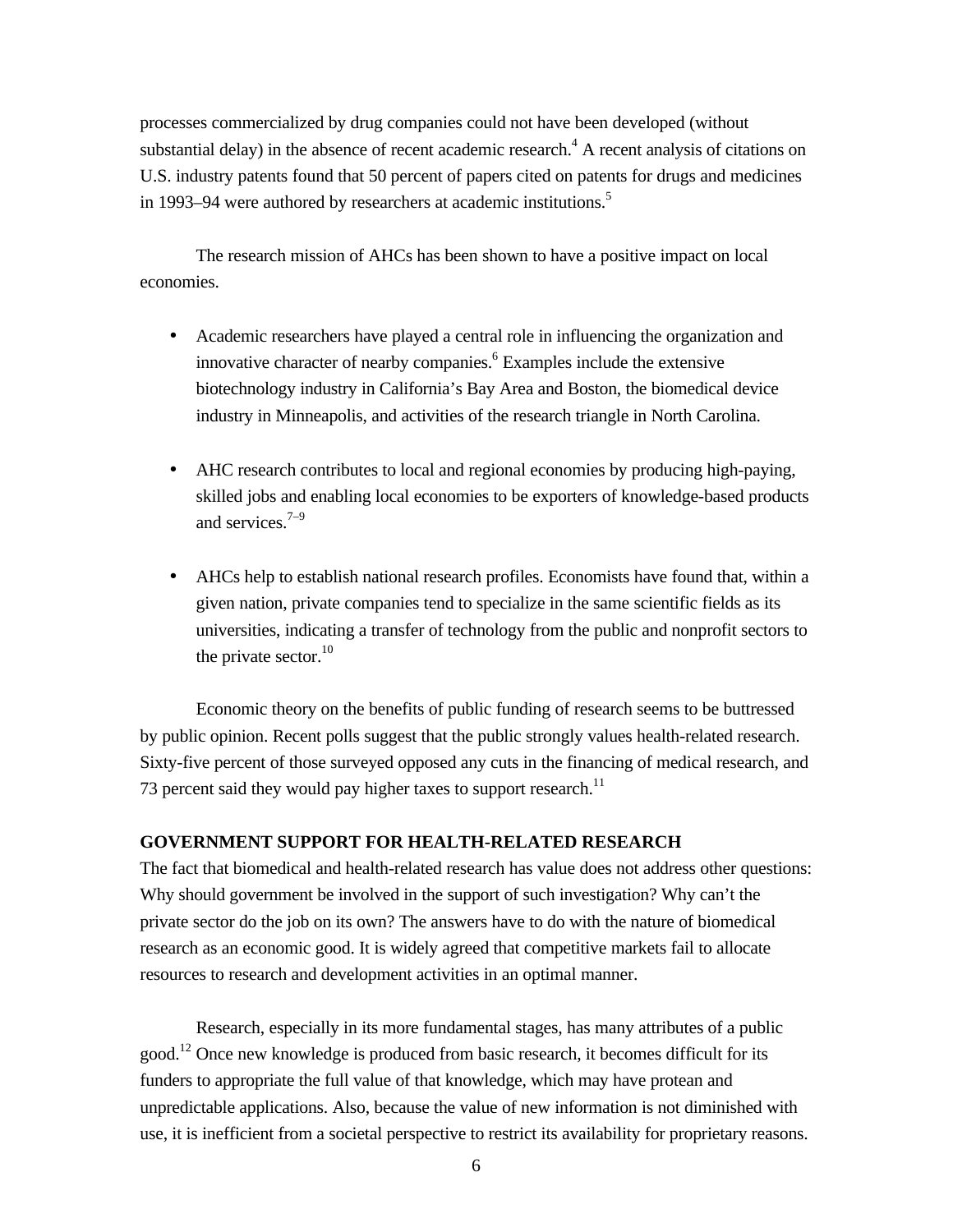Other research and development activities are also subject to market failure, but less so. Research activities that result in saleable products or services (such as drugs and medical devices) allow investors to capture only about 50 percent of the benefit from their internal investment, meaning that about half the benefit of private investment in applied research and development spills over to other businesses or to consumers.<sup>13</sup> Because health-related research and development often produces larger societal than private returns, there is a strong rationale for the public, acting through government, to participate in funding it.

### **THE VALUE OF RESEARCH AT ACADEMIC HEALTH CENTERS**

Academic health centers, comprising medical schools and their closely affiliated teaching hospitals and faculty group practices, perform a considerable portion of the biomedical and health-related research that occurs in the United States. Many of the world's leading basic and clinical researchers are faculty members of American medical schools and see patients at their affiliated clinical facilities.

This situation has not evolved by chance. Academic health centers have acquired their prominence in research by competing for projects in the peer-review process that governs

allocation of research at the National Institutes of Health, the National Science Foundation, and other supporters of healthrelated investigation. AHCs compete effectively on the merits of their proposals because they have succeeded in attracting

*AHCs compete effectively on the merits of their proposals because they have succeeded in attracting and retaining excellent investigators.*

and retaining excellent investigators. The attractiveness of AHCs to premier researchers stems from several factors, but one of the most important is the natural advantages that AHCs enjoy as locations in which to perform basic and applied health care research. Nowhere else in our health care system is it so easy for basic and clinical researchers to interact, and to do so in the presence of patients whose clinical problems motivate and direct the process of discovery. At AHCs, physicians who spend most of their time in laboratories can also provide patient care on a part-time basis; clinicians can attend a lunchtime seminar on the basic mechanisms of disease, then return to their clinics and rounds for the afternoon. The passage of knowledge from bench to bedside and back again happens automatically and effortlessly in this environment.

Some research that has traditionally been performed at AHCs could arguably be performed effectively elsewhere. Examples include some large clinical trials of drugs and

devices that are undergoing advanced testing for regulatory approval and certain basic research. Yet translating knowledge

7 *with clinical settings.Translating knowledge effectively from bench to bedside requires close contact*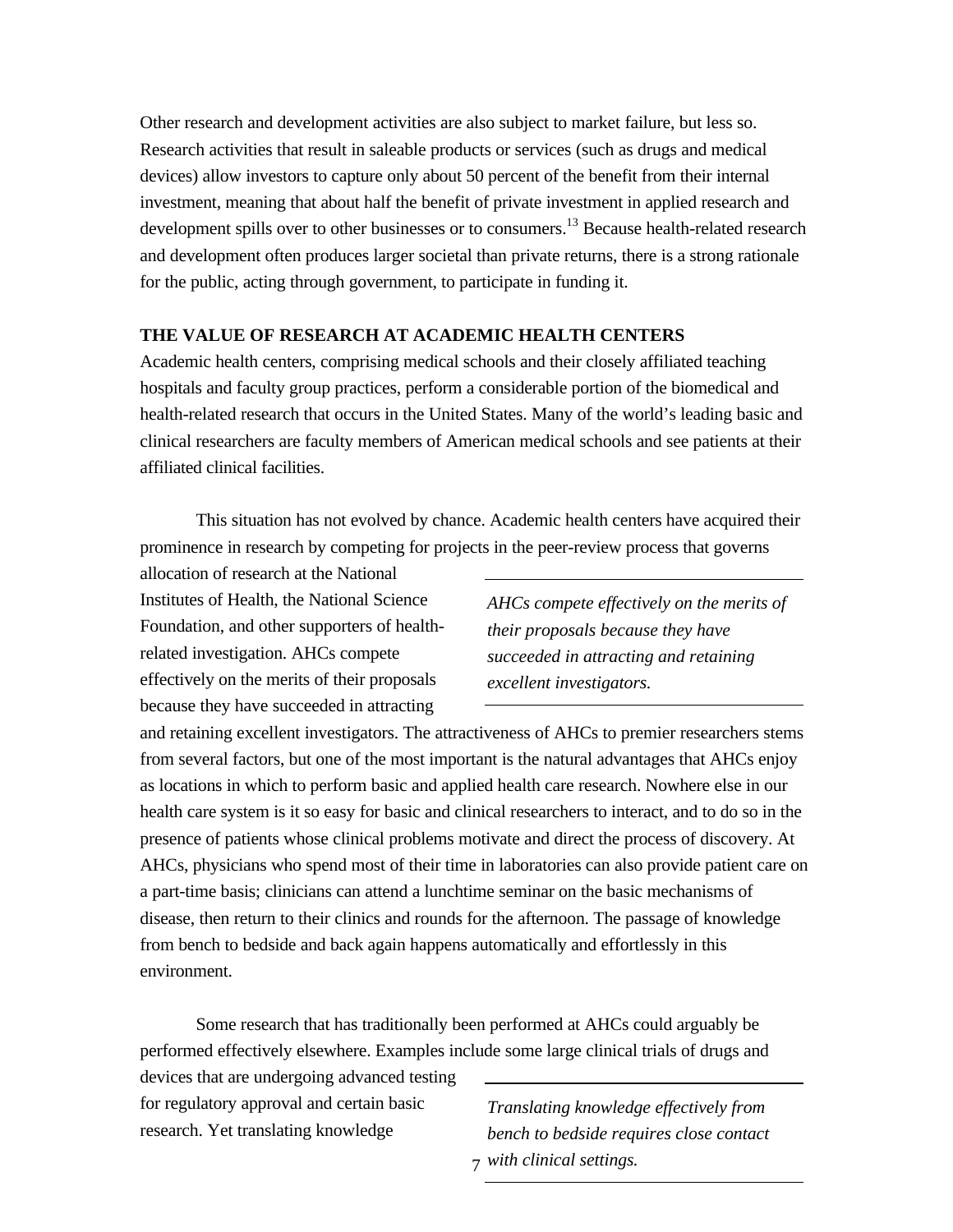effectively from bench to bedside requires close contact with clinical settings. As previous work by the Task Force has established, research and teaching in any clinical setting add to the costs of providing patient care.<sup>3</sup> These costs would occur no matter where the research took place, whether at an AHC hospital or a community hospital that decided to become more involved in research.

Indeed, it can be argued convincingly that if research now conducted in AHCs were transferred to community-based settings, those institutions would have to acquire many of the attributes of AHCs in order to succeed. They would need to attract the nation's best and most innovative clinicians—doctors who are always asking questions, challenging conventional care, pushing the envelope of traditional practice, and innovating in their daily work. And they would also need bench researchers with an interest in clinical practice: scientists who understand what is happening in basic research departments of major universities and drug companies around the world, but who are driven to apply that work to the diseases of human beings. In other words, if AHCs did not exist, something like them would have to be created to take maximum advantage of the federal investment in biomedical and health-related research.

The Task Force believes that policy in this area should be guided by the goal of assuring that the health care research enterprise realizes the greatest possible benefits for the American people, rather than by efforts to protect AHCs as institutions. Nevertheless, health care research in the United States has become so heavily dependent on AHCs that their institutional capacities cannot be ignored in developing national policy in this area.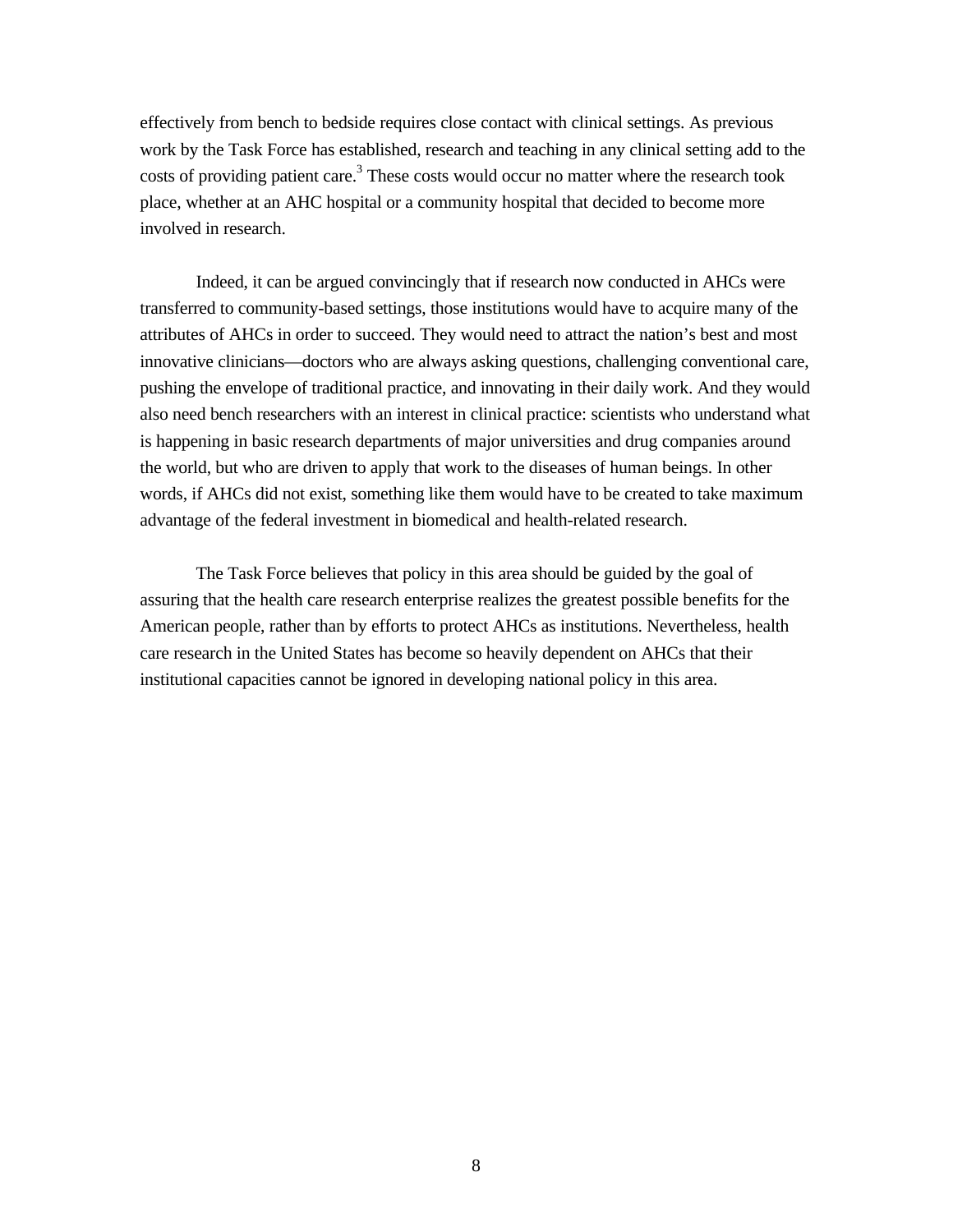# **2. FINDINGS ON THE CURRENT STATUS OF BIOMEDICAL RESEARCH IN ACADEMIC HEALTH CENTERS**

The information gathered by the Task Force confirms that academic health centers play a vital role in performing the full spectrum of health care research—from basic to clinical to health services research—and this research is paying large dividends for the health of the public and U.S. economy. Supporting this research is appropriate for the public sector and enjoys broad public approval.

Overall, the research enterprise of AHCs is strong and thriving. At the same time, the research activities of AHCs face several challenges, stemming from changes in the markets for clinical care and clinical research and from shifting trends in public policy and science.

### **SPECIFIC FINDINGS**

### **Finding 1. The United States spends an estimated \$42 billion annually on health-related research and development.**

The total national investment in health-related research and development tripled from \$12 billion in 1984 to \$36 billion in 1995.<sup>14</sup> National expenditures are estimated to have totaled approximately \$42 billion in 1997 (figure 1).



**Figure 1. National Trends in Health-Related R&D Expenditures, FY 1984–97**

Much of the growth in research expenditures is attributable to the research activities of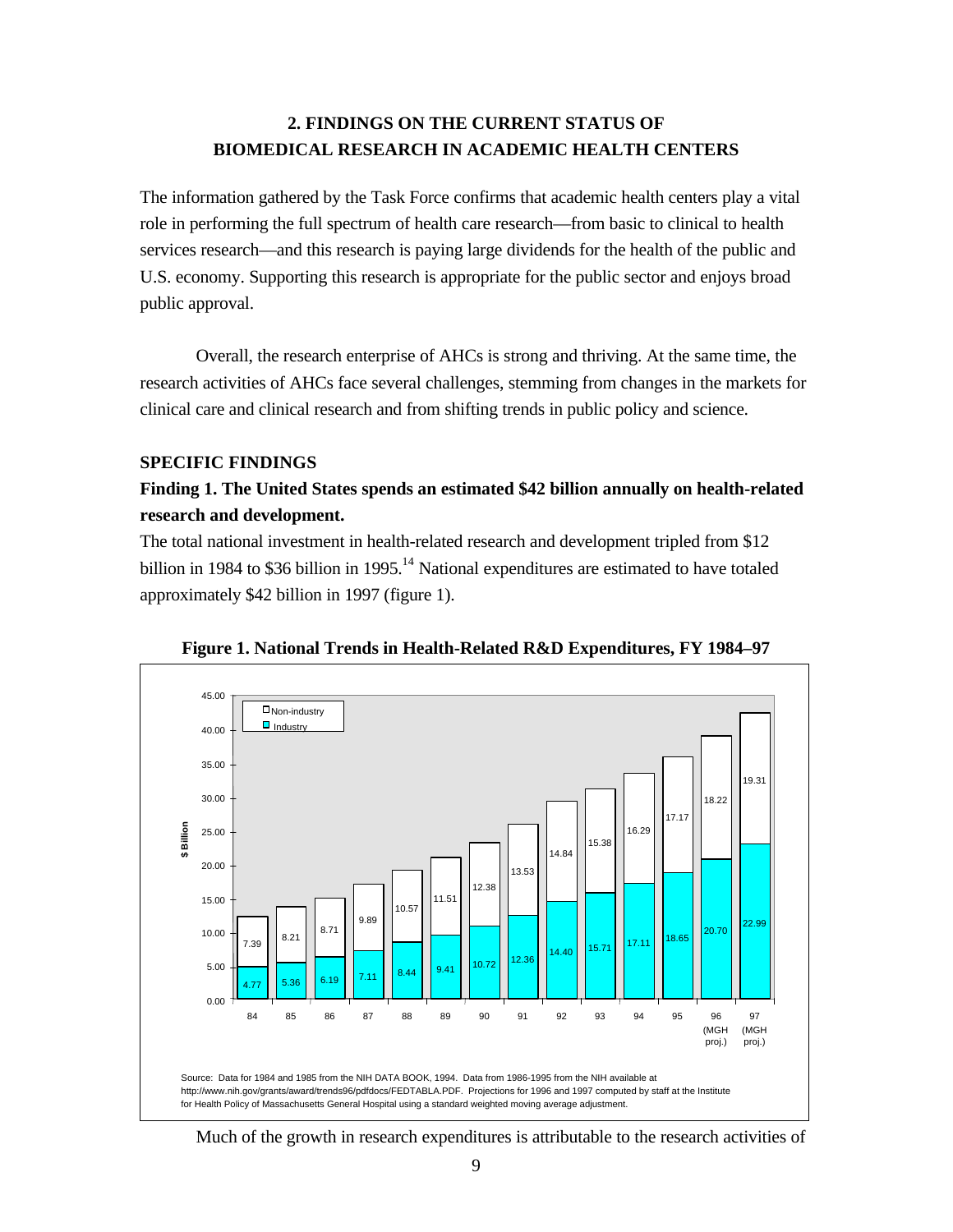private industry, mainly pharmaceutical companies and medical device producers. From 1985 to 1997, health-related research and development expenditures increased by 382 percent for industry, compared with 161 percent for non-industrial organizations.<sup>15</sup>

# **Finding 2. Academic health centers perform approximately 28 percent of all healthrelated research and development in the United States.**

Academic institutions received 45 percent (\$19 billion) of national research and development funding in 1997. Of that, AHCs collectively received \$12 billion dollars, representing approximately 28 percent of national health-related research and development funding (figure  $2)$ <sup>16</sup>



**Figure 2. AHCs' Contribution to the National Research Effort, FY 1997**

# **Finding 3. The federal government is the dominant source of support for research in academic health centers.**

In 1997, the federal government provided 68 percent (\$8.1 billion) of all research funding for AHCs, while industry provided 14 percent (\$1.6 billion); faculty group practices, 9 percent (\$1.1 billion); foundations and voluntary health organizations, 9 percent (\$1 billion); and state and local governments, 1 percent (\$113 million) (figure 3).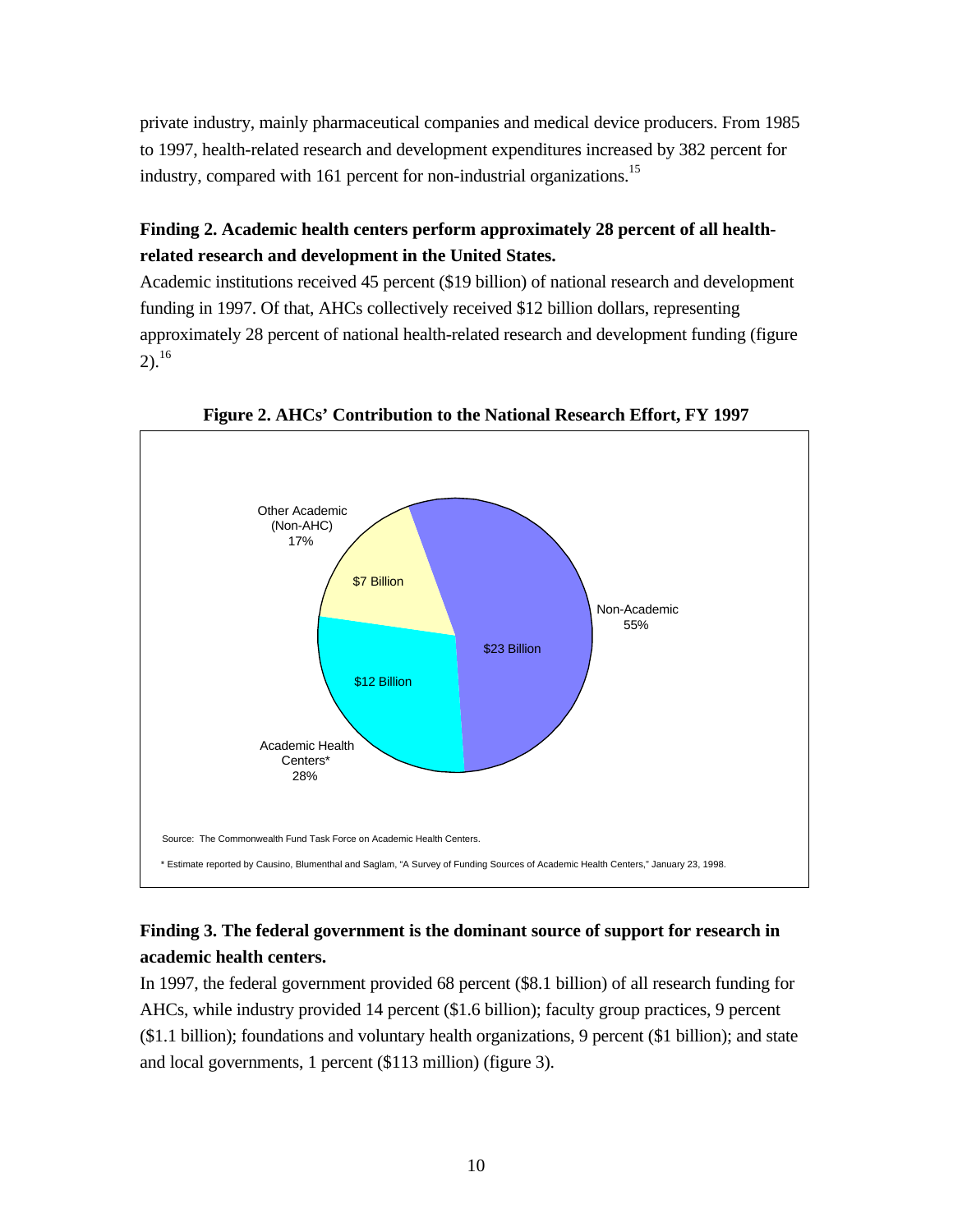

**Figure 3. Sources of Research Funding in AHCs, FY 1997**

The majority of federal funds can be traced to the National Institutes of Health, which provided \$7.4 billion to AHCs in 1997. The remaining \$700 million in federal monies originated in other agencies, including the Centers for Disease Control and Prevention (CDC), the Agency for Health Care Policy and Research (AHCPR), and the Department of Veterans Affairs  $(VA)$ .<sup>16</sup>

Federal research funds are concentrated in a few institutions, a pattern that can be illustrated with data from the NIH. In 1996, 5 percent of AHCs received 25 percent of all NIH funds, and 15 percent of AHCs received 50 percent of all NIH funds (figure 4). (See the appendix for data on the share of NIH funding awarded to individual AHCs.)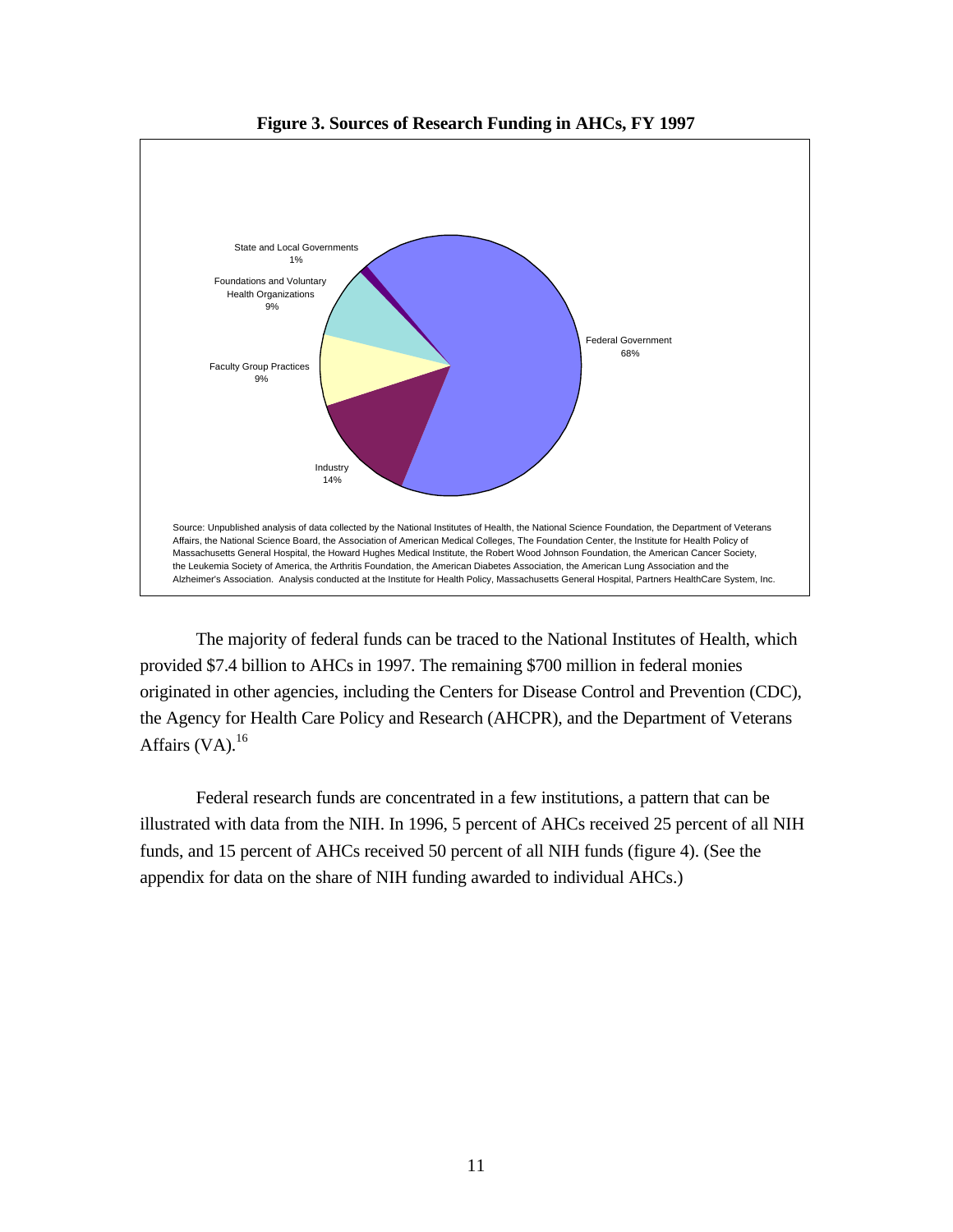

**Figure 4. Distribution of NIH Awards to AHCs, FY 1996**

Proponents of the current distribution explain that, "leading [medical] schools have lower average and marginal costs of performing research than lesser institutions, and leading institutions have a comparative advantage at generating higher-quality, more highly cited research."<sup>17</sup> There are, however, potential drawbacks to such a disproportionate concentration of NIH research support. Overconcentration of federal research dollars in selected AHCs could make the national investment in research vulnerable to changes in research agendas and policies at just a few institutions. Further, it may deny medical students in less researchintensive institutions exposure to clinical research that might enhance their education. Ultimately, the increasing concentration of research dollars in a few AHCs may force others to discontinue or drastically curtail their research programs.

Another concern is that certain institutions—such as publicly owned AHCs serving many poor patients—may lack the clinical and other revenues necessary to support an infrastructure that will enable them to compete successfully for research funds. Such institutions may also be more likely to study problems that disproportionately affect the health of poor and minority patients, such as AIDS, tuberculosis, sexually transmitted diseases, violence, and illiteracy. The result could be a shortage of research on issues relevant to disadvantaged populations.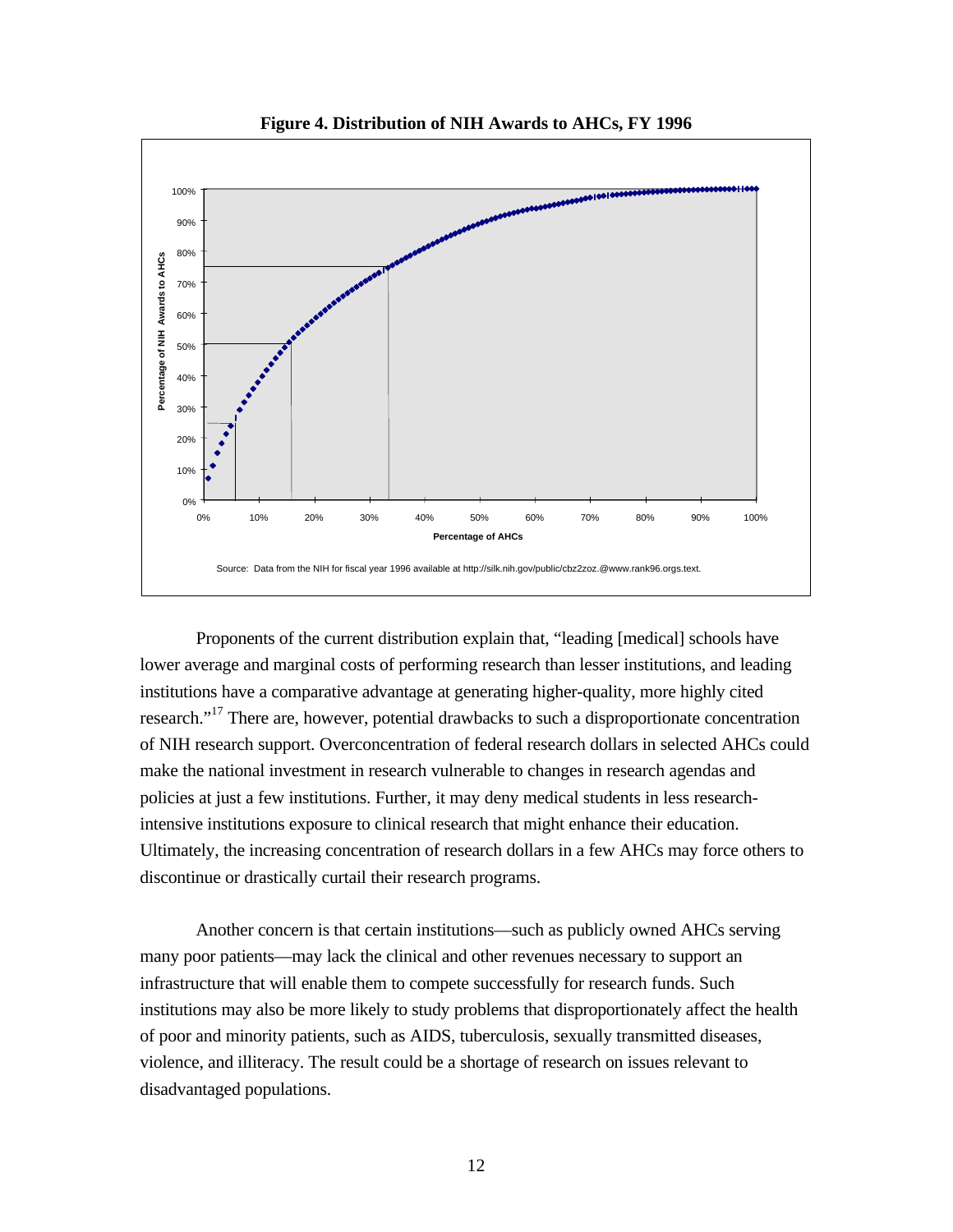### **Finding 4. The policies of the National Institutes of Health do not provide for adequate support to academic health centers for the direct costs of research.**

### *Research budgets, including investigators' salaries*

NIH policy relies on AHCs to share a portion of the costs of health-related research. For a number of years, AHC leaders have claimed that NIH grants are covering a smaller and smaller percentage of overall project expenses, putting AHCs under increasing pressure to make up the difference. According to anecdotal reports, for example, it is common NIH practice to reduce the budget of an approved grant by an average of 20 percent below the amount requested by the investigator.

This trend may reflect the impact of specific policy changes, such as the congressional decision in the early 1990s to cap investigators' salaries on governmental research grants at \$125,000. In 1994, the average base compensation for a physician faculty member in the clinical sciences at the level of associate professor or higher was more than \$125,000 for every specialty except community health and preventive medicine.<sup>18</sup> The net effect of the cap, therefore, is to require that AHCs either pay their physicians less than market rates (and thus risk losing talented investigators) or make up the difference from other sources, such as clinical revenues.<sup>19</sup> No estimate of the total financial impact of this regulation is available.<sup>20</sup> In addition, the NIH as a matter of policy refuses to cover certain usual costs, such as the salary of an investigator's secretary.

### *Construction and renovation of research facilities*

Over time the federal government has steadily reduced its direct support for construction and other infrastructure needs of AHCs as a percentage of total expenditures (table 1). This shift has placed AHCs under growing pressure to cross-subsidize research-related expenses. In 1991–92, the federal government also terminated the Biomedical Research Support Grant program, which provided untargeted, discretionary support for institutional costs associated with research.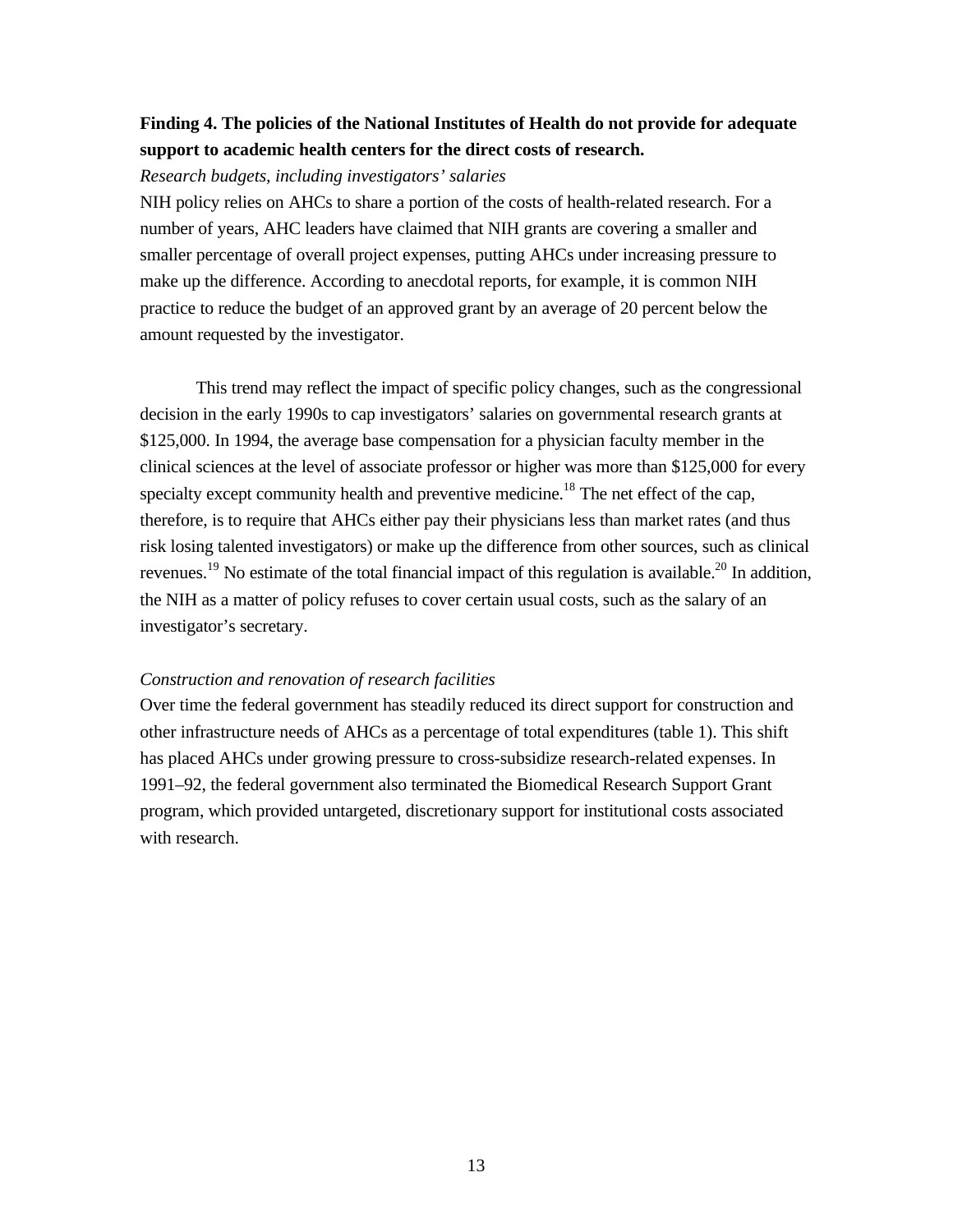|      |                        |       |                          |       | Research      |      |               |       |               |
|------|------------------------|-------|--------------------------|-------|---------------|------|---------------|-------|---------------|
|      | <b>Research Grants</b> |       | <b>R&amp;D</b> Contracts |       | Training      |      | Construction  |       | Total         |
|      | $\mathcal{S}$          | %     | $\mathcal{S}$            | %     | $\mathcal{S}$ | $\%$ | $\mathcal{S}$ | $\%$  | $\mathcal{S}$ |
|      | million                |       | million                  |       | million       |      | million       |       | million       |
| 1977 | \$1,435.7              | 71.3% | \$430.1                  | 21.4% | \$131.6       | 6.5% | \$16.0        | 0.8%  | \$2,013.4     |
| 1978 | \$1,638.0              | 72.8% | \$451.6                  | 20.1% | \$148.5       | 6.6% | \$12.0        | 0.5%  | \$2,250.1     |
| 1979 | \$1,951.7              | 75.4% | \$475.0                  | 18.3% | \$149.3       | 5.8% | \$12.5        | 0.5%  | \$2,588.5     |
| 1980 | \$2,161.1              | 77.5% | \$432.4                  | 15.5% | \$182.8       | 6.6% | \$10.8        | 0.4%  | \$2,787.1     |
| 1981 | \$2,331.4              | 80.9% | \$366.9                  | 12.7% | \$181.7       | 6.3% | \$2.0         | 0.1%  | \$2,882.0     |
| 1982 | \$2,407.7              | 82.2% | \$358.7                  | 12.2% | \$156.3       | 5.3% | \$6.2         | 0.2%  | \$2,928.9     |
| 1983 | \$2,702.3              | 83.3% | \$370.3                  | 11.4% | \$171.1       | 5.3% | \$1.5         | 0.05% | \$3,245.2     |
| 1984 | \$3,087.0              | 84.4% | \$394.7                  | 10.8% | \$173.2       | 4.7% | \$1.0         | 0.03% | \$3,655.9     |
| 1985 | \$3,591.3              | 84.6% | \$417.7                  | 9.8%  | \$224.0       | 5.3% | \$12.1        | 0.3%  | \$4,245.1     |
| 1986 | \$3,739.1              | 84.5% | \$462.6                  | 10.5% | \$217.1       | 4.9% | \$5.0         | 0.1%  | \$4,423.8     |
| 1987 | \$4,735.1              | 84.9% | \$566.1                  | 10.1% | \$263.8       | 4.7% | \$6.9         | 0.1%  | \$5,574.9     |
| 1988 | \$5,133.4              | 85.4% | \$600.6                  | 10.0% | \$270.7       | 4.5% | \$0.0         | 0.00% | \$6,011.4     |
| 1989 | \$5,619.0              | 84.6% | \$697.5                  | 10.5% | \$288.3       | 4.3% | \$28.9        | 0.4%  | \$6,640.9     |
| 1990 | \$5,961.1              | 84.0% | \$777.4                  | 10.9% | \$325.4       | 4.6% | \$25.8        | 0.4%  | \$7,098.7     |
| 1991 | \$6,541.5              | 84.6% | \$793.2                  | 10.3% | \$351.0       | 4.5% | \$37.4        | 0.5%  | \$7,732.7     |
| 1992 | \$7,079.3              | 84.9% | \$866.9                  | 10.4% | \$357.2       | 4.3% | \$23.9        | 0.3%  | \$8,337.1     |
| 1993 | \$7,257.0              | 85.3% | \$861.9                  | 10.1% | \$359.7       | 4.2% | \$19.8        | 0.2%  | \$8,508.0     |
| 1994 | \$7,648.5              | 84.3% | \$1,001.8                | 11.0% | \$381.5       | 4.2% | \$27.2        | 0.3%  | \$9,070.8     |
| 1995 | \$7,928.1              | 84.6% | \$1,016.9                | 10.8% | \$391.4       | 4.2% | \$20.3        | 0.2%  | \$9,371.9     |
| 1996 | \$8,393.5              | 85.3% | \$994.3                  | 10.1% | \$404.3       | 4.1% | \$25.1        | 0.3%  | \$9,834.7     |
| 1997 | \$9,046.5              | 86.5% | \$939.7                  | 9.0%  | \$422.5       | 4.0% | \$26.8        | 0.3%  | \$10,456.0    |

**Table 1. Trends in Expenditures by the National Institutes of Health, FY 1977–97**

Sources: 1977–86 data from the NIH Data Book, 1987; 1987–96 NIH data available at http://www.nih.gov/grants/award/trends96/CONTENTS.HTM; 1997 NIH data available at http://silk.nih.gov/public/cbz2zoz.@www.trends97.allprog.hist8897.dsncc; downloaded March 10, 1998.

**Finding 5. The policies of the National Institutes of Health do not provide for adequate support to academic health centers for the indirect costs of their research mission.**

Declining direct support of capital and infrastructure costs has led to greater reliance on indirect cost payments to support those needs. In governmental parlance, indirect payments support the facilities and administrative  $(F&A)$  costs related to research. These are defined as "costs that are incurred for common or joint objectives and, therefore, cannot be identified readily or specifically with a particular sponsored project, educational activity, or any other institutional activity."<sup>21</sup> F&A costs are incurred to construct, purchase, or maintain buildings and equipment and to provide operational support, including janitorial services, building maintenance, library operations, grants administration, and payroll services.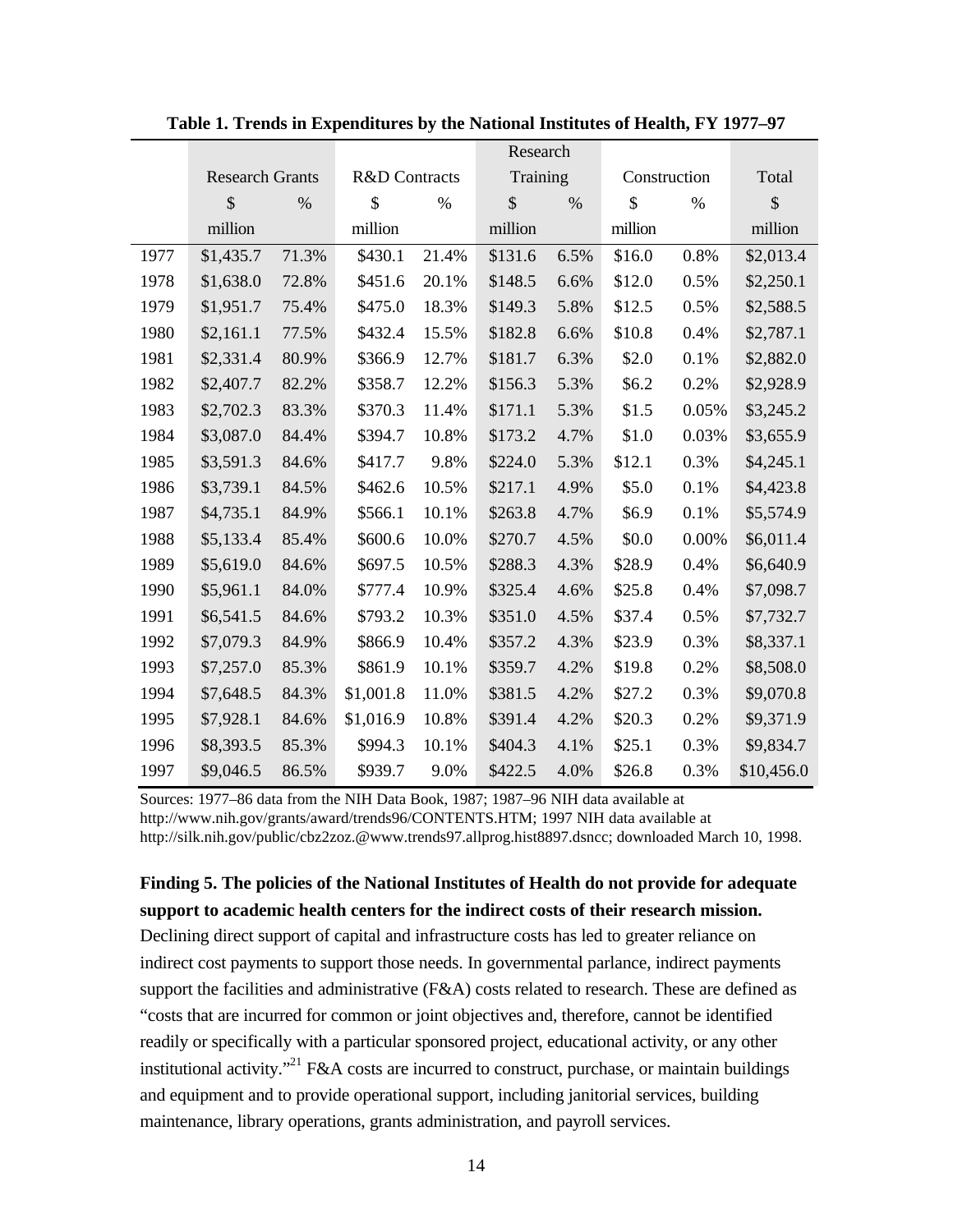Over the years, federal agencies have been more forthcoming in paying for F&A costs than have other research sponsors. Research grants from foundations and voluntary health organizations frequently pay very little or nothing for indirect costs. Federal policies concerning F&A support have therefore become crucial to the health care research enterprise in AHCs.

Federal facilities and administrative rates are determined through a process of negotiation between the recipient institution and an agency of the federal government—usually the Department of Health and Human Services in the case of AHCs. Negotiations are based on a cost proposal prepared by the institution using actual budget data and reviewed by federal officials. When a medical school can demonstrate that their F&A costs vary substantially from those of its parent university, the medical school may negotiate a separate F&A rate. That rate is then applied to grants and contracts as a percentage of the modified total direct costs.

Since 1991, the federal government has placed an upper limit of 26 percent on the share of total research costs it will pay to cover the administrative portion of the indirect cost rate. The other major portion of indirect costs, facilities expenses, is not capped but has been relatively constant as a share of total research costs in recent years. In the past, federal officials have considered capping the facilities portion.

In 1994–95, medical schools received \$1.9 billion in F&A reimbursement, of which 63 percent (\$1.2 billion) went to private and 37 percent (\$700 million) to public medical schools.<sup>22</sup> Public and private medical schools appear to be equally dependent on federal F&A reimbursements. In 1994–95, 81 percent of all F&A revenues for private medical schools came from federal research grants and contracts, compared with 83 percent for public schools.<sup>22</sup>

Figure 5 shows trends in F&A costs as a percentage of the total amount of NIH research grants, comparing institutions of higher education (including medical schools and university-owned hospitals) with independent hospitals that received funding from the NIH.<sup>\*</sup> As a share of total research expenditures, indirect costs have been declining or stable for most recipients of federal funds. The exception is independent hospitals, which conduct a comparatively small fraction of federally funded health care research.

 $\overline{a}$ 

<sup>\*</sup> NIH Data Books report figures for all institutions of higher education. This category includes medical schools, non-medical school higher education components, research institutes, and universityowned hospitals. Thus, it is impossible to break out separate figures for university-owned hospitals.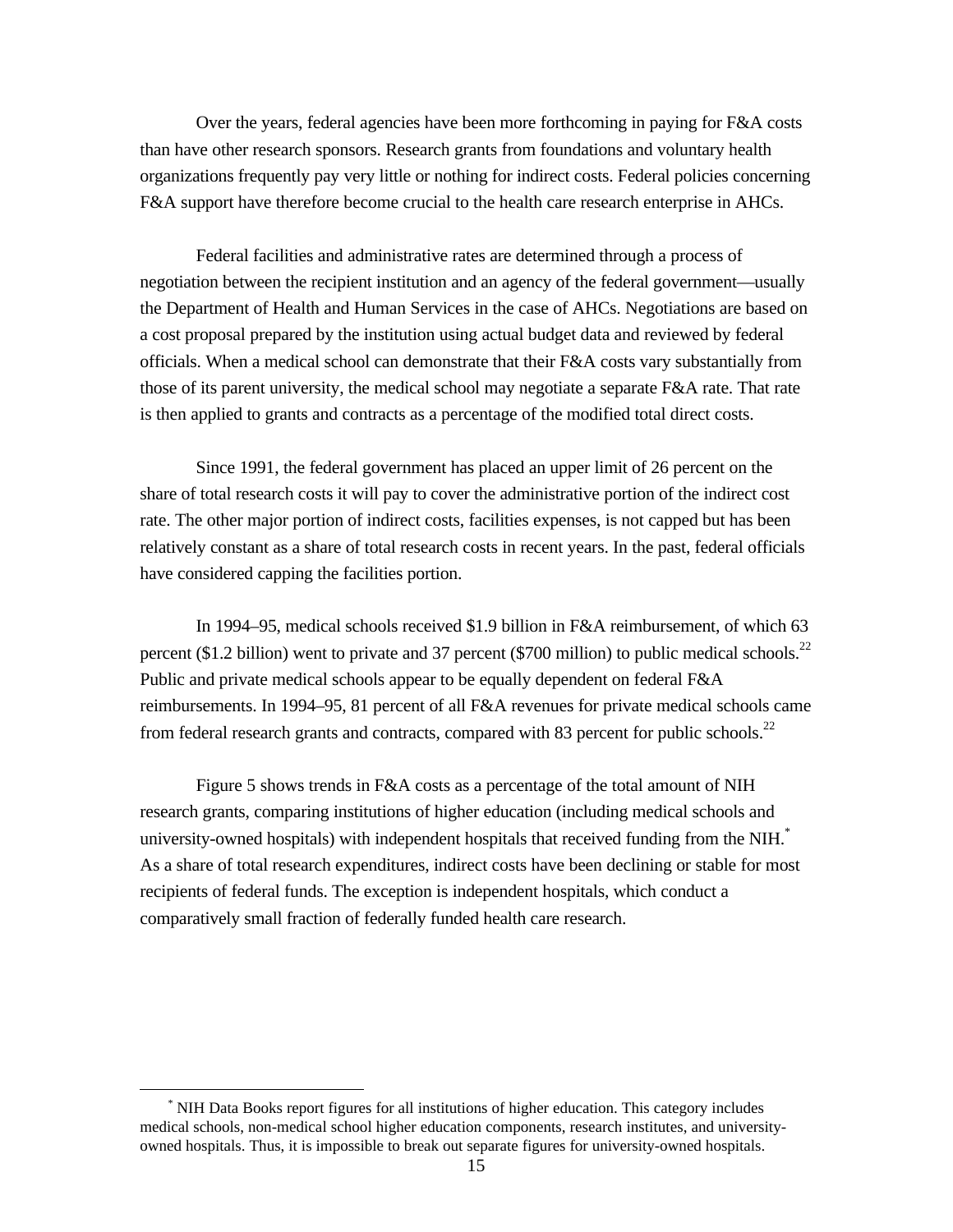

**Figure 5. Indirect Costs as a Percentage of Total Cost of NIH Research Grants, by Type of Institution, FY 1985–94**

#### *Variations in facilities and administrative costs*

Significant differences exist in the F&A rates allowed by the federal government. A 1991 study found that three factors explained 67 percent of the variation at the 100 institutions receiving 90 percent of the dollars awarded to educational institutions: ownership status (public versus private), geographic location, and size of the institution's research effort (measured as the amount of total direct costs awarded to an institution).<sup>23</sup> In general, the study found that private schools had higher indirect costs than public schools. Private schools may be more aggressive in recovering F&A costs, since public schools may be required to return surpluses to their states. Also, public schools receive some funding for capital expenses, one of the costs covered by F&A, from state governments, thus enabling public institutions to reduce their dependency on the federal government.

In terms of geographic location, institutions in the Northeast had the highest F&A rates while those in the Midwest and the South had the lowest. This may partly reflect climatic conditions that affect the cost of utilities and related operations and maintenance costs. For private institutions, the study found a positive relationship between institutional research intensity and F&A rates: rates increased by .17 percentage points for every million dollars of direct NIH funding awarded. A similar effect was not found for public institutions.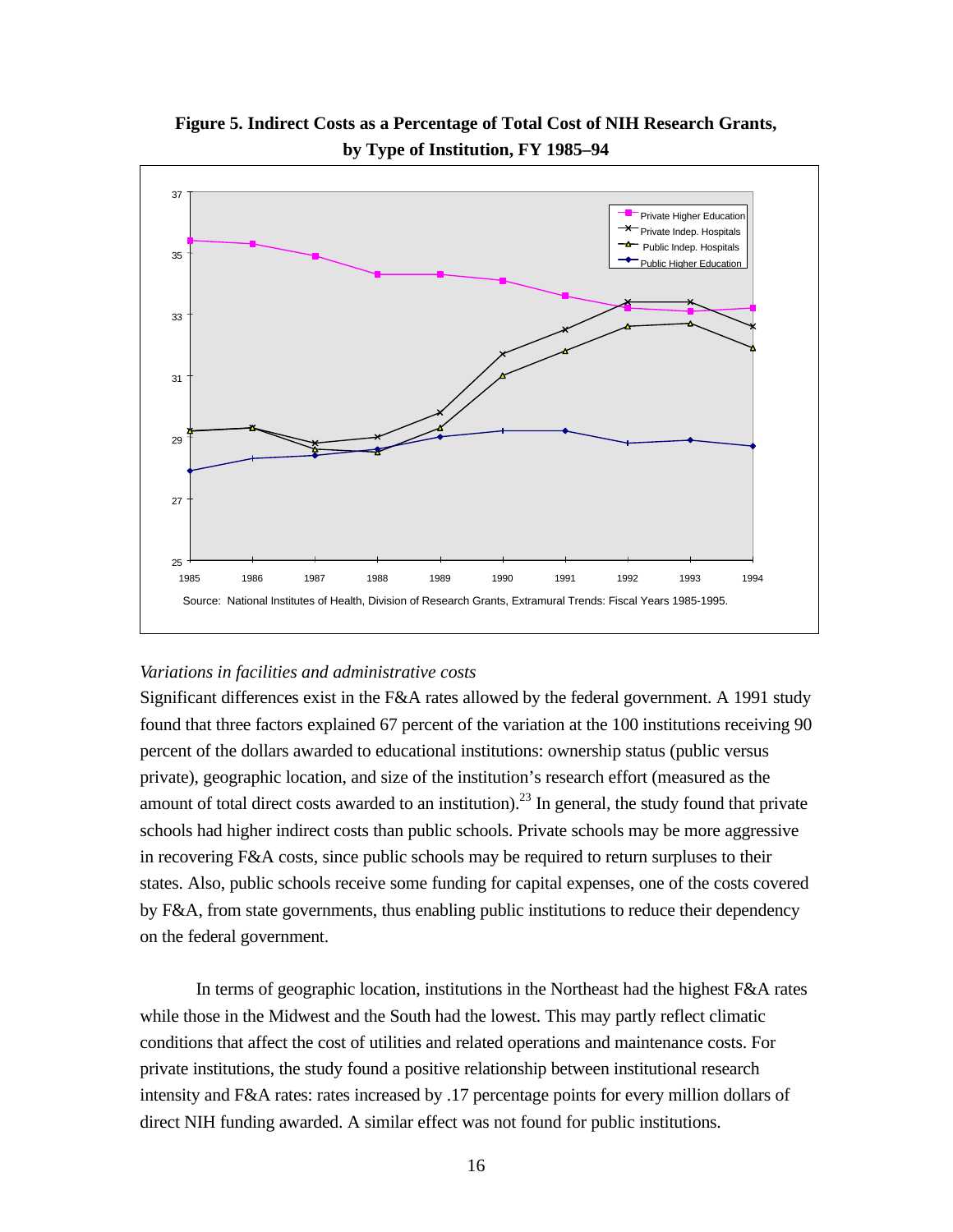#### *Indirect cost rates and capital for AHC infrastructures*

Because direct federal support for research capital investment is comparatively small (table 1), the facilities' portion of indirect costs has come to play the primary role in supporting the capital infrastructure of AHCs. This system places the burden of raising funds to build research facilities on AHCs, which usually rely on commercial loans, state government funds (in some public institutions), philanthropy, and reserves from clinical revenues. AHCs depend in turn on their investigators to bring in sufficient federal grants to cover interest and depreciation on facilities. Strong AHCs have generally succeeded in this process, but institutions with less borrowing power and less robust research track records are likely disadvantaged in competing for the capital necessary to build their research infrastructures.

Furthermore, to the extent that clinical incomes are important to borrowing in commercial markets or funding capital expenditures directly, even strong AHCs may find

problems in sustaining their capital infrastructures as clinical markets become more competitive. Another concern about relying so heavily on federal indirect cost payments for capital is that they do not cover the full costs of research infrastructures. Non-federal funding sources, which constitute 30 percent of research receipts,

*To the extent that clinical incomes are important to borrowing in commercial markets or funding capital expenditures directly, even strong AHCs may find problems in sustaining their capital infrastructures.*

generally pay much lower indirect cost rates, and the federal government is strict about not covering the indirect costs attributable to such work. Thus, many institutions report that they have indirect research costs that are not covered by any payer, and that these must be made up from other sources, including clinical revenues.

From their standpoint, federal officials raise questions about whether AHCs have been sufficiently accountable in their use of indirect costs for facilities. In the absence of limits on the facilities portion of F&A expenses, federal administrators seek evidence that AHCs and universities generally are building economically and appropriately for research functions. This concern has led to recent proposals for benchmarking standards for reasonable facilities costs that can be applied across institutions.

A general problem in judging the effectiveness of the system for funding the capital needs of AHCs is the absence of good data on the adequacy of the current research capital infrastructure of AHCs. Such data are essential to judging whether major reforms are needed. Also lacking are data on the costs of capital for which AHCs are not reimbursed because of low rates paid by non-federal funders of research. Better data on the capital needs of AHCs are essential to developing wise policy for sustaining the capacity of AHCs to use research funds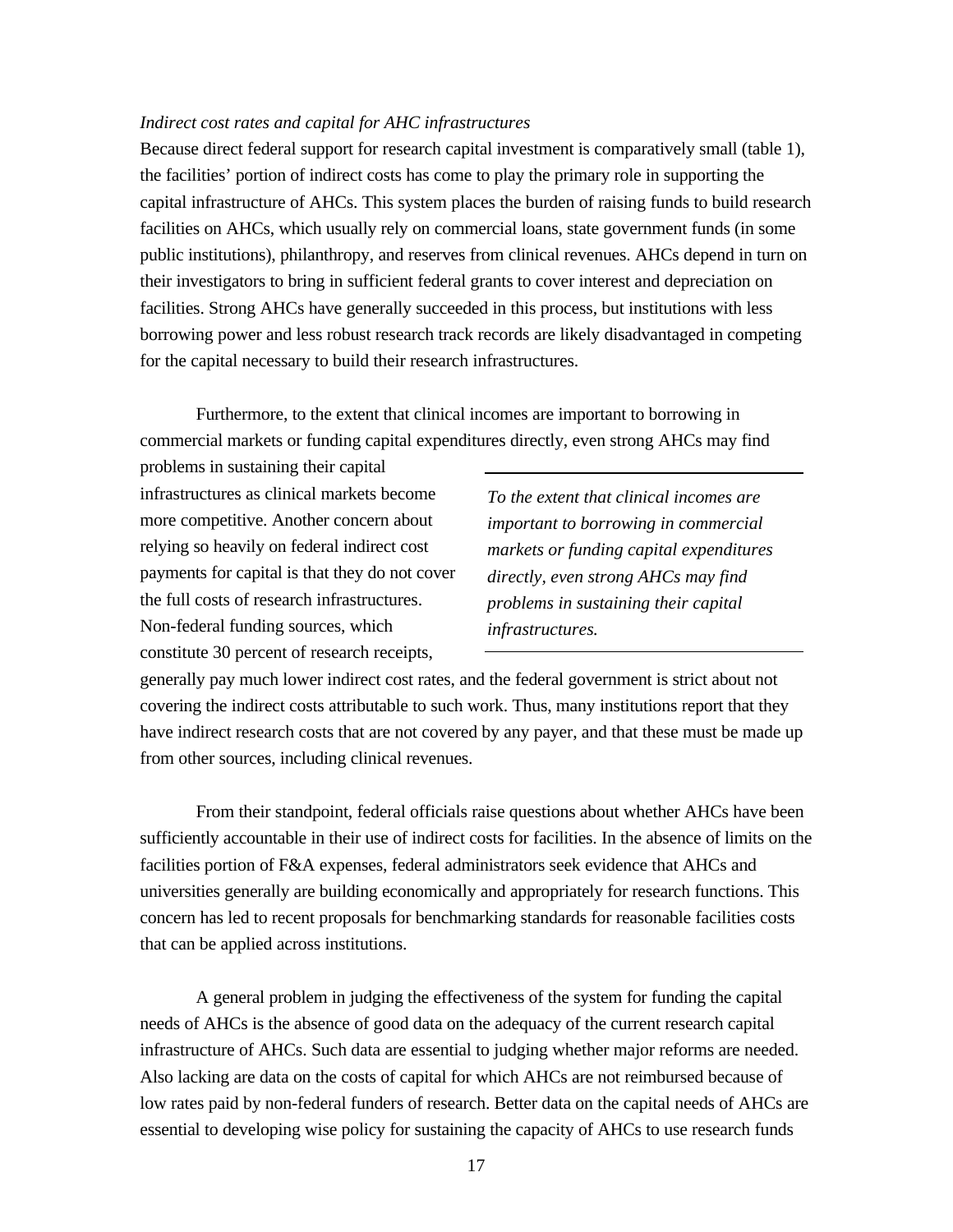optimally.

### **Finding 6. Academic health centers have historically cross-subsidized research with clinical revenues and other internal resources.**

Substantial evidence indicates that AHCs cross-subsidize their social missions, including research, from clinical revenues. In case studies of more than 20 AHCs performed by Task Force staff, study informants typically referred to arrangements by which AHC hospitals and faculty practice plans transfer revenues to medical schools or provide direct staff support for research projects. A detailed analysis of the flow of funds within six AHCs found that, on average, clinical enterprises provide about \$50 million per year to a medical school for academic purposes. These funds do not include monies spent by faculty group practices to support research and other academic activities by members of those practices. A 1993 survey showed that faculty group practices provided an estimated \$816 million to support research.<sup>25</sup>

#### *Institutional funding*

A recent survey of medical school faculty revealed that 43 percent receive some institutional funding from their universities for the direct costs of research, totaling approximately \$375 million in 1996–97. $^{24}$  Some institutional funding can be traced to cost-sharing requirements by the federal government. Furthermore, in the most competitive health care markets, institutional funding as a share of direct research costs is about half what it is in less competitive markets.<sup>24</sup> Thus, although institutional support is quite common, the amount received by faculty may depend on the competitiveness of the clinical market in which an AHC is located.

The demand on universities to increase their share of research-related expenses is suggested by the growth in overall institutional support for research between 1973 and 1993 (figure 6). At private universities, institutional funds accounted for 6.1 percent of total research and development expenditures in 1973 and 8.8 percent in 1993.<sup>26</sup> At public universities, institutional funds paid for 14 percent of total research and development expenditures in 1973 and 22.3 percent in 1993.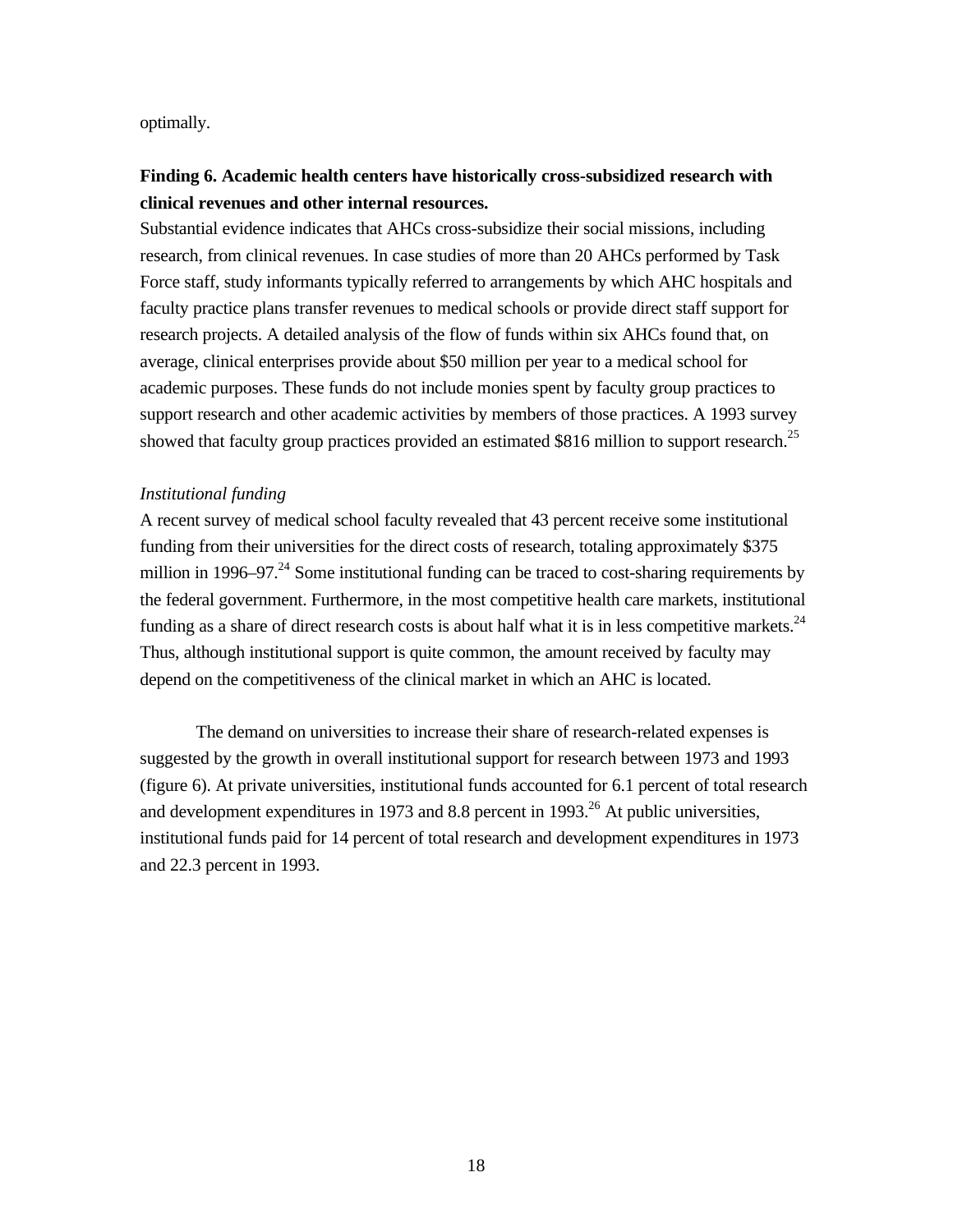

**Figure 6. Trends in Institutional Support of Research by Ownership Status for Selected Years, FY 1973–93**

### *Unfunded research by AHC faculty*

 $\overline{a}$ 

In addition to institutional funding, faculty at AHCs subsidize their own efforts by performing research that is not explicitly supported by either institutional or extramural funds. For example, a 1982 survey of internal medicine faculty found that 25 percent were not funded for their research.<sup>27</sup> In some specialties, such as pathology, unfunded research can account for 84 percent of publications.<sup>28, 29</sup> A 1996 survey of medical school faculty revealed that 55 percent of faculty engage in unfunded research.<sup>24</sup> The 1996 survey also shed light on the characteristics of faculty most likely to report unfunded activities: clinical researchers (60 percent versus 51 percent for non-clinical, p=.004), principal investigators (PIs ) (74 percent versus 27 percent for non-PIs, p=.000), and faculty with industry funding (60 percent versus 52 percent for those with none,  $p=.014$ .

Institutional cross-subsidization for research appears to be declining. Since 1992, medical schools have spent considerably less for the construction of research facilities, decreasing by \$390 million over four years (figure 7). Yet the amount of research space in need of major renovation, repair, or replacement increased from 3.4 million square feet (15.5 percent of all research space) to 5.2 million square feet (17.9 percent) during the same time period. $*$ 

<sup>\*</sup> National Science Foundation, Scientific and Engineering Research Facilities in Colleges and Universities: 1996, NSF 96-326.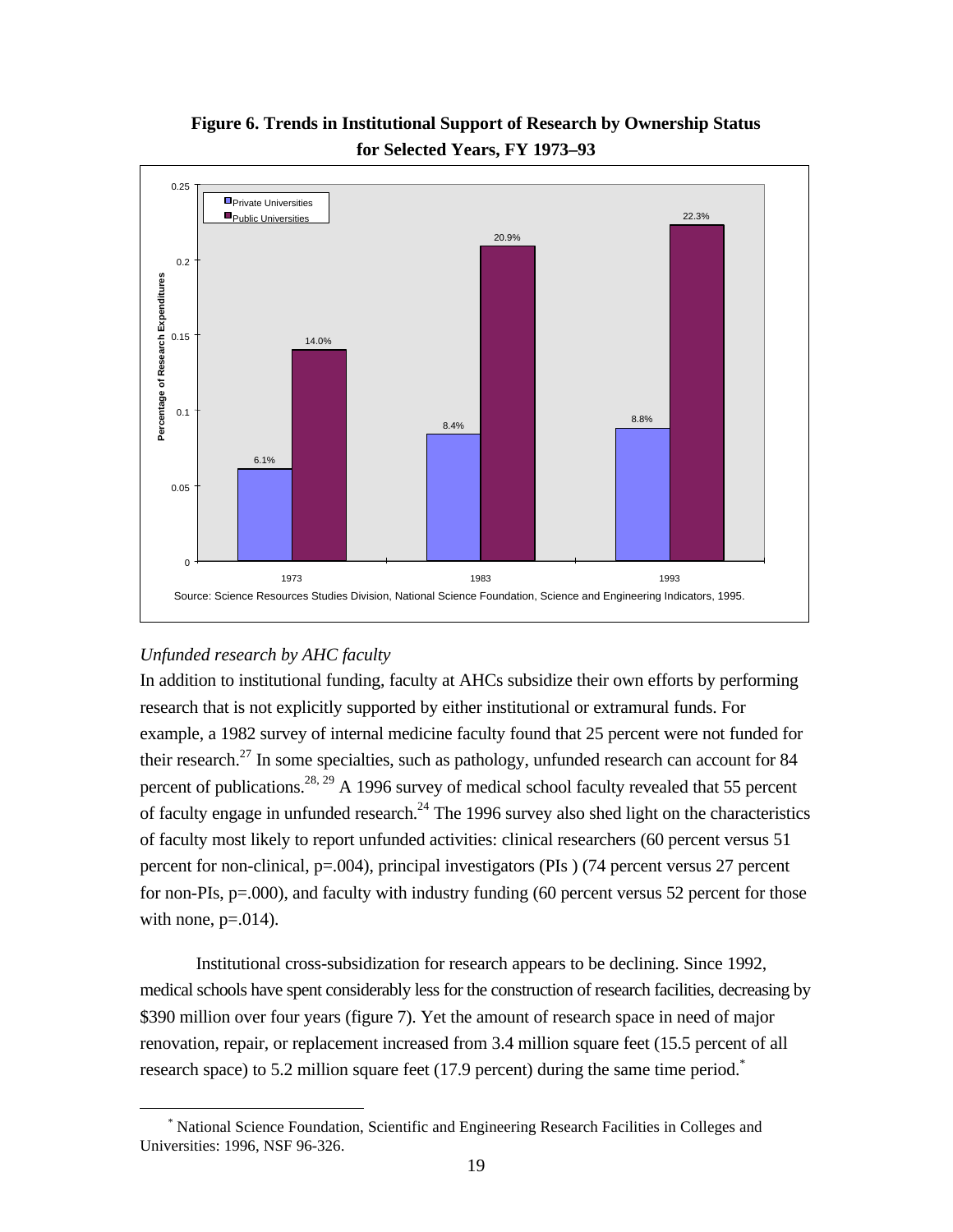

## **Figure 7. Trends in Medical School Expenditures for Renovation and Construction of Research Facilities, FY 1990–96**

# **Finding 7. In areas with high managed care enrollments, cross-subsidies for research are decreasing, threatening the future of the academic health center research mission.**

Changes in clinical revenues are likely to affect research activities in AHCs. The Task Force compared average margins of 22 faculty practice plans located in areas with high and low levels of managed care enrollment. Margins were calculated by subtracting total plan expenses from total revenues before transfers. When expressed as a percentage of total revenues, the margins from plans in high managed care markets decreased from 20 percent in 1991 to 9 percent in 1995, while margins in markets with less managed care remained relatively constant or even increased slightly (figure 8).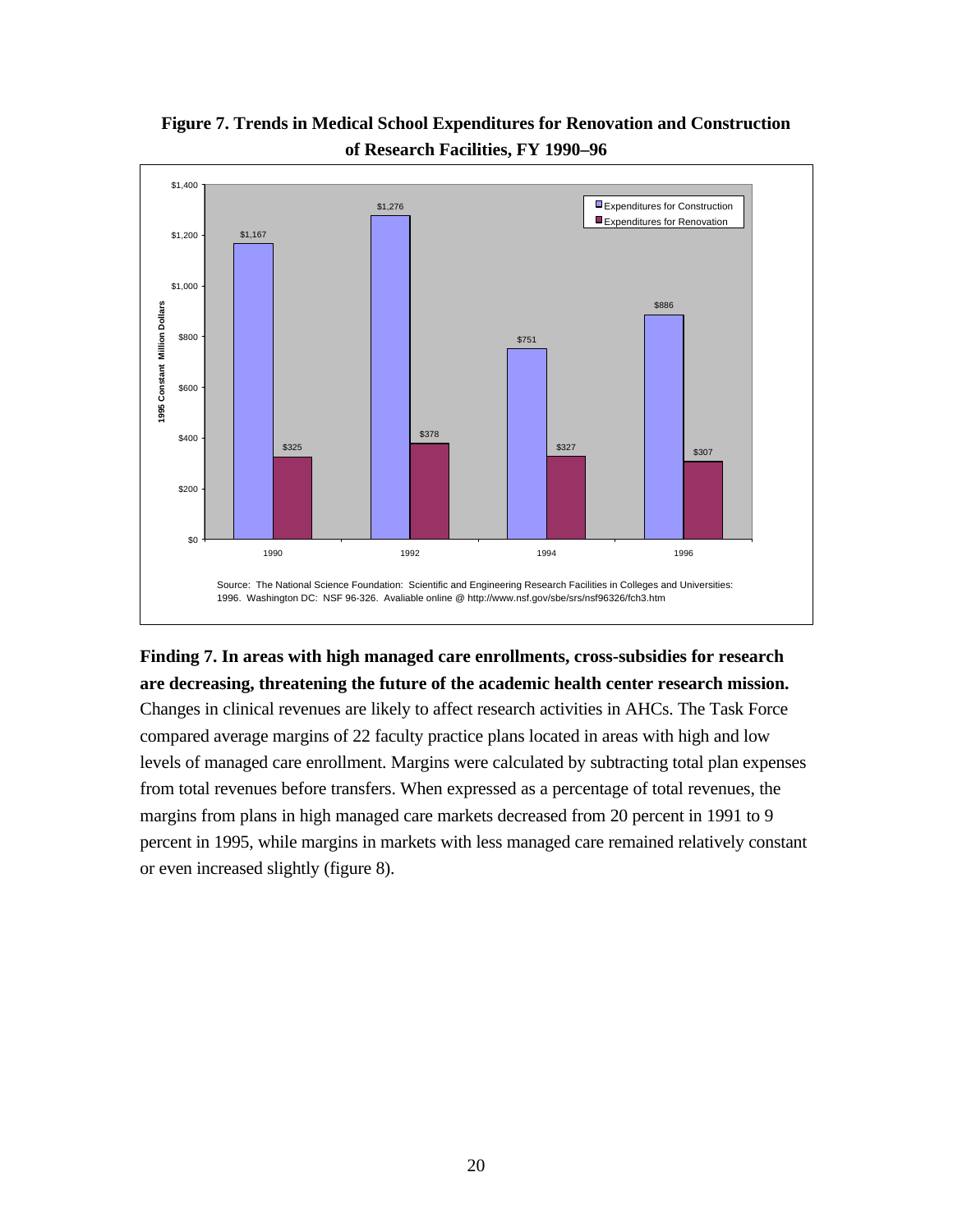

**Figure 8. Average Faculty Practice Plan Margin by Managed Care Intensity, FY 1989–95**

Amounts of transferable dollars (or margins) are lower in areas with high managed care enrollment (figure 9). For faculty practice plans in high managed care markets, the average amount of transferable funds decreased by 42 percent, from \$14.3 million in 1991 to \$8.3 million in 1995. This represents a reduction of \$66 million for the 11 institutions in high managed care markets, or \$6 million per practice plan since 1991. Faculty practice plans in low managed care markets experienced a 135 percent increase in the average amount of transferable funds, from \$3.1 million in 1989 to \$7.8 million in 1995. Similar trends are observed when controlling for inflation.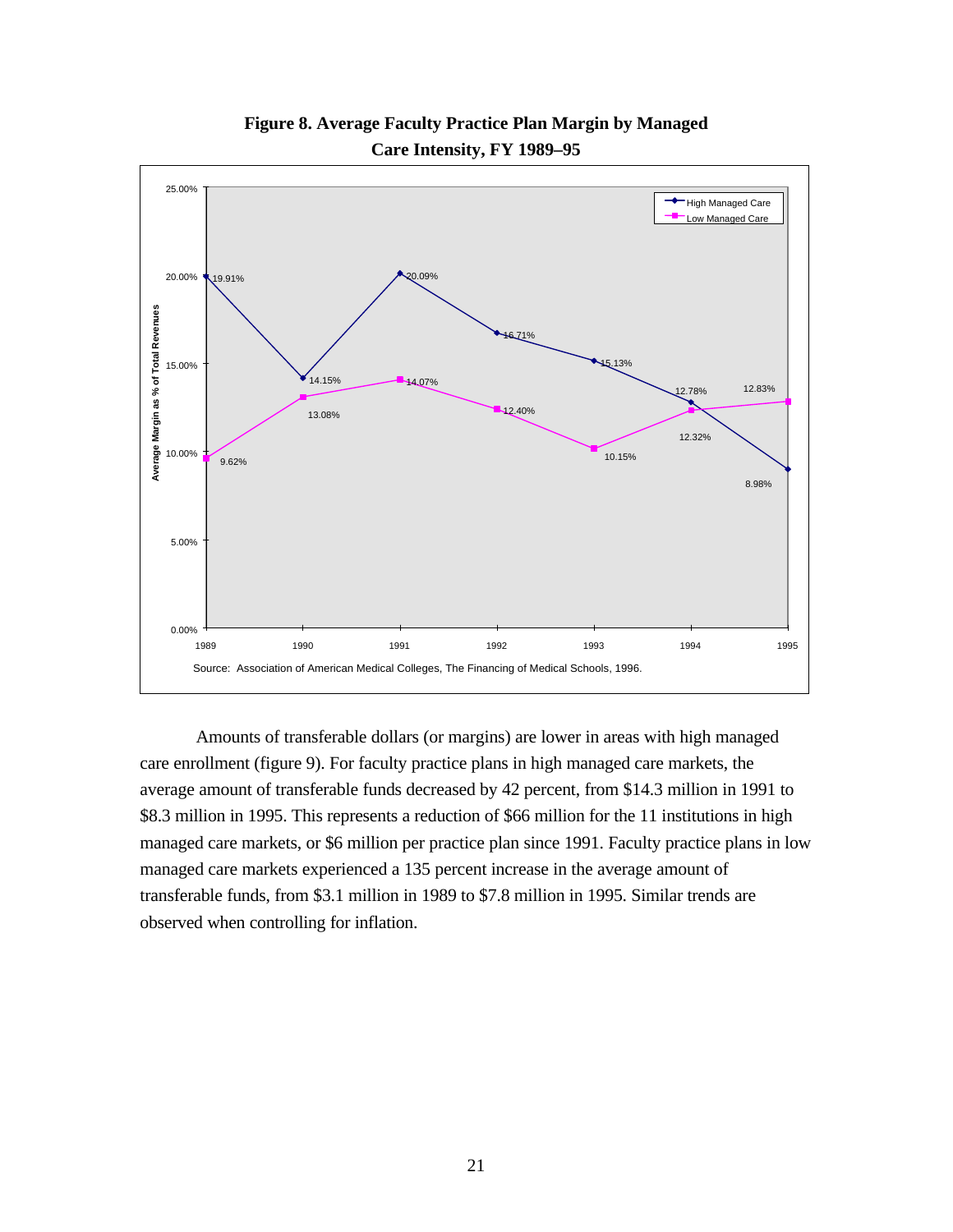

## **Figure 9. Average Margin (Transferable Dollars) per Faculty Practice Plan, FY 1989–95**

### **Finding 8. Support for biomedical research at academic health centers is being reduced by the growth of managed care.**

Managed care is generating both internal and external pressures that affect the research mission of AHCs. External challenges arise from changes in health care markets and past and proposed changes in public policies. Internal problems arise, paradoxically, from the strategies AHCs may pursue to limit their vulnerability to these external threats.

### *Managed care and AHC research*

Over the last decade, the rise of managed care has reduced the payments AHCs receive for patient care services, a change that has limited the ability of AHCs to cross-subsidize their research mission from clinical revenues. This reduction in cross-subsidies is the rationale behind several proposals to establish more direct payments for clinical research activities.<sup>3</sup>

The challenge of building and managing clinical enterprises in a time of managed care is absorbing a great deal of AHC resources and management time. This is especially true of the most prominent AHCs, which have the capital and reputation to go head-to-head with clinical competitors. In this environment, senior leaders of AHCs—despite their best intentions—may find it increasingly difficult to devote as much time to managing and promoting their research mission as they have in the past. The growth of AHC-affiliated health care systems also raises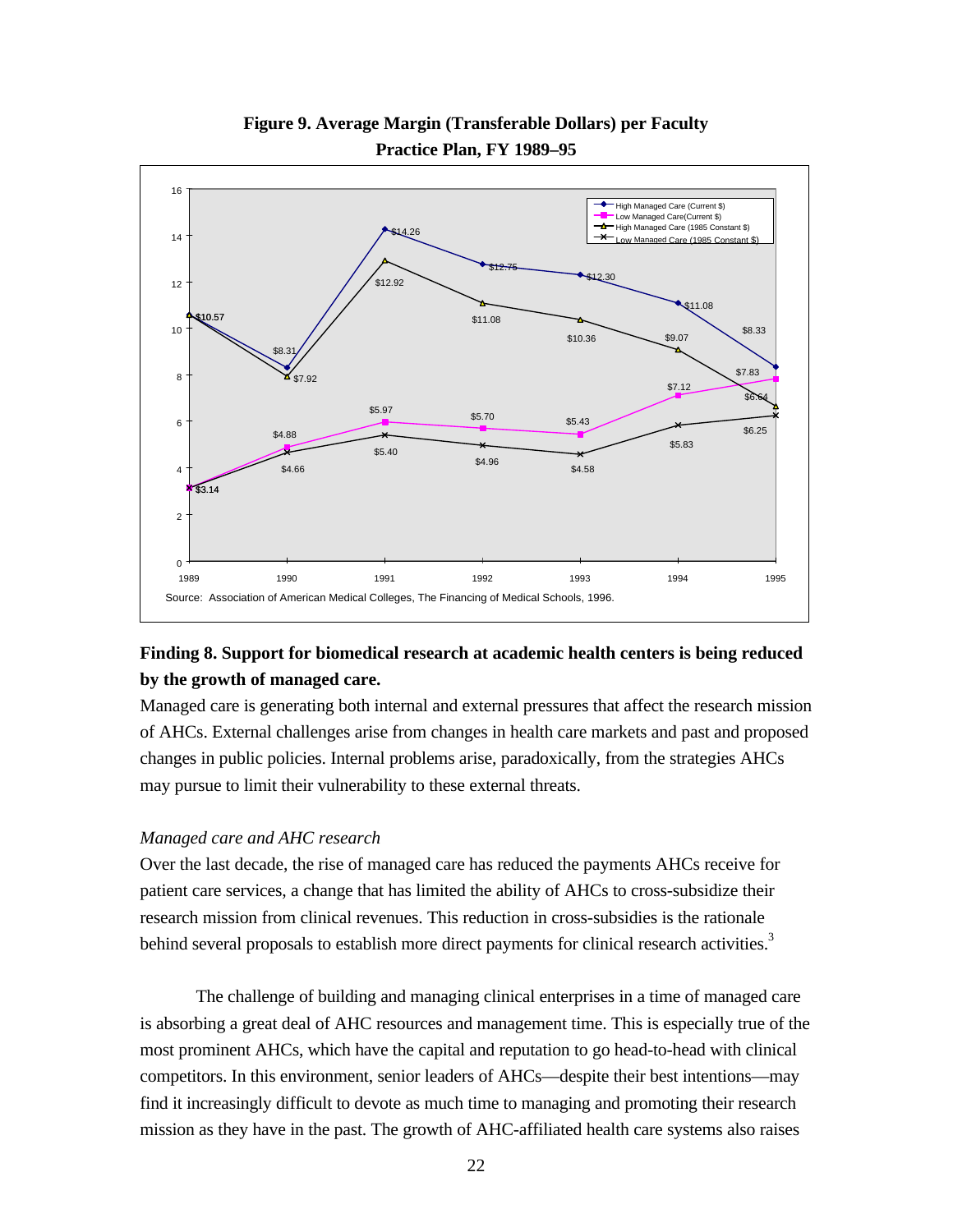questions concerning governance, as the interests of community-based physicians and clinical providers become increasingly vital to the financial health of the AHC system as a whole. The question arises: will academic health systems place less priority on research and other academic missions than AHCs traditionally have?

Clinical investigation may be more vulnerable than fundamental research to changes in the health care market. A recent study showed that AHCs in areas with high managed care enrollment competed less successfully for NIH funds than sister institutions in less competitive areas (figure  $10$ ).<sup>30</sup> The effect was most marked in clinical departments.



**Figure 10. NIH Awards to Medical Schools in Different Managed**

Further evidence of decreasing AHC research in high managed care markets was found in a 1993 survey of 2,100 life sciences faculty. Results show that clinical researchers in high managed care areas publish in peer-reviewed journals less often than those in low managed care markets, an indication that they may have less support for research and analysis. The mean number of publications in the previous three years was 17 percent higher for life sciences faculty in low managed care markets than for those in highly competitive markets.<sup>31</sup> This effect was not found for basic researchers, suggesting that fundamental research—more likely to be funded by the NIH—may be comparatively protected in competitive environments.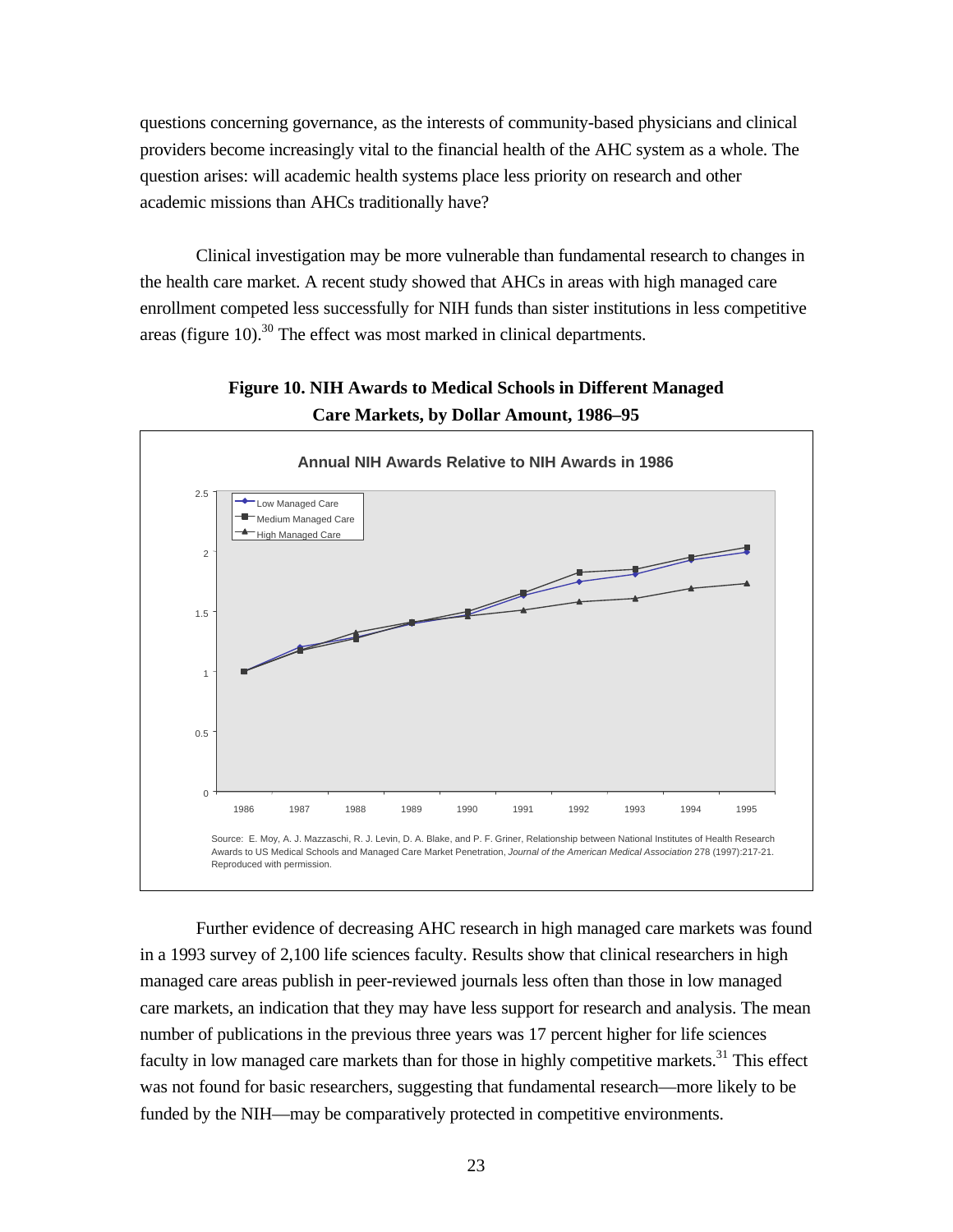Additionally, there seem to be greater pressures on young investigators to participate in clinical care in competitive markets, a finding consistent with the hypothesis that young clinical investigators are most vulnerable to market pressures.<sup>31</sup>

### *Faculty access to patients*

 $\overline{a}$ 

The recent growth of managed care may also limit researchers' access to patients—an essential resource for conducting most forms of clinical research. Because of the comparatively high cost of services delivered in AHCs, managed care organizations may tend to direct patients to lower-cost, non-academic institutions. Figure 11 demonstrates that the 1994 market share for AHC patients insured by HMOs was only 80 percent of the expected share of the privately insured market generally, according to an analysis of discharge data for 24 metropolitan areas. This figure may decrease further for some AHCs as enrollment in HMOs climbs beyond its 1996 level of 64 million.\*

### **Figure 11. Relative Share of HMO Discharges Compared with Other Privately Insured Discharges, by Type of Hospital, FY 1994**



<sup>\*</sup> The data for this analysis are based on discharge data for all payers in the study areas. Recent data restricted to a select group of major private employers suggests that AHCs' market share of managed care is more favorable, since they were able to obtain 27 percent of capitated admissions in their market areas, versus 22 percent of fee-for-service admissions.<sup>32</sup> However, given the limited study sample and lack of information on geographic location, caution should be applied when interpreting these results.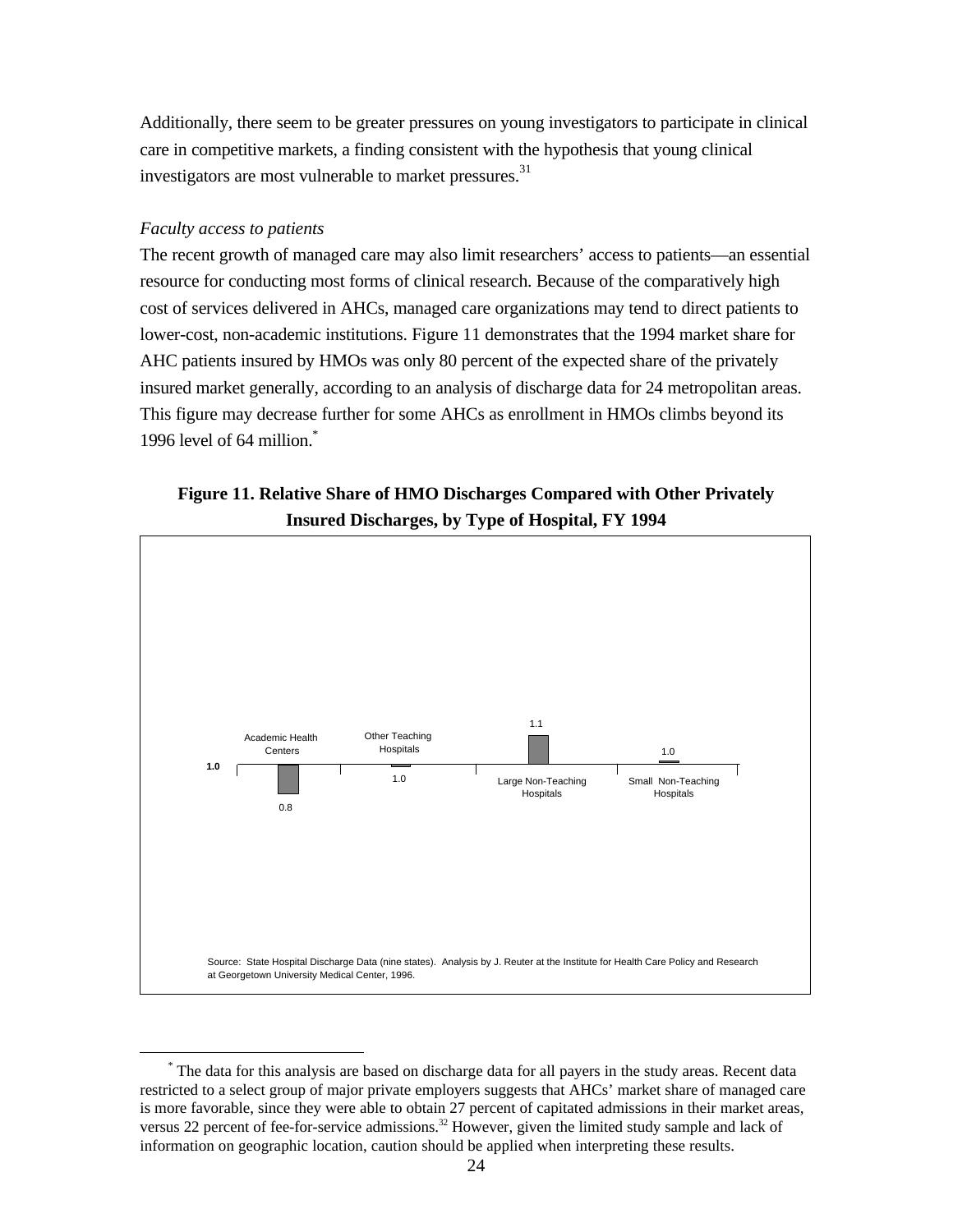In addition, anecdotal reports suggest that managed care organizations are unwilling to reimburse AHCs for the higher cost of the care patients receive as participants in clinical research. Although researchers' perceptions have not been confirmed by hard data, case studies of AHCs have found widespread concern about their ability to recruit patients.<sup>33</sup>

# **Finding 9. The Balanced Budget Act of 1997 will reduce Medicare payments to academic health centers, a change that may adversely affect their research mission.** Changes in Medicare policy included in the Balanced Budget Act of 1997 (BBA) are likely to reduce Medicare payments to AHCs. Under the BBA, Medicare reimbursement for inpatient care will be reduced by \$44 billion over the next five years compared with previous projections. Reductions in the indirect medical education adjustment (IME) (from 7.7 percent to 5.5 percent over four years) and disproportionate share hospital payments (by 5 percent over five years) will also have major effects.<sup>34</sup>

Reductions in Medicare payments may affect the research missions of AHCs by reducing their ability to cross-subsidize their research missions. Average margins at these facilities are on the order of 4 percent, while up to 40 percent of publicly owned teaching hospitals experienced negative operating margins in  $1996$ <sup>35,36</sup>

### **Finding 10. Academic health center responses to managed care may have adverse consequences for research.**

Just as potentially beneficial medical treatments may have unintended adverse side effects, so too may AHC strategies to cope with environmental pressures. Unanticipated negative consequences could be one result of AHCs' increased focus on generation of clinical revenues and reliance on industry funding for research support.

### *Actions to preserve clinical revenues*

To protect or add to clinical income in the face of competitive markets, many AHCs are developing integrated health care systems that include networks of hospitals and physicians whose primary responsibility is to provide patient care services. The creation of these new integrated health systems is an enormous task, requiring large investments of AHC capital and managerial talent. One department chairman recently reported that, instead of devoting half his time to managing research and teaching as he did in the past, he now devotes barely 3 percent of his time to such tasks. The cost of building and sustaining clinical networks may be one reason why, in spite of recent healthy financial performance, some AHCs are losing their previous ability to cross-subsidize research missions.

Evidence suggests that, in competitive markets, conflict over the allocation of research resources is already growing. Faculty in the most competitive health care markets perceive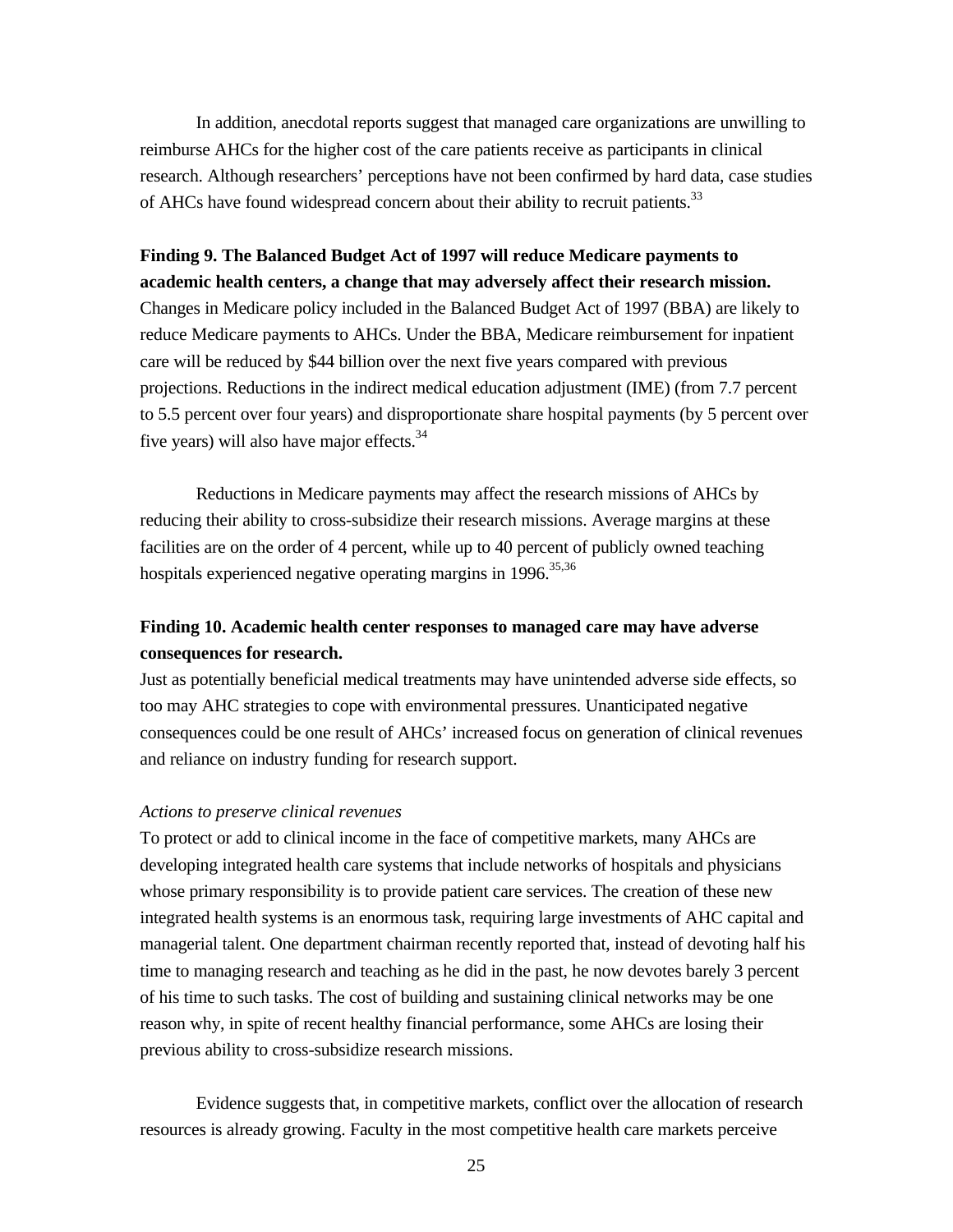significantly more competition for research funding and lower levels of cooperation among colleagues.<sup>31</sup>

Further, pressure on faculty to devote more time to clinical activities seems to be on the rise, since AHCs must make more physicians available in order to compete for patients. In the past, many basic and clinical researchers practiced clinical medicine on a part-time basis, both to provide an extra source of income and to maintain exposure to clinical problems related to their research. However, because part-time clinician–researchers are less accessible to patients and may be less efficient, some institutions are requiring that clinicians choose between research and clinical careers. Managed care organizations often add to these pressures by requiring that clinicians spend more than a minimum number of hours—usually half-time—in practice.

These pressures may disproportionately affect young investigators, who may have difficulty sustaining full-time research careers without supplementary income from clinical practice. In areas with high managed care enrollment, there may be greater pressure on young investigators to provide clinical care, and thus young physician investigators may be the most vulnerable to market effects.<sup>31</sup>

### *Industry funding for AHCs*

Fearful of declines in internal and external sources of research support and of competitive threats from contract research organizations (CROs), many AHCs are aggressively marketing their services to industrial research customers. In addition to its well-established benefits,

however, industry funding of university research has a number of risks that suggest the need for caution. For example, faculty members receiving industry support are more likely than others to choose research topics according to the potential for commercial application and more likely to experience delays in publishing. $37$  Life science

*Faculty members receiving industry support are more likely than others to choose research topics according to the potential for commercial application and more likely to experience delays in publishing.*

companies that sponsor research in academic institutions typically require investigators to keep their results secret six months or more to protect their commercial value. Faculty with industrial support are more likely to withhold results from colleagues and to report that trade secrets have resulted from their work.<sup>37</sup> These findings suggest that, unless carefully managed, the pursuit of industrial research support may have adverse consequences for academic norms in AHCs.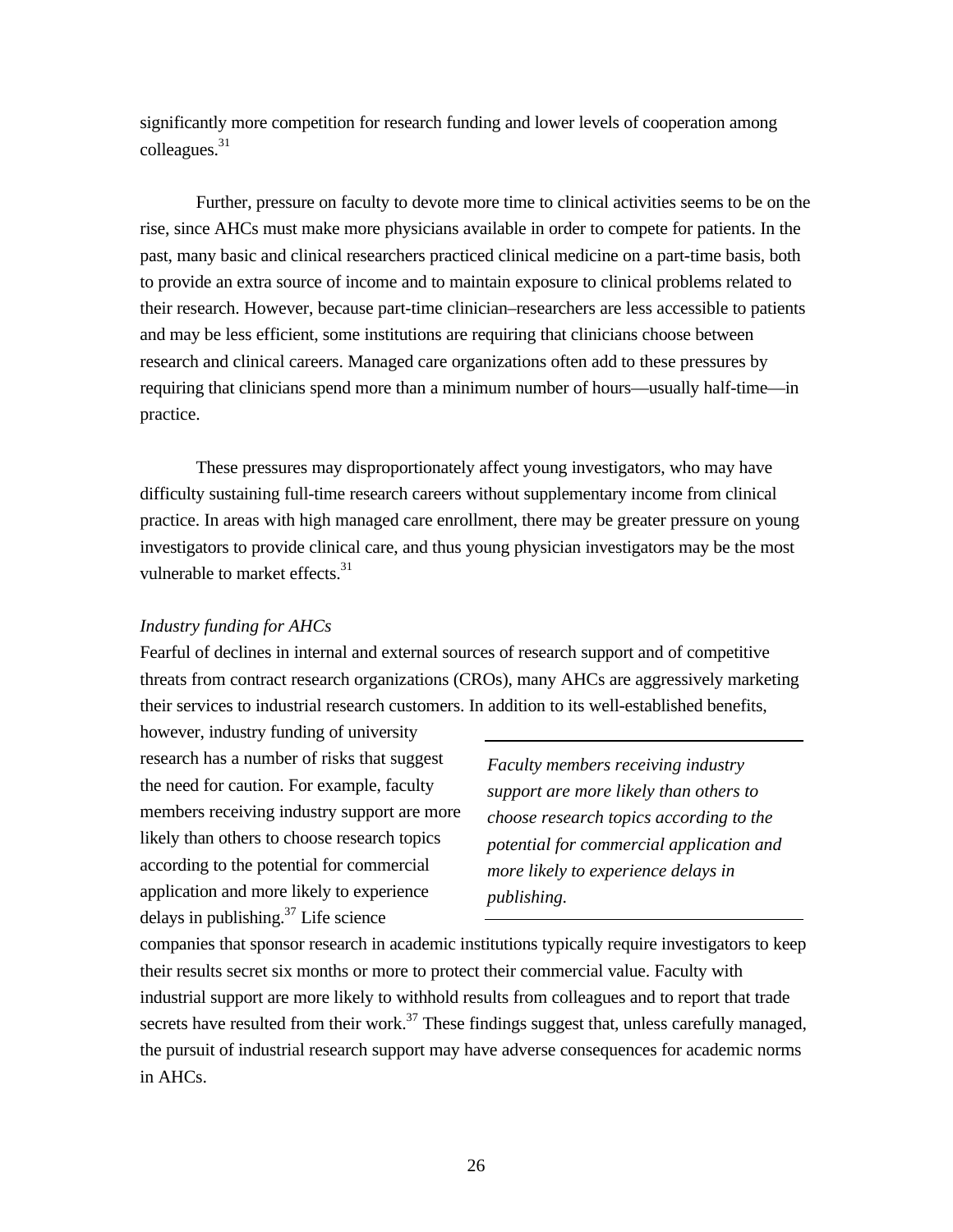### **Finding 11. Clinical research in academic health centers may be undersupported at the current time.**

Since the end of World War II, the federal government has invested heavily in fundamental science (table 1). Research grants, especially investigator-initiated R01 awards, have tended to fund basic types of investigation and have yielded huge dividends in terms of new knowledge with potential application to preventing and curing illness.

As the opportunity for applying new knowledge increases, greater support for clinical investigation is necessary to realize the potential benefits. Whether current public investments in clinical research are sufficient is difficult to assess definitively. It is fair to say, however, that available evidence does not suggest a trend toward increased overall federal support of clinical research. If anything, the opposite seems the case.

#### *The role of AHCs in conducting clinical research*

 $\overline{a}$ 

AHCs play a central role in the conduct of the nation's clinical research. Some basic biomedical research conducted at AHCs could probably be done just as well in universities without clinical connections. The same is not true, however, of clinical research, which requires both access to patients and involvement by trained physician investigators. Clinical research and its associated transfer of technology from bench to bedside are functions that AHCs are uniquely suited to perform. Thus, any attempt to increase the nation's overall commitment to clinical research will depend heavily on the ability of AHCs to use their research funds effectively.

Types of clinical research conducted at AHCs include translational studies and clinical trials. Translational clinical research is closest to fundamental investigation and involves the exploration of basic biological questions using human research subjects. Often a necessary step to moving basic insights into application, it may not lead directly to new medical technologies. Typical of translational investigation is the work of inpatient general clinical research centers (GCRCs) funded by the NIH. In 1997, the NIH provided \$157 million to 74 GCRCs at 64 institutions. These centers explore such questions as how sleep is regulated or how the calcium content of bone is hormonally controlled. Although some translational research is funded by the NIH, many observers believe that this type of work is particularly dependent on clinical crosssubsidies.

Clinical trials, a step closer to application, generally involve evaluating defined diagnostic or therapeutic technologies for safety or efficacy. The most applied forms are socalled phase III clinical trials, which are usually funded by drug companies or the NIH to provide data required for approval by the Food and Drug Administration (FDA). Clinical trials

Drug trials are usually classified into phases leading to approval by the FDA. Phase I tests safety and toxicity; phase II tests initial demonstration of efficacy and side effects; and phase III determines efficacy on larger populations and measures of dose-response. Phase IV refers to post-marketing analysis.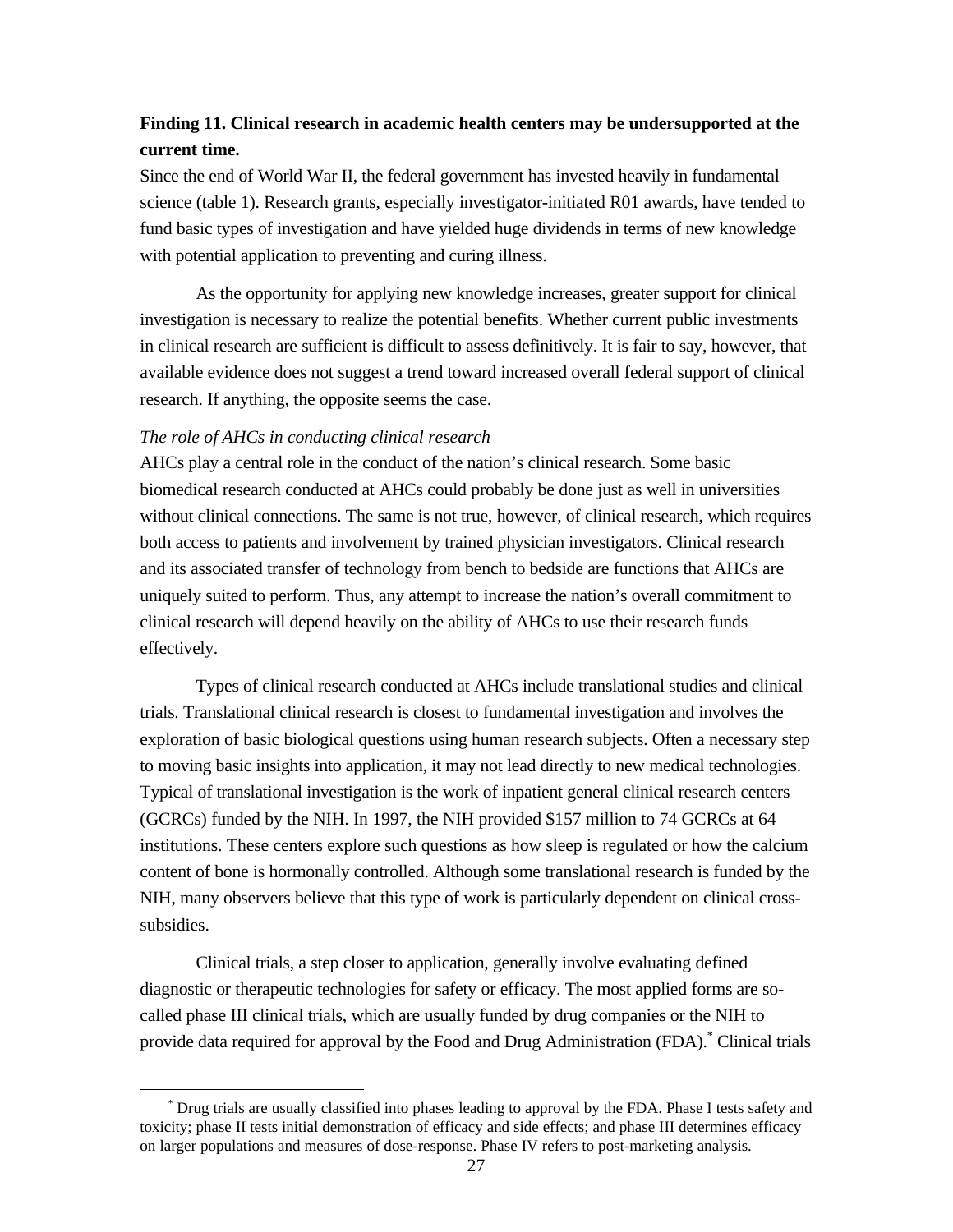are regarded as much less dependent on internal AHC funding because of industry's strong interest in supporting them. The exception may be studies of drugs and devices that are not protected through existing intellectual property statutes or are inherently unprofitable because their markets are small. Examples include studies of the costs and efficacy of off-patent medications and of surgical innovations that are not patentable.

#### *Federal support for clinical research*

Twenty-seven percent of all new NIH project awards and 38 percent (\$.91 billion) of all newly awarded amounts (for new, competing projects) supported clinical research in 1996 (table 2). Clinical research includes studies conducted with human subjects (or materials of human origin) in which the investigator directly interacts with the subject, as well as epidemiological and behavioral studies, outcomes research, and health services research.<sup>38</sup>

|                                        | <b>Projects</b> | Amount         |
|----------------------------------------|-----------------|----------------|
| <b>Total New Research Projects*</b>    | 10,493          | \$2.36 billion |
|                                        | $(100.0\%)$     | $(100.0\%)$    |
| Percent of Research Projects that are: |                 |                |
| Non-Human Subjects Research            | 65.1%           | 41.10%         |
| Human Subjects Research                | 34.9%           | 58.90%         |
| Non-Clinical Research                  | 8.3%            | 20.55%         |
| Clinical Research <sup>**</sup>        | 27.0%           | 38.40%         |
| Clinical Trials                        | 4.9%            | 13.20%         |
| Other Clinical                         | 21.7%           | 25.08%         |

| Table 2. Funding for Clinical and Other Research by the NIH, FY 1996 |
|----------------------------------------------------------------------|
|----------------------------------------------------------------------|

Note: Percentages may not add due to rounding.

\*Source: National Institutes of Health, NIH Directors Panel on Clinical Research: Report to the Advisory Committee to the NIH Director, December 1997.

\*\*Clinical research is a subset of studies that involve human subjects (or materials of human origin) in which the investigator directly interacts with the subject, epidemiological or behavioral studies, outcomes research, and health services research.

#### *Federal support for physician investigators*

Although 38 percent may be a reasonable level of NIH commitment to clinical research, some evidence regarding the numbers and success of physician investigators suggests that long-term trends are not favorable to the growth of clinical research investments. As figure 12 suggests, the overall ratio of Ph.D. to physician applicants for NIH funds has been relatively stable at 3:1 over the last decade. Among first-time applicants, however, the number of physicians is decreasing much more rapidly than the number of Ph.D.s.

Figure 13 shows that, from 1994 to 1996, first-time applications from physicians decreased by 30 percent, while first-time applications from Ph.D.s decreased by only 6 percent and from M.D./Ph.D.s by 16 percent.<sup>38</sup>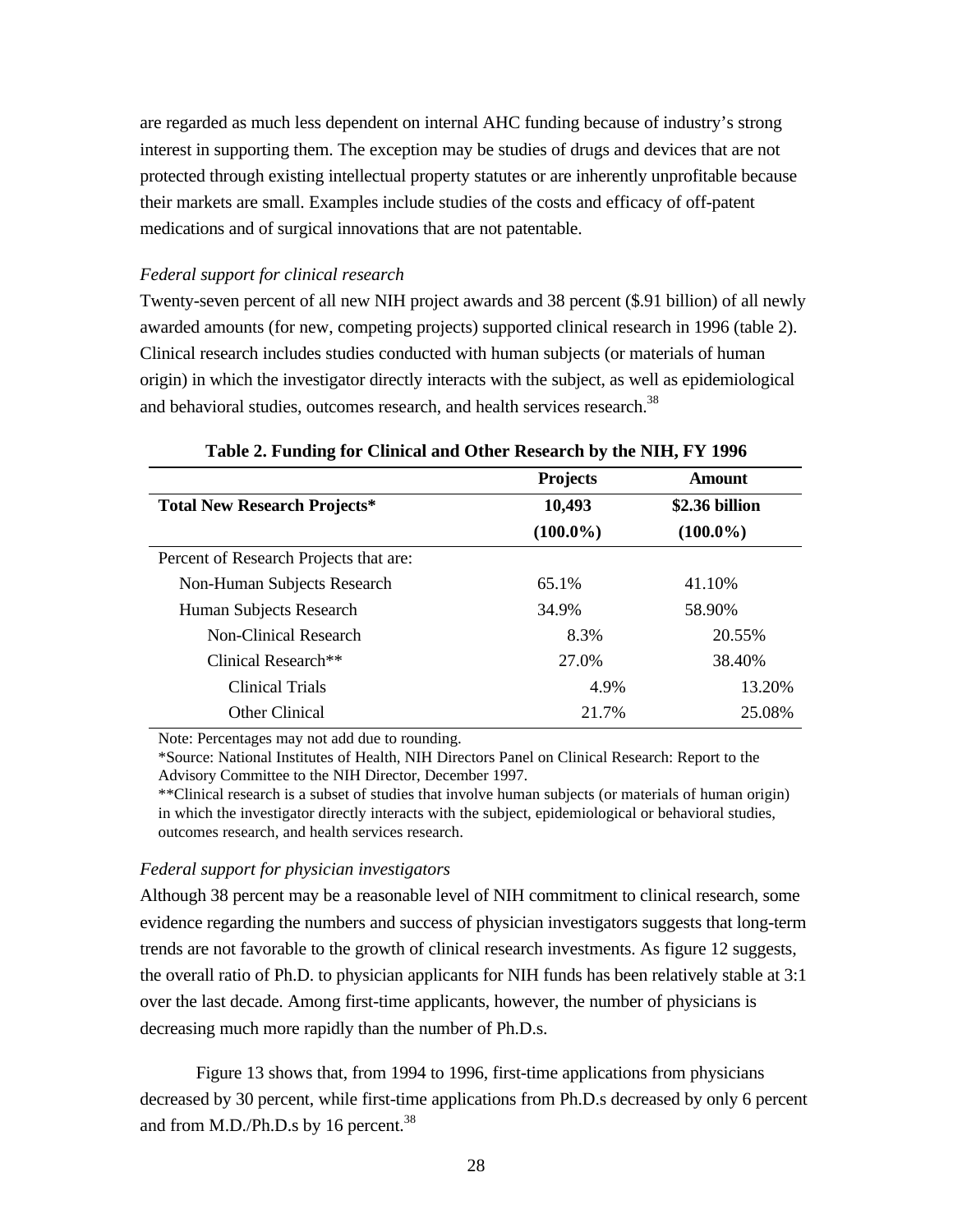

**Figure 12. Number of Applications to NIH for Competing Research Project Grants, by Degree of Investigator, FY 1986–95**

**Figure 13. Percentage Change in First-Time Applications for NIH Funding, by Degree of Investigator, FY 1994–96**



Further, the current level of physician participation in NIH research is less than it was 30 years ago. Much of this fall-off occurred in the 1970s, when the trend toward support of basic investigation seems to have accelerated. From 1970 to 1987, the percentage of all NIH awards made to physicians decreased from 36 percent to 26 percent, while the percentage of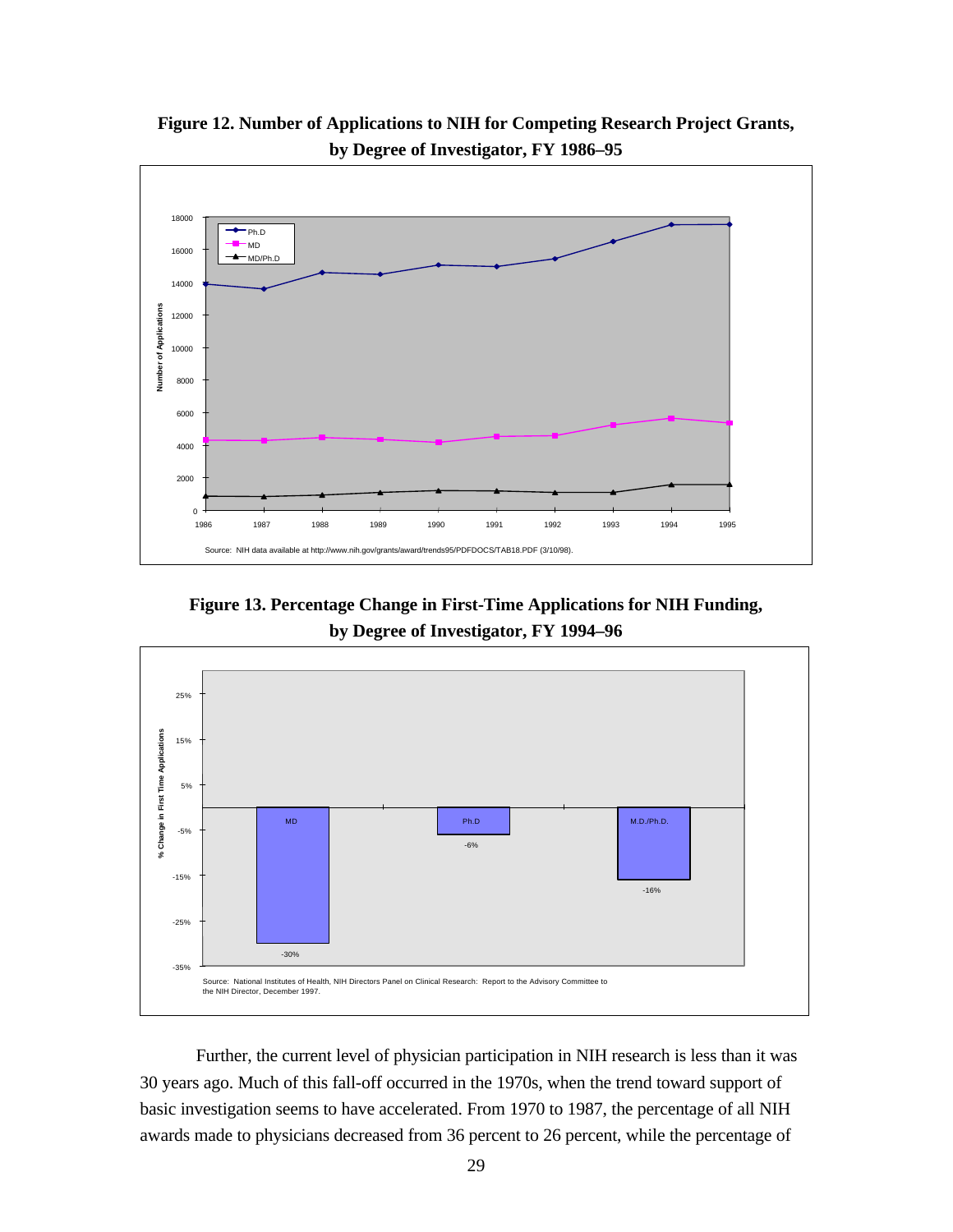awards to Ph.D. scientists increased from 51 percent to 64 percent.<sup>39</sup> This downward trend in awards to physicians may have stabilized in the last 10 years. Figure 14 shows that from 1986 to 1995, the percentage of NIH project grant awards to physicians remained almost constant at 23 percent.





### *The status of clinical researchers at AHCs*

A subtle but important barrier to clinical research in AHCs is the long-standing perception among clinical and health services researchers that their work is not valued by their institutions and faculty peers, and that they face unfair obstacles to academic promotion. Part of the problem may be traced to the competing demands of research, teaching, and patient care. A young investigator's ability to succeed academically can be threatened by the need to build a referral base and contribute to faculty clinical income.<sup>39</sup> Added to this is the perception that laboratory-based research is somehow more scholarly. Although some institutions address this dilemma by placing their faculty on different tracks, promoting clinical faculty is hampered by the traditional reliance on the quantity and quality of peer-reviewed publications.<sup>40</sup> Although difficult to document objectively, this problem constitutes a major impediment to developing a revitalized clinical research enterprise and must be addressed by leaders of AHCs.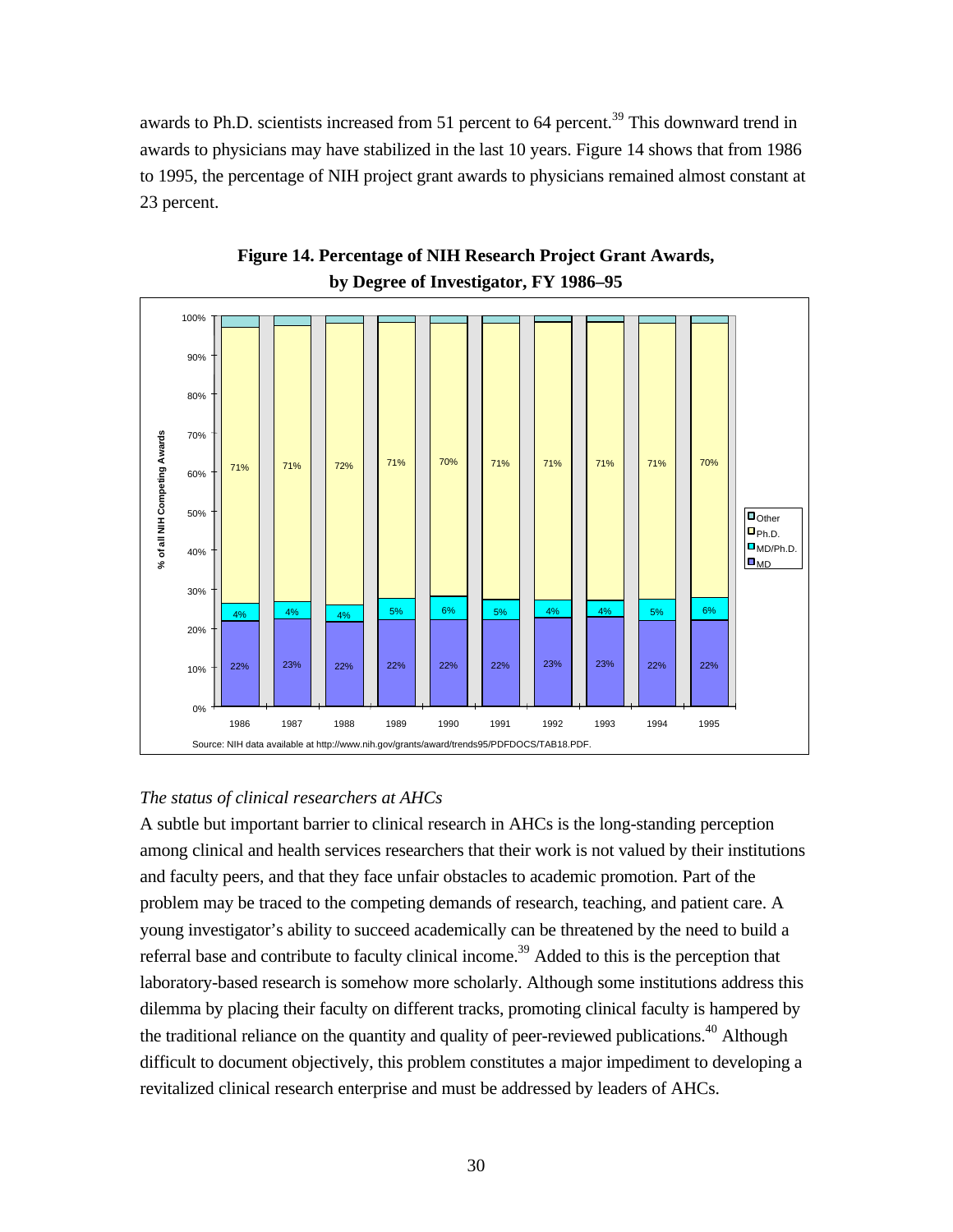### **Finding 12. The clinical research mission of academic health centers faces competition from non-academic research organizations.**

Contract research organizations (CROs) are private, for-profit firms that specialize in conducting clinical research, most often clinical trials for pharmaceutical and medical device manufacturers. CROs provide a wide range of clinical research services, including designing studies, managing drug supply activities, developing case report forms, selecting sites, managing budget negotiations, monitoring trials, recruiting patients, managing data, and preparing results for submission to the FDA. Many of these tasks were formerly performed by researchers in AHCs.

The last 20 years have seen significant growth in the number of CROs. In 1974, there were an estimated 200 such organizations—a figure that has since risen to about 1,300 in the United States alone.<sup>41, 42</sup> One study found that, in 1993, 57 percent of all clinical trials were performed by investigators not affiliated with AHCs (figure 15).  $43$ 

The spread of CROs could affect AHCs, and the health of clinical research, in several ways. The phenomenon could reduce funding for clinical research at AHCs as industry sponsors turn elsewhere for services. The reduced volume of trials could affect the ability of AHCs to maintain a diverse clinical research enterprise. One adverse societal effect could be a decrease in the amount of innovation that occurs in clinical trials methodology, since innovation is widely thought to be the particular province of AHCs. A decline in clinical trials at AHCs could also affect other aspects of research, since relatively large, lucrative industry trials may subsidize less marketable work in translational investigation.

#### **Figure 15. Affiliation of Clinical Trials Investigators, 1993**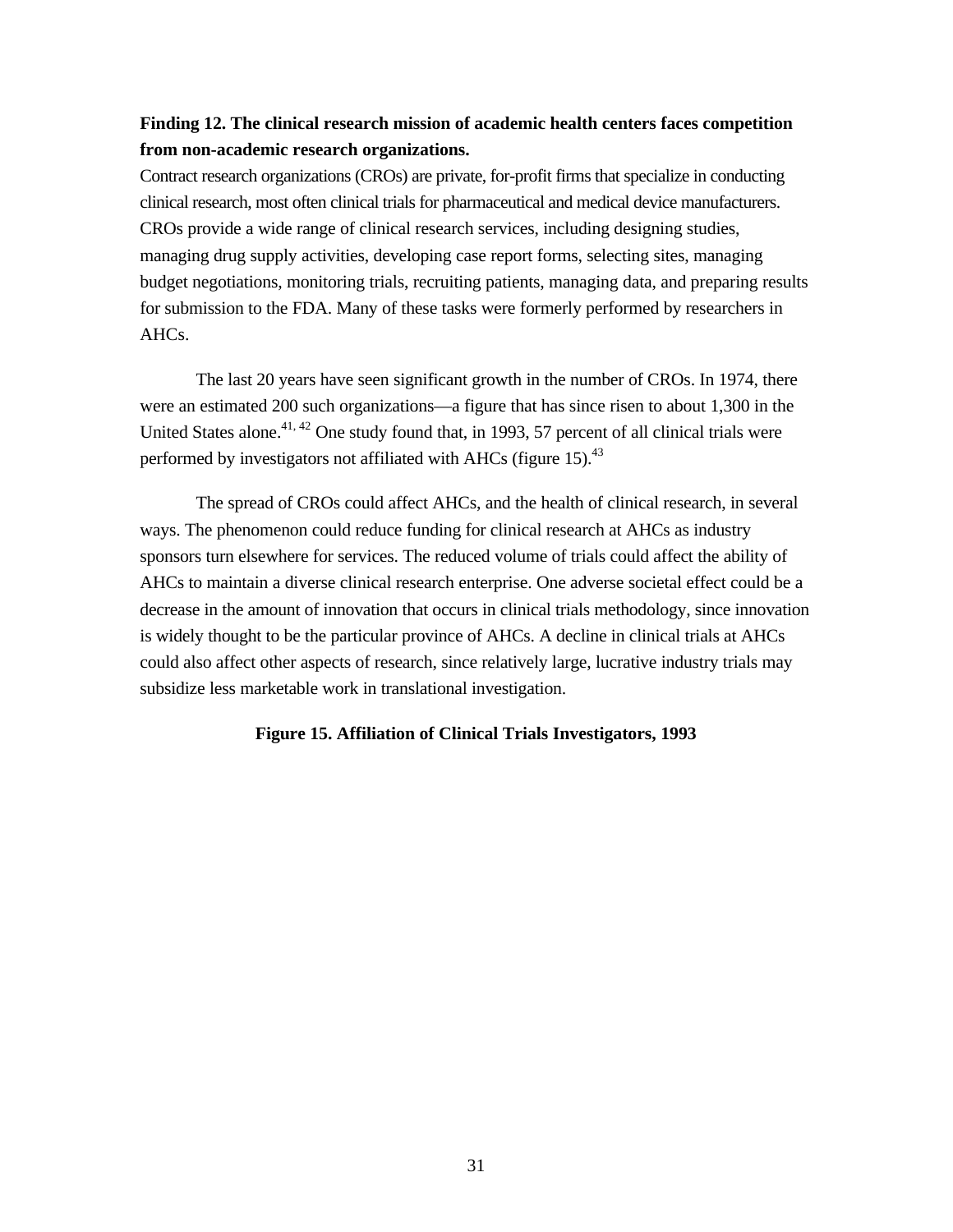

# **Finding 13. Academic health centers could improve the management of both clinical and non-clinical research activities.**

*Needed improvements in clinical research*

AHCs face strong competition from for-profit contract research organizations and communitybased physicians for clinical trials funded by pharmaceutical companies. The success of these competitors in attracting industry support for clinical research has highlighted several problems of AHCs in managing large-scale clinical research effectively:

- Delays in receiving institutional review board (IRB) approval. In explaining their move away from AHCs, pharmaceutical companies often cite the delays associated with receiving IRB approval for clinical research projects. A 1994 study by Pharmco LTD of 50 of their clinical research projects found that the average time from IRB submission to contract approval was 60–150 days for university hospitals, 30–60 days for private hospitals, and  $7-28$  days for private practices.<sup>43</sup>
- Delays in negotiating agreements. Anecdotes from industry also refer to delays in negotiating agreements with AHCs, arising not only from the IRB review process but also from grants management procedures that may not be attuned to the needs of industry sponsors.
- Higher costs. According to one study, academic researchers had 25 percent higher costs and were 12 percent less efficient in enrolling patients than were non-academic investigators.<sup>44</sup>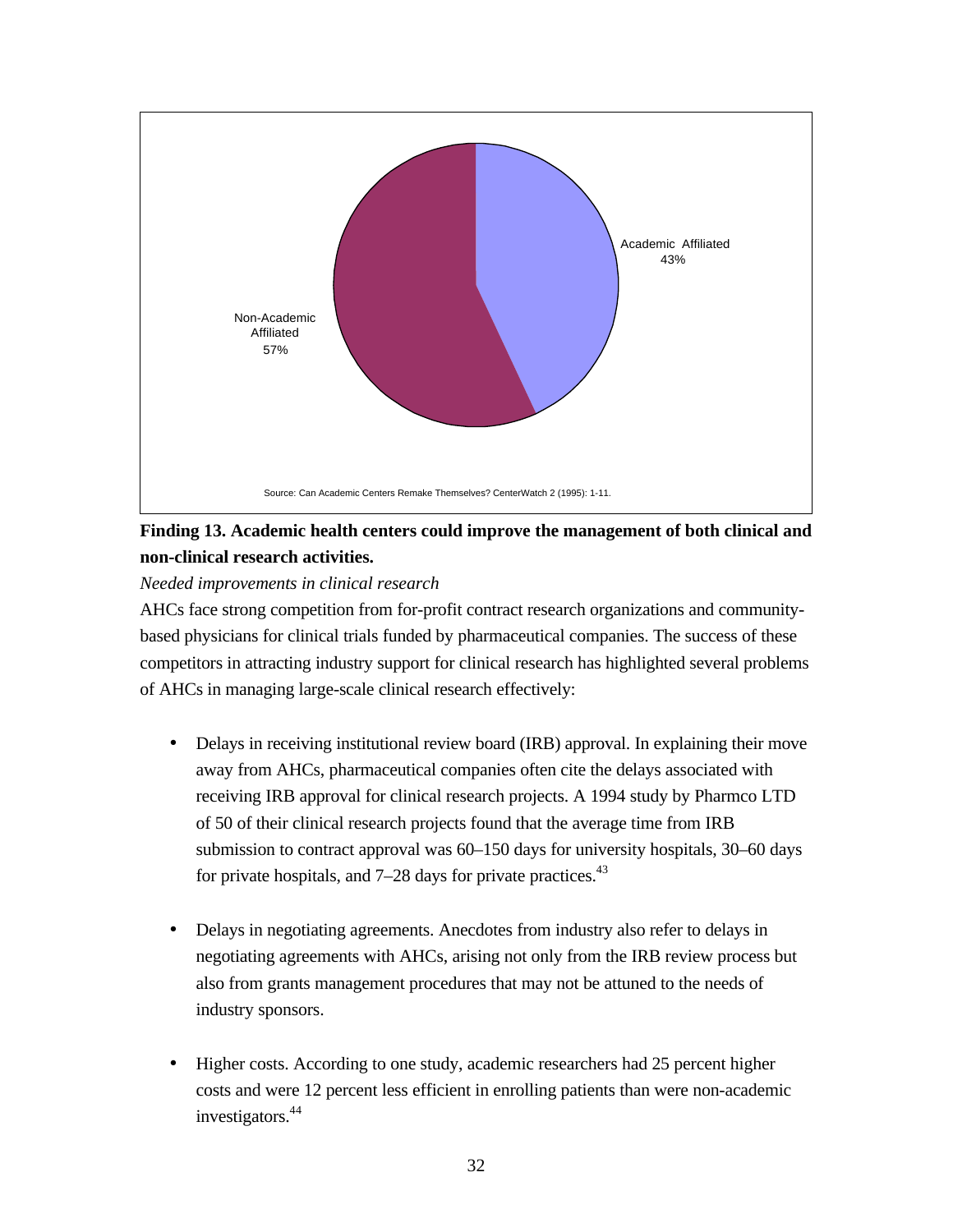- Problems with the quality of data. Compared with investigators outside academic institutions, academic researchers made 15 percent more errors in data recording.<sup>44</sup>
- Limited managerial training and experience. In spite of the complex nature of multisite, interdisciplinary research projects, AHC faculty receive little or no training in the management of such research.
- Inadequate management information systems. Anecdotal information gathered from case studies suggests that AHCs lack state-of-the-art management information systems.

These considerations—along with numerous complaints from industry sources about the slowness and lack of responsiveness of academic administrators and scientists—suggest that, if AHCs want to compete effectively for clinical trials, they will need to undertake major reforms in the way they organize their clinical research enterprise.

In addition to charges of inefficiency at AHCs, a report by the Inspector General of the Department of Health and Human Services suggests that IRBs—at AHCs and elsewhere may not be adequately protecting the interests of patients involved in clinical research.<sup>45, 46</sup> The report indicates that IRBs are now expected to review too many protocols with insufficient discussion of the risks to patients. Also, IRB members may not have sufficient expertise in areas such as genetic testing, gene therapy, and xenotransplantation to understand and make judgments concerning the ethical implications of proposed research. Perhaps most compelling, the study found that advertisements used by investigators and sponsors to recruit patients may be misleading, since they "lure people with promises of free treatments or cash payments, but often make no mention of the risks."

### *Needed improvements in non-clinical research*

Multiple case studies by the Task Force have demonstrated that improvements in organization and management could enhance the efficiency and productivity of fundamental investigation at AHCs. For example, AHCs frequently purchase

*Improvements in organization and management could enhance the efficiency and productivity of fundamental investigation at AHCs.*

expensive equipment and supplies for their fundamental research investigators, but few have explored opportunities for joint purchasing to improve prices in this area.

A second area deserving scrutiny is the manner in which AHCs have traditionally allocated internal resources, including space and discretionary funds. Space is an expensive and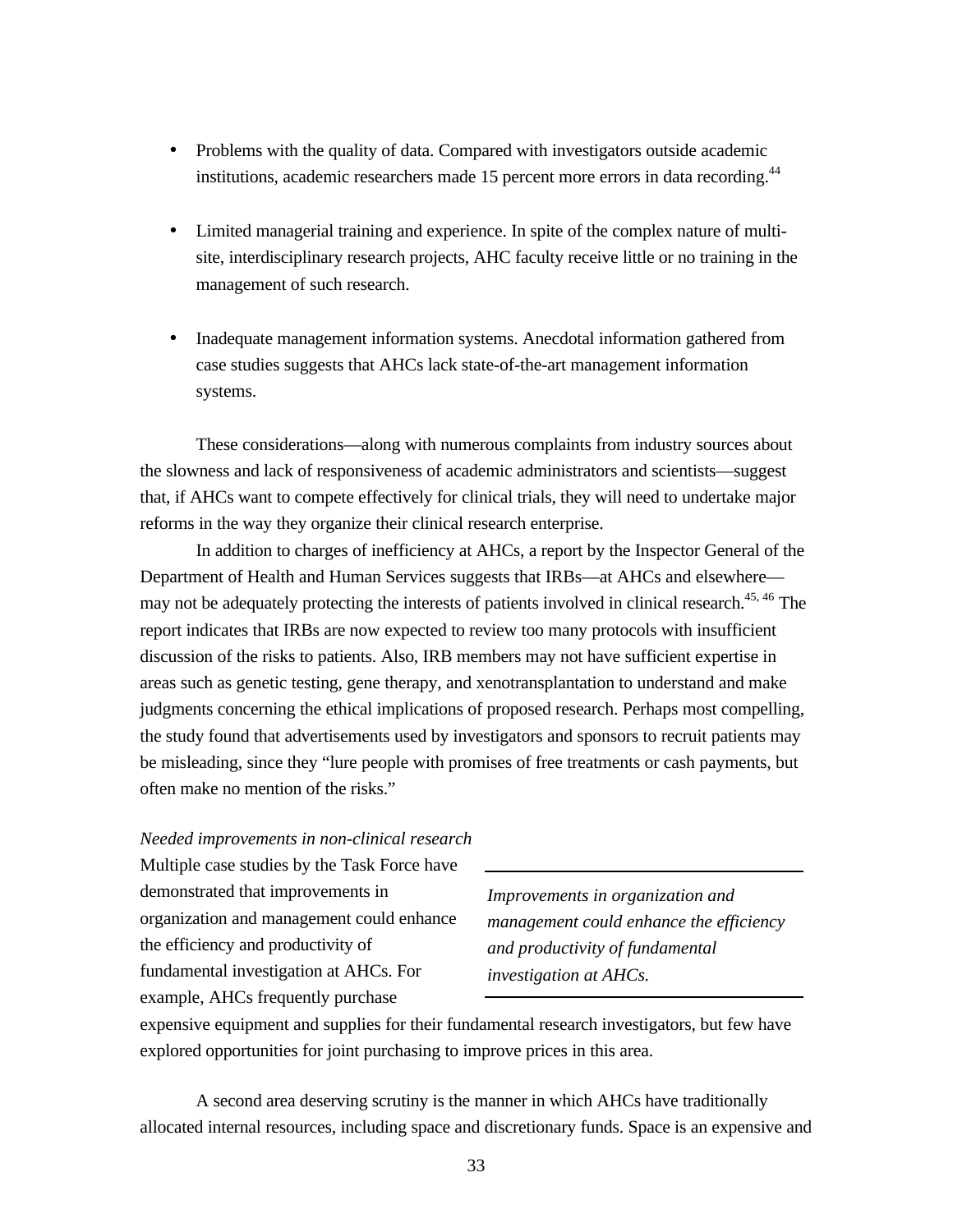scarce internal resource, but until recently it has been distributed in many AHCs through private negotiations between department chairs and individual investigators and administrators. In many AHCs, this has resulted in a highly political and unsystematic process of space allocation. Scientific merit often takes a back seat to historical deals, backed by the political and economic clout of clinical leaders and faculty.

#### *Needed improvements in cross-disciplinary research*

Another area of concern is the management of cross-disciplinary or interdepartmental research agendas. Academic departments remain the primary mechanisms for faculty governance, including hiring and promotion, in AHCs. Yet modern science is increasingly interdisciplinary, making departmental distinctions less relevant. The contribution of the physical sciences to biomedical advances is a case in point. The development of computerized axial tomography (CAT scans) would not have occurred without innovations in the fields of mathematics, high energy physics, engineering, and computer science. AHCs are only now addressing the difficult organizational, financial, and academic issues involved with pursuing these new research paradigms.

**Finding 14. Academic health centers provide substantial amounts of research training.** Most of the nation's health care researchers receive at least some formal training at one or more institutions that make up academic health centers. Three broad categories of healthrelated researchers receive training at AHCs: medical students, resident physicians and fellows, and doctoral students.

### *Training for medical students*

In recent years, undergraduate medical students' exposure to research training has increased dramatically. Between 1985 and 1995, the percentage of graduating medical students who had participated in a research project during medical school grew from 36 percent to 53 percent (figure 16).<sup>47</sup> Despite this increase, medical students' output in publications has increased only moderately. The percentage of graduating medical students who authored a research paper during medical school increased from 22 percent in 1985 to 28.4 percent in 1995.<sup>47</sup>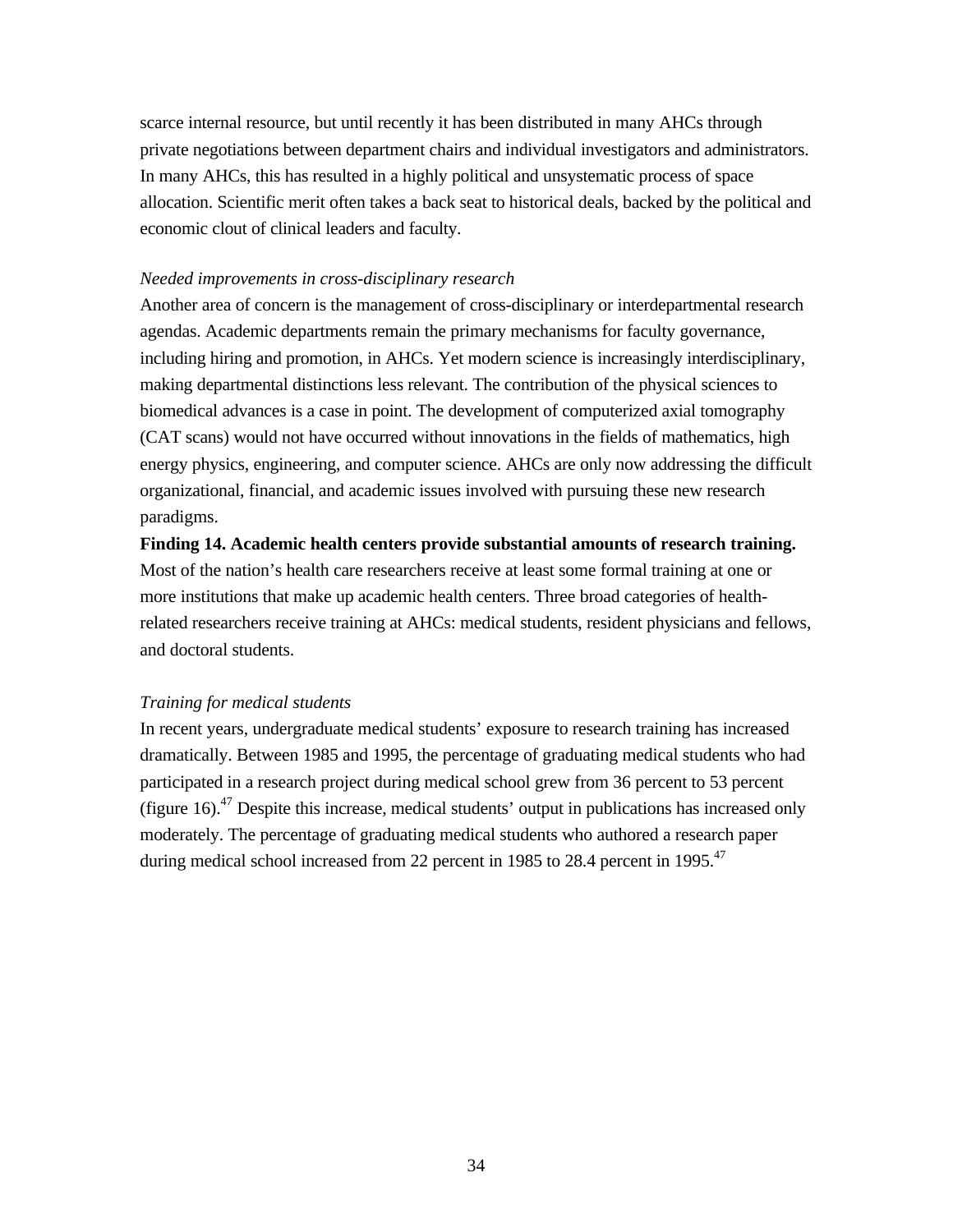

# **Figure 16. Trends in Medical School Graduates Participating in Research Activities, Selected Years, 1985–95**

### *Training for physicians and fellows*

AHCs sometimes offer graduate fellowships, usually in the later years of subspecialty training, as a training mechanism for physicians interested in conducting research. In 1993, the NIH supported 2,613 physicians in postdoctoral research fellowships.<sup>14</sup> According to estimates by the Association of American Medical Colleges, an additional 6,500 clinical fellows were receiving subspecialty clinical training without NIH support in short-term, non-federal hospitals in 1993. Although many of these clinical fellows were ultimately bound for careers in practice, some were preparing for careers in research.

### *Training for Ph.D.s and M.D./Ph.D.s*

In 1995, medical schools or their faculty members sponsored or advised approximately 12,250 students in 629 doctoral degree programs.<sup>48</sup> An estimated 18,597 students were enrolled in medical school-sponsored Ph.D. and M.D./Ph.D. programs—equivalent in number to 25–30 percent of all medical students enrolled in U.S. accredited medical schools. Further, an estimated 60 percent of all Ph.D.s awarded in 18 biomedical-related disciplines were earned by students whose primary advisor was a medical school faculty member.<sup>48</sup>

### *Financial support for research training*

The federal government, primarily through the NIH, is the primary supporter of research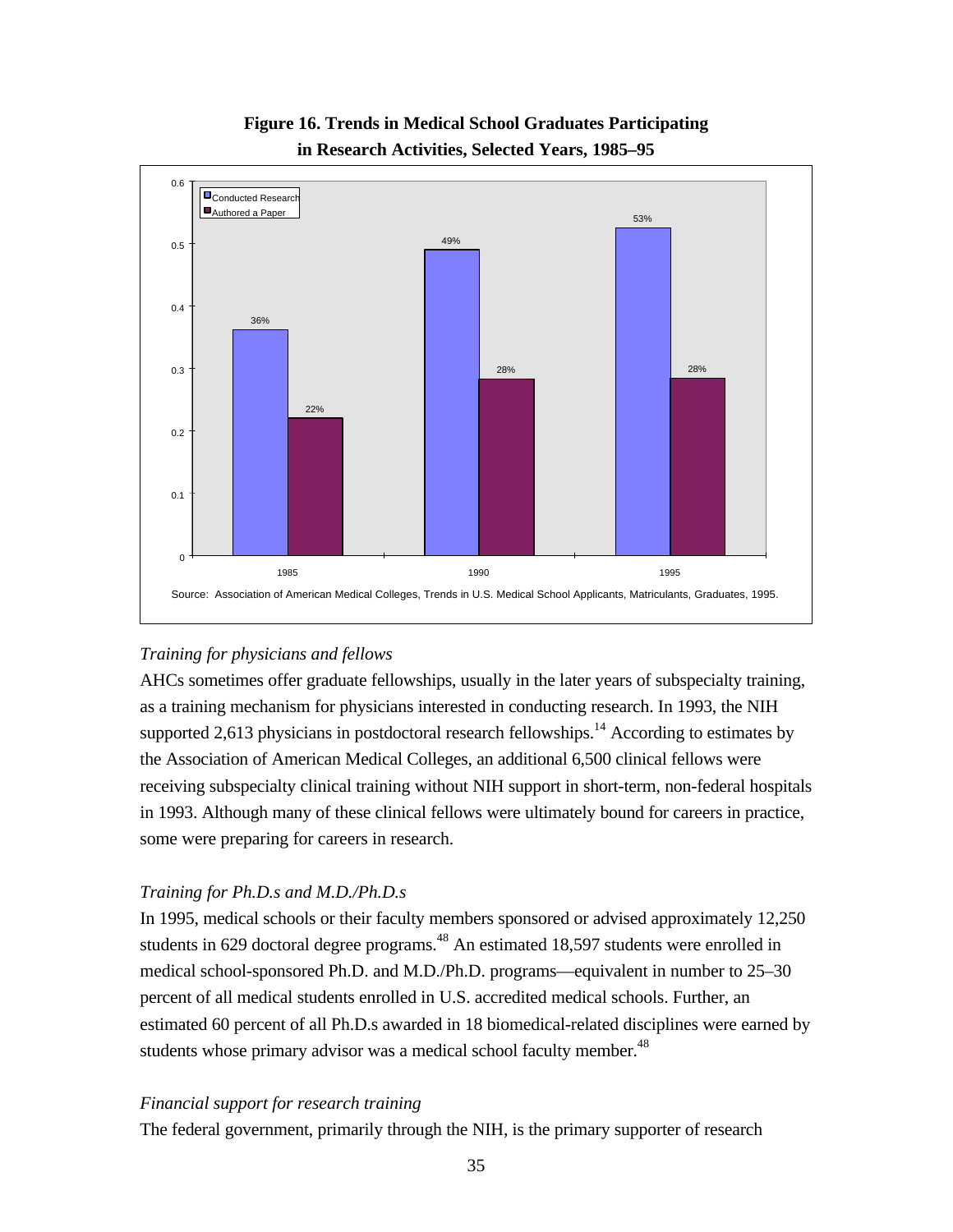training in AHCs.<sup>39</sup> In 1994, the NIH distributed \$381.5 million in research training support, of which 90 percent (\$342.6 million) went to institutions of higher education, including medical schools and university-owned hospitals. Medical schools alone received \$219.3 (57.5 percent) of all NIH research training awards.<sup>15</sup> In addition, 36 independent (not university-owned) hospitals received \$17.6 million in NIH training awards in 1994. Although the total amount that went to AHCs cannot be ascertained precisely, AHCs received between \$236 million and \$360 million in NIH training awards in 1994.<sup>\*</sup>

Some research training in AHCs is indirectly subsidized through research grants from external sources and from institutional funds, such as patient care revenues. For example, about 30 percent of all Ph.D. students in medical school-sponsored programs were supported by research grants and contracts from the NIH in 1994–95.<sup>48</sup> Also, about 40 percent of all support for students in medical school Ph.D. programs in 1995 came from institutional sources. This suggests that clinical and philanthropic funds play an important role in sustaining the supply of Ph.D.s in the health care research sector.

AHCs also subsidize a portion of the costs of clinical fellows. More than three-quarters of the funding for clinical fellows in non-federal hospitals came from institutional funds in 1995–96. Specifically, of the institutional funds used to support the training of clinical fellows, 63 percent came from patient revenues and general operating support, 8 percent came from physician fee revenues, and 6 percent came from medical school and university funds.<sup>49</sup> While only a minority of clinical fellows may enter careers in research, those who do are important to sustaining the supply of clinical researchers.

### **Finding 15. Health services research is undersupported by the federal government at the present time.**

With tumultuous changes occurring in the organization and financing of health care, demand has grown for information to inform policymakers and managers about ways to decrease the cost and improve the quality of health care services. The development of new knowledge in this area depends on the relatively new field of health services research, which includes a wide variety of studies that examine the natural history of illness, develop better ways to measure the effects of treatment, and study methods to improve the efficiency or quality of health services through organizational or financial interventions. The Agency for Health Care Policy and Research (AHCPR) has been the primary supporter of work in these areas, although NIH has contributed some funds in recent years.

<u>.</u>

<sup>\*</sup> The lower estimate is the sum of all training awards to medical schools and independent hospitals. The upper estimate is the sum of all awards to higher education institutions (medical schools, universityowned hospitals, and other higher education units) plus awards to independent hospitals.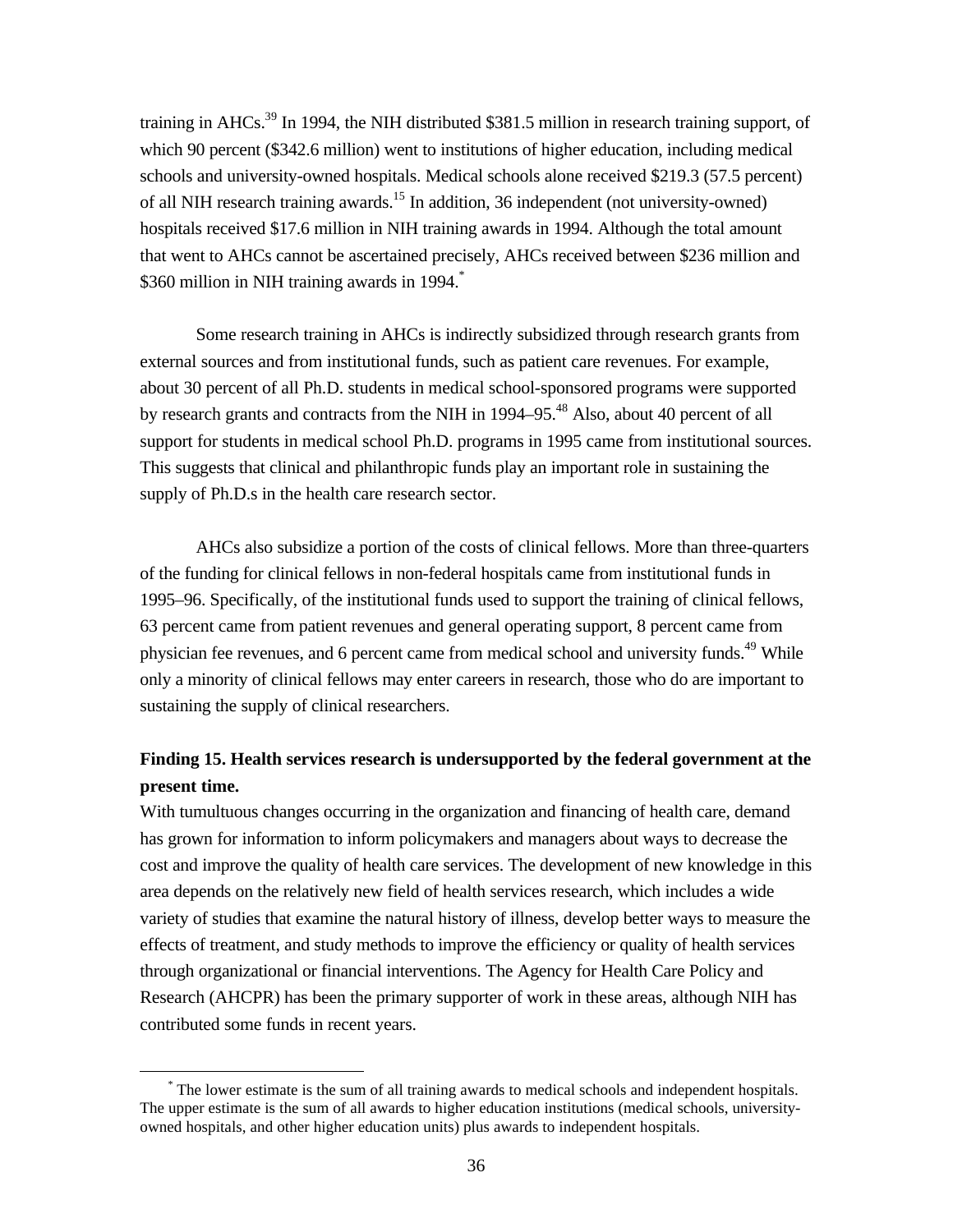Federal funding for health services research has generally been modest compared with other types of investigation and has followed an unpredictable course in recent years. Total appropriations for the AHCPR were \$143 million in 1997, or equivalent to 1.13 percent of the NIH appropriation (table 3). Three NIH institutes (the National Institute of Mental Health, the National Institute on Drug Abuse, and the National Institute on Alcohol Abuse and Alcoholism) are required by Congress to devote 15 percent of their funding to health services research related to mental health and substance abuse. These allocations totaled \$212 million in 1997.<sup>50</sup> In addition, the NIH reports that other subunits provided an additional \$154 million in health services research funding in 1997, bringing total NIH support to \$366 million.<sup>50</sup>

|      |            |                               |            | Agency for Health Care |                   |
|------|------------|-------------------------------|------------|------------------------|-------------------|
|      |            | National Institutes of Health |            | Policy and Research*   | AHCPR as a        |
|      |            | (NIH)                         |            | (AHCPR)                | Percentage of NIH |
| Year | \$ million | % Change                      | \$ million | % Change               |                   |
| 1977 | \$2,582    | 15.3%                         | \$31       | $-4.8%$                | 1.19%             |
| 1978 | \$2,828    | 9.5%                          | \$33       | 7.7%                   | 1.17%             |
| 1979 | \$3,185    | 12.6%                         | \$33       | 0.5%                   | 1.05%             |
| 1980 | \$3,429    | 7.7%                          | \$27       | $-19.3%$               | 0.78%             |
| 1981 | \$3,573    | 4.2%                          | \$29       | 8.6%                   | 0.82%             |
| 1982 | \$3,643    | 2.0%                          | \$16       | $-44.6%$               | 0.44%             |
| 1883 | \$4,013    | 10.1%                         | \$16       | $-0.5%$                | 0.40%             |
| 1984 | \$4,494    | 12.0%                         | \$18       | 9.5%                   | 0.39%             |
| 1985 | \$5,122    | 14.0%                         | \$19       | 7.5%                   | 0.37%             |
| 1986 | \$5,297    | 3.4%                          | \$23       | 18.8%                  | 0.43%             |
| 1987 | \$6,175    | 16.6%                         | \$42       | 84.3%                  | 0.67%             |
| 1988 | \$6,610    | 7.1%                          | \$43       | 4.0%                   | 0.65%             |
| 1989 | \$7,158    | 8.3%                          | \$50       | 14.6%                  | 0.69%             |
| 1990 | \$7,581    | 5.9%                          | \$98       | 97.2%                  | 1.29%             |
| 1991 | \$8,154    | 7.6%                          | \$115      | 17.8%                  | 1.41%             |
| 1992 | \$10,010   | 22.8%                         | \$120      | 4.1%                   | 1.20%             |
| 1993 | \$10,328   | 3.2%                          | \$128      | 6.9%                   | 1.24%             |
| 1994 | \$10,911   | 5.6%                          | \$154      | 20.6%                  | 1.42%             |
| 1995 | \$11,341   | 3.9%                          | \$159      | 3.2%                   | 1.41%             |
| 1996 | \$11,881   | 4.8%                          | \$125      | $-21.5%$               | 1.05%             |
| 1997 | \$12,747   | 7.3%                          | \$143      | 14.6%                  | 1.13%             |

**Table 3. Trends in Federal Appropriations to the National Institutes of Health and the Agency for Health Care Policy and Research, FY 1977–97**

Sources: 1970–89 NCHSR data from AHCPR (unpublished); 1990–97 AHCPR data available at http://www.ahcpr.gov/news/apphis99.htm; 1990–96 NIH data available at

http://www.nih.gov/welcome/almanac97/chapt3/toc.htm; 1997 NIH data at

http://www.hhs.gov/cgi-bin/waisgate?WAISdocID=403361365+25+0+0&WAISaction=retrieve.

\* Formerly the National Center for Health Services Research and Health Care Technology Assessment.

Additional funding for health services research comes from the Health Care Financing Administration (HCFA) through the Office of Research and Demonstrations (ORD) and the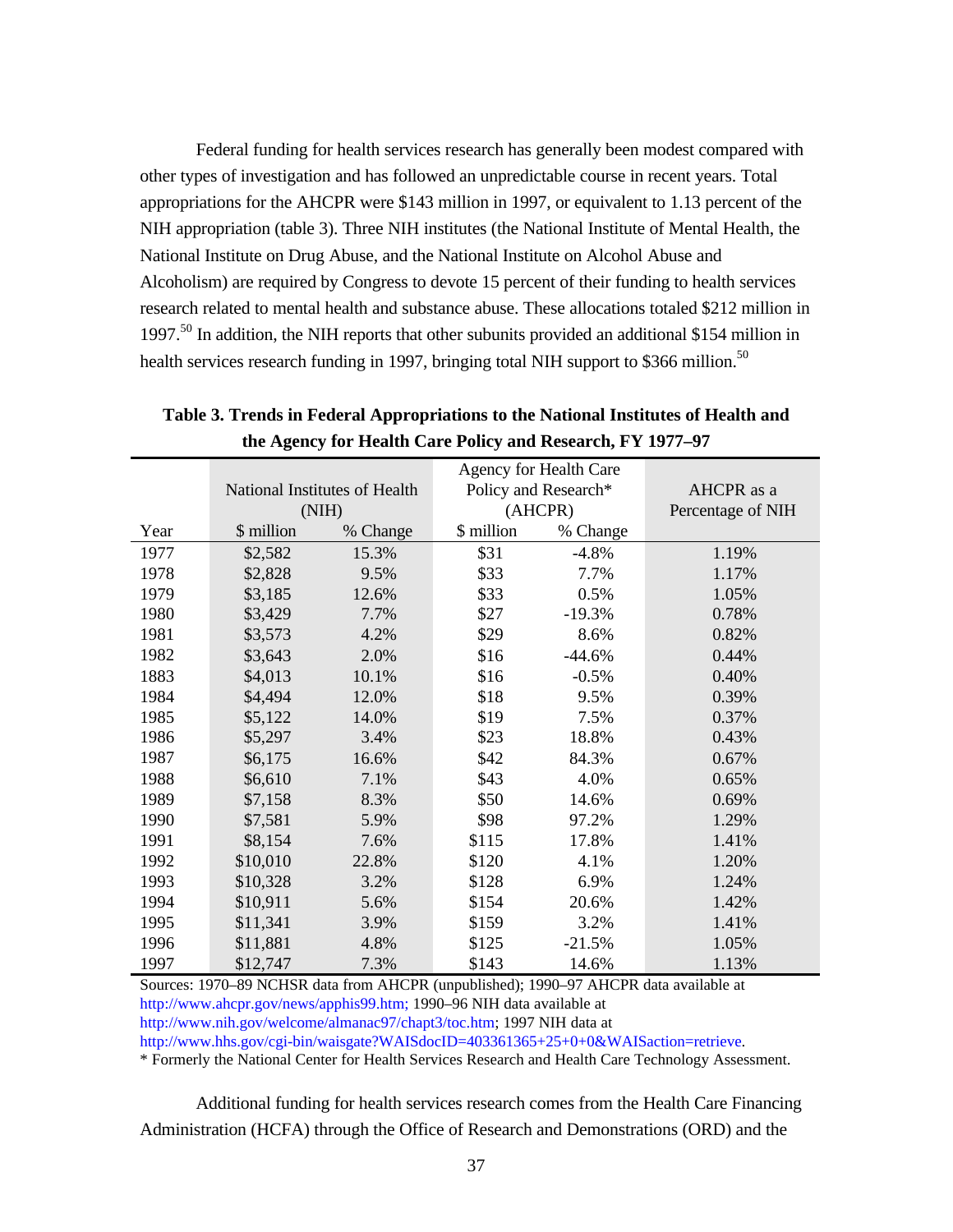Department of Veterans Affairs (VA). In 1995, HCFA invested \$74 million in health services research, and the VA invested \$32 million.<sup>51</sup> Thus, in 1997 the federal government invested a total of approximately \$615 million in health services research. This amount represents an estimated .065 percent of all personal health care spending in 1997. Health services research supported by the NIH, HCFA/ORD, and the VA has not been reviewed to see how it compares with work supported by AHCPR. To date, most major methodological advances in such fields as outcomes research, quality of care research, and cost-effectiveness analysis have derived from AHCPR-funded studies.

Figure 17 compares the success rates for investigator-initiated grant applications in 1997 for the NIH (28 percent), AHCPR (3.4 percent), and HCFA/ORD (0 percent).<sup>51</sup> (The HCFA/ORD may be explained by a 1998 note to prospective applicants, posted on the HCFA home page, stating "because of limited funding, at this time HCFA is not planning any general solicitations for grants or cooperative agreements for the purpose of supporting research studies or demonstration projects."\*)



**Figure 17. Success Rates for Investigator-Initiated Grant Applications, FY 1997**

### **SUMMARY AND CONCLUSIONS**

 $\overline{a}$ 

Collectively, the Task Force findings point toward summary findings in four areas: the market for clinical care, the market for clinical research, trends in public policy, and research trends. Changes now taking place in each area may have profound effects on the future of biomedical research at AHCs.

<sup>\*</sup> Text available at http://www.hcfa.gov/ord/ordhp1.htm (downloaded June 2, 1998).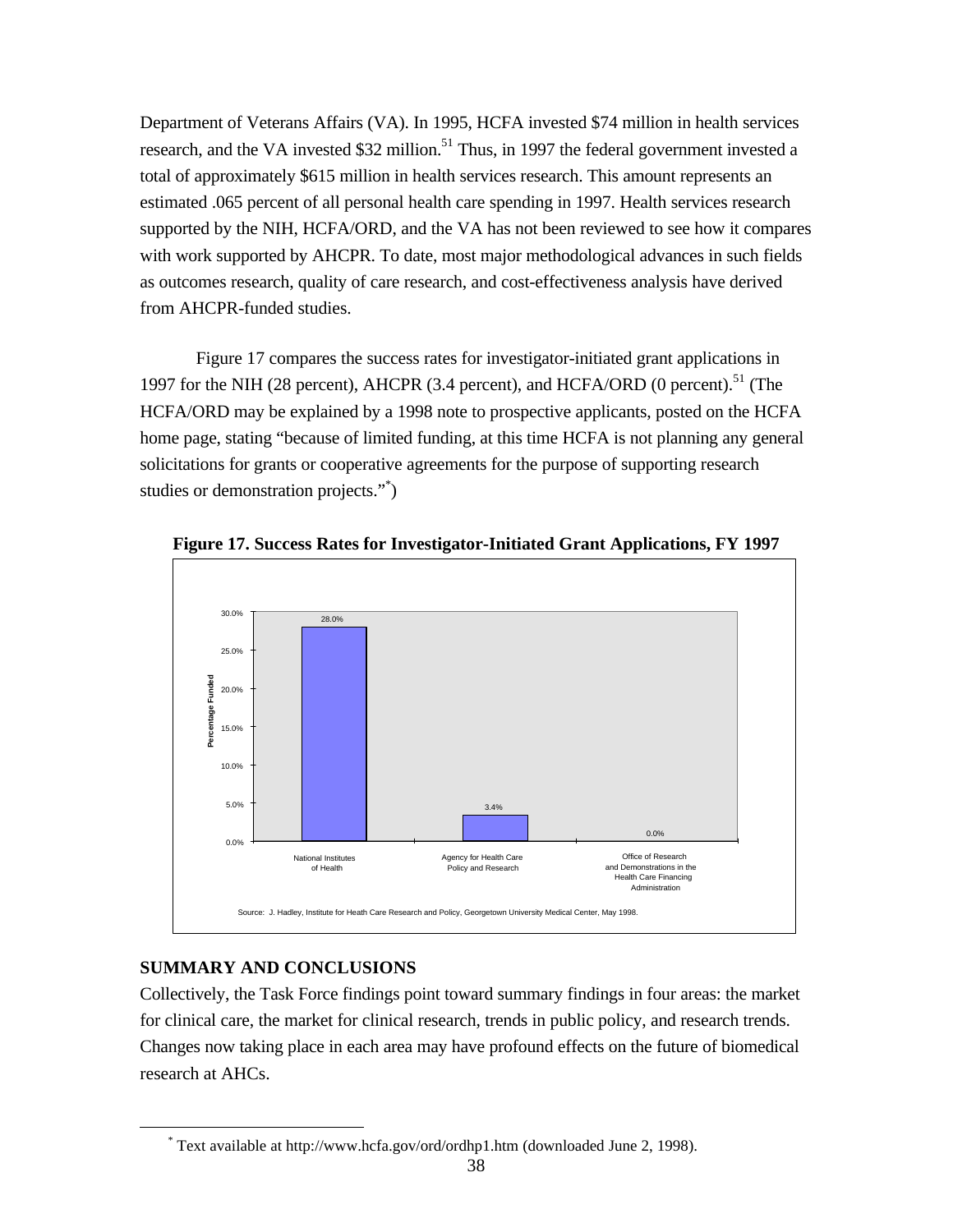### **Summary Finding 1. Changes in clinical markets may reduce the ability of academic health centers to subsidize research and enroll patients in clinical investigations.**

Although many AHC hospitals appear to be doing well financially, this is not true of all teaching hospitals. Publicly owned hospitals in particular remain hard-pressed. Faculty practice plans, another source of discretionary income to support mission-related activities, seem to be doing less well than hospitals, especially in competitive markets. AHC hospitals face new requirements to invest in clinical infrastructure in order to compete clinically. These investments may reduce the resources available to support the research mission.

A key question for health care research policy is whether to await more definitive evidence on the effects of market forces on the research mission of AHCs or to act now to assure the continued strength and vitality of the AHC research enterprise. Better data on the effects of markets on AHCs are urgently needed. However, the ability of AHCs to perform health care research is sufficiently important to the nation's health and economic strength that immediate preventive action may be required.

**Summary Finding 2. Increased competition from clinical research organizations, most of them privately owned, is creating new challenges for academic health centers.** The advent of competition is forcing AHCs to review their role in clinical research and their management of clinical research activities. Responding to competition will require substantial changes in the organization and management of clinical research at AHCs.

# **Summary Finding 3. The federal government's reliance on academic health centers to share the direct and indirect costs of performing health-related research demands reexamination.**

The NIH has consistently underfunded the direct costs of conducting health-related investigation. It has also terminated nearly all direct support for AHC infrastructure, relying instead on indirect payments associated with awarded grants. The adequacy of indirect costs to cover infrastructure expenses is hotly debated. Anecdotal evidence suggests that AHCs subsidize indirect costs from clinical revenues, and that clinical revenues are also essential to AHCs' ability to get loans for construction at competitive rates. Better data on the status of AHC infrastructure are needed to resolve this dispute. Nevertheless, recent trends in capital construction raise questions about whether AHCs are adding to and modernizing their capital plants at an appropriate rate.

## **Summary Finding 4. After several decades of extraordinary progress in basic investigation, the potential for translating accumulated new knowledge depends on increased national investment in clinical investigation.**

To optimize the nation's investment in basic knowledge, AHCs and federal agencies will need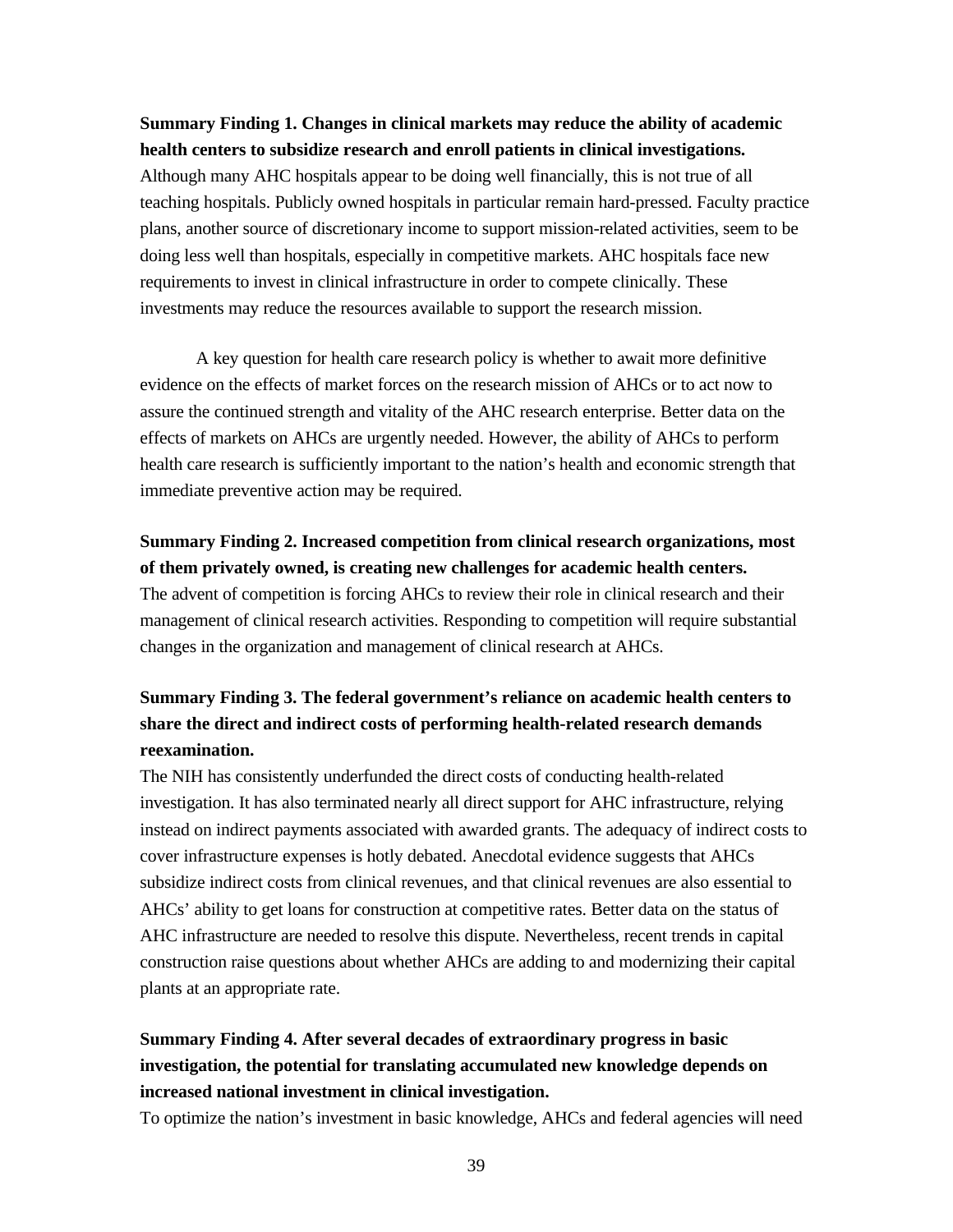to address the underdevelopment of clinical research in AHCs. The problem has several causes, including difficulties encountered by young physicians in obtaining federal support to start clinical research careers and cultural biases within AHCs that have favored fundamental over clinical research. Strengthening the capabilities of AHCs in this area will require new NIH initiatives in training researchers and funding clinical research. AHCs will also need to improve their internal management and culture.

Another recent trend has been the maturation of new areas of investigation in the fields of outcomes research, clinical epidemiology, and health services research. These new fields have great potential to contribute to the effectiveness, efficiency, and quality of health care services but have been consistently underfunded by federal agencies.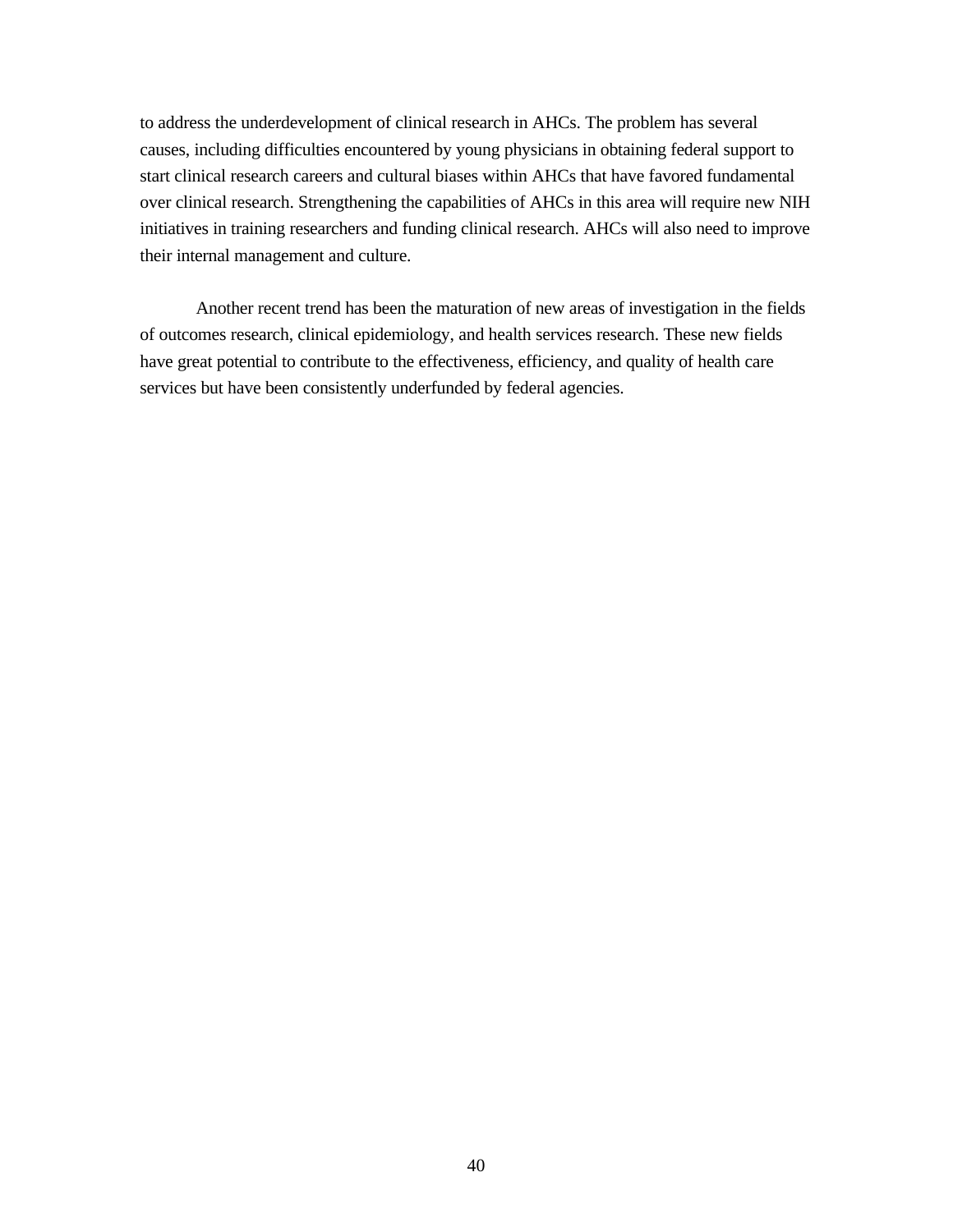#### **3. RECOMMENDATIONS**

The recommendations of the Task Force with respect to preserving and strengthening the research mission of AHCs address issues in three areas: (1) the manner in which academic health centers manage their own research enterprises, (2) the allocation and management of extramural biomedical research expenditures of the National Institutes of Health, and (3) the allocation of federal health care research funds generally.

Several recommendations call for increased funding of certain types of research functions or activities at AHCs. The Task Force believes that, with the exception of health services research, funds for these increases should be found within the NIH budget. The recent, substantial increase in NIH funding should facilitate the implementation of several recommendations.

### **MANAGEMENT OF RESEARCH AT ACADEMIC HEALTH CENTERS**

Many AHCs have already made important improvements in managing their research enterprise.

- At Duke University, academic leaders have launched a strategic planning exercise to map the future of their health sciences enterprise. Historically, many AHCs have relied almost exclusively on a bottom-up approach to managing the direction of research.
- At Massachusetts General Hospital, part of Partners HealthCare System in Boston, management has empowered an executive committee of research leaders to plan and govern the hospital's research enterprise. The executive committee on research has initiated programs to rationalize space allocation, conduct peer review of applications for institutional research support, and plan regular reviews of the quality of internal research.
- At Oregon Health Sciences University, the academic health center has consolidated basic biology programs scattered through many clinical departments into a single basic medical sciences department, hoping to improve efficiency and spark interdisciplinary cooperation.

Opportunities for management improvements are most apparent in the area of clinical research. Efforts to improve the management of preclinical research are also needed, however, and deserve the attention of AHC managers. If AHCs expect to receive greater support from public sources for their research activities, they have the reciprocal obligation to use that support with maximal efficiency and effectiveness. Whether or not governmental research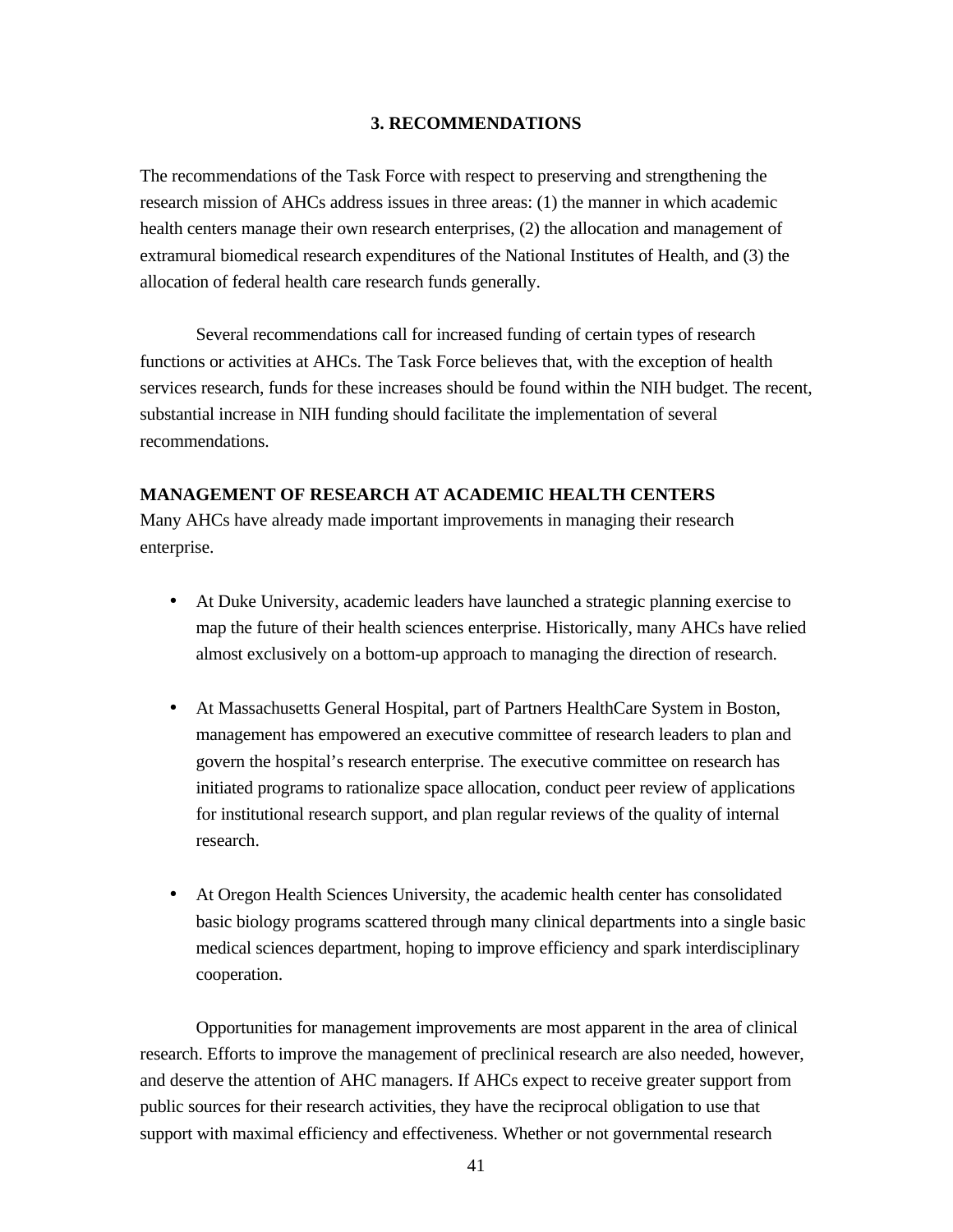funds are increased, AHCs wishing to sustain their research mission in the face of stringent economic circumstances should make the best possible use of the funds available to them.

## **Recommendation 1. Academic health centers should improve the management of their clinical research enterprise.**

#### *Management of clinical research within AHCs*

AHCs should comprehensively and systematically examine the organization and management of clinical research at their institutions. They should take steps to reengineer the processes that support research so as to improve efficiency and reduce costs. Improved instruction and supervision of faculty in the management of clinical trials should be included in this new approach.

A number of AHCs are taking steps to address problems in the management of clinical research. For example, some have explored the option of creating centralized clinical trials units. These organizational innovations show some promise in improving the efficiency of clinical research and the ability of AHCs to compete for industry-sponsored clinical research.

### *The appropriateness of AHC clinical research*

AHCs should develop policies and procedures to guide managers and faculty in their efforts to attract new clinical research to AHCs. These policies and procedures should assure, insofar as possible, that clinical trials have significant academic purposes and are appropriately performed at AHCs.

As AHCs reengineer their clinical research operations, they should also address another important consideration: the scope of clinical research that is appropriate to each AHC. AHCs vary in their capability and capacity to conduct clinical research. Some AHCs are evolving into academic health systems with ambitions to enroll millions of patients in their networks. Others have much more modest goals for their clinical enterprises, and some are even selling clinical facilities. Some AHCs may restrict themselves to working on methodological issues, while others may address only translational clinical investigation, which requires moderate numbers of patients. Large academic health systems may chose to address the full gamut of potential clinical research, from methodological work to large-scale phase III clinical trials. Whatever the strategy, it should be consciously chosen and carefully managed.

A strong argument can be made that clinical research conducted by AHCs should have the potential to contribute significantly to knowledge concerning health and disease. Trials that fail to meet this standard may, in fact, be more appropriately run outside AHCs. A final point related to the management of clinical trials concerns the potential need and opportunity for AHCs to look beyond their walls in developing new strategies for managing clinical research.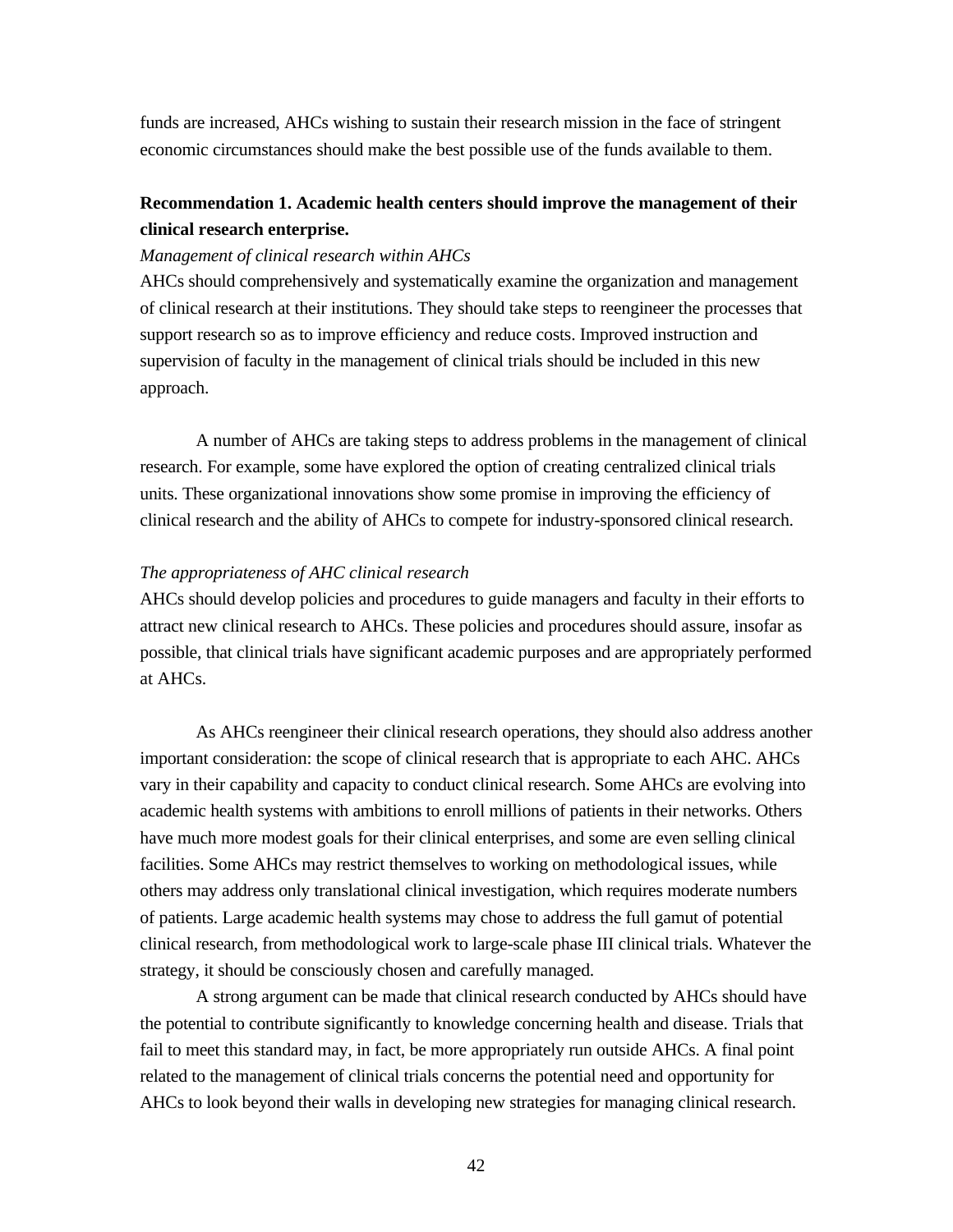#### *Large study populations and other trends in clinical research*

AHCs need to strengthen their ability to learn from experience, respond quickly to trends in research and the research marketplace, and innovate. For example, AHCs should consider the impact of the growing need for large study populations in clinical research.

*AHCs need to strengthen their ability to learn from experience, respond quickly to trends in research and the research marketplace, and innovate.*

Clinical genetic research is revealing that individuals with the same apparent illnesses often have different genetic bases for those diseases and may benefit from different treatments. The division of illnesses into multiple new subcategories will mean that more patients will be needed in the future to conduct cutting-edge clinical research. Although it is unlikely that even an AHC with a large network will be able to accumulate the required numbers of candidates, it is vital that AHCs contribute their unique capabilities in fundamental and clinical research to these investigations.

Several potential approaches to gaining access to larger patient populations should be carefully examined by AHC managers:

- establishing consortia of AHCs that pool their clinical research capabilities for selected projects
- creating partnerships between individual AHCs and clinical research organizations that have the ability to recruit patients outside AHCs
- developing alliances between AHCs and networks of clinicians in multiple locations, including managed care organizations and providers in other countries

The need to consider such options emphasizes the dynamic and evolving character of the clinical research enterprise at the current time, and the need for AHCs to upgrade their capabilities to respond to a changing clinical research marketplace.

#### *Professional management training*

AHCs should invest in the development of a highly skilled cadre of professional clinical research managers, who are also committed to the preservation and enhancement of academic values. Advanced management training could lead to improvements in the conduct of clinical research at AHCs and to enhanced opportunities for industry funding.

### **Recommendation 2. Academic health centers should take steps to ensure the academic standing and prestige of clinical and health services researchers.**

AHCs should consider at least three measures to improve the academic standing of clinical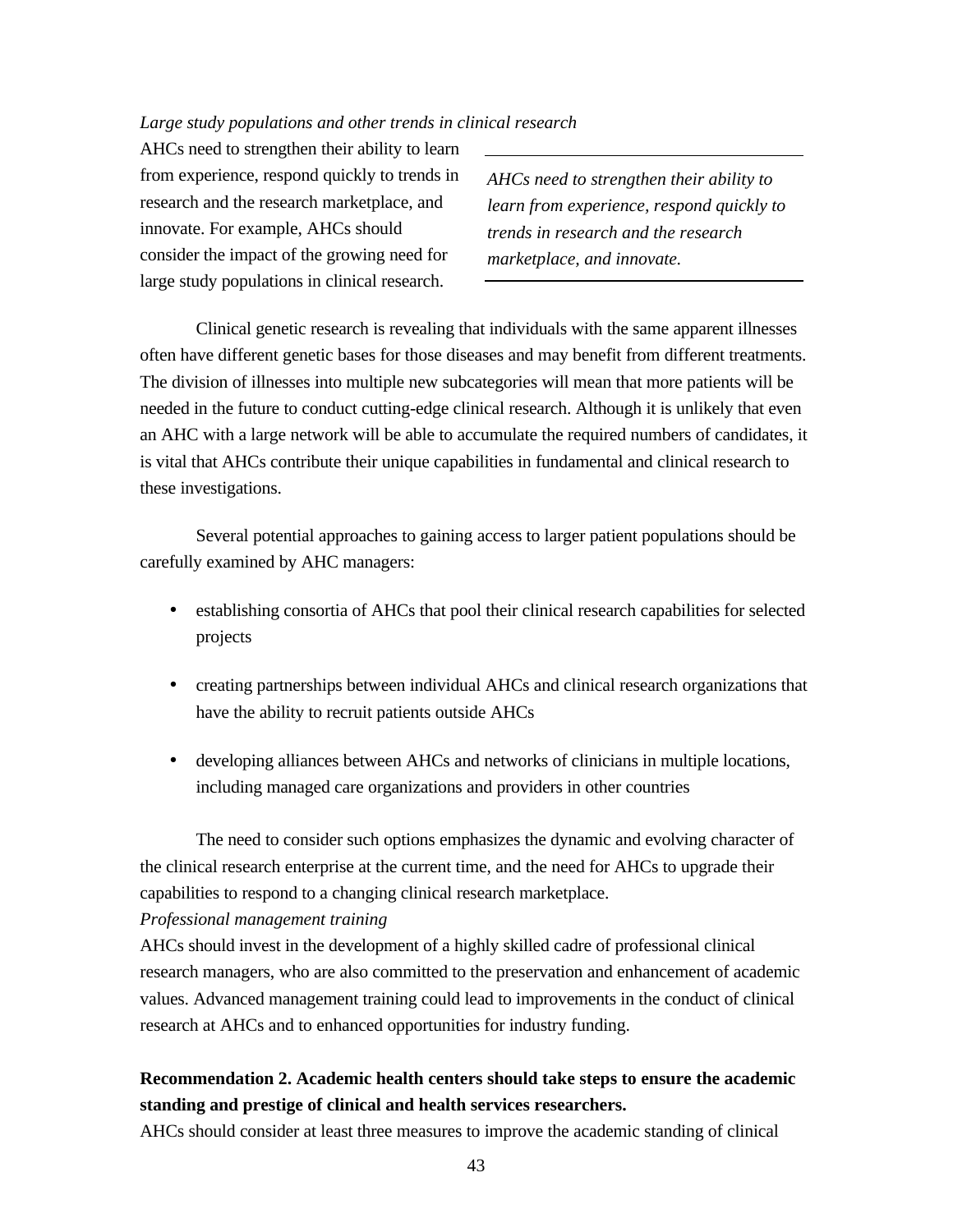research and clinical researchers at their institutions:

- improve training and mentoring for medical students, residents, and young faculty interested in clinical research careers
- include clinical researchers on internal promotion committees
- encourage academic leaders to participate in clinical research

# **Recommendation 3. Academic health centers should strengthen the management and organization of their basic research enterprise, including investment in and reliance on cross-disciplinary research programs.**

Changing markets for clinical services and clinical research are forcing AHCs to consider cooperative, cross-institutional efforts to improve the productivity and competitiveness of their work in these areas. However, like the clinical research side of AHCs, the basic research enterprise must also adapt to changing financial and scientific circumstances. If AHCs are to receive increased support for research infrastructure, they have an obligation to use that support as effectively as possible. Therefore, AHCs should strongly consider several reforms in the organization and management of basic research.

For example, inter-institutional consortia can be valuable for purchasing very costly research equipment and supplies. Whether research consortia could provide benefits in other areas—for example, cooperative development of information systems and software to support fundamental investigators—also deserves investigation.

Formal internal peer review can be used to allocate discretionary funds and space, thereby avoiding the inefficiencies associated with more traditional methods of allocation. To meet their obligation to the public and, even more important, to capitalize on new scientific opportunities, AHCs must devise open and accountable systems of space distribution in which the scientific promise of the work is the primary consideration. Similar systems are needed to allocate discretionary resources from clinical revenues and endowments.

Increased investment in and reliance on cross-disciplinary programs in basic research could begin to break down traditional academic barriers. AHCs should rely more on crossdisciplinary centers and departments to organize and govern faculty activities. Academic governance should evolve to reflect the changing nature of the scientific work of AHC faculty, so that faculty can be confident that they will be judged for promotion and other rewards by peers and mentors who appreciate interdisciplinary investigation. Exposing researchers to cross-disciplinary training programs may accelerate the rate of innovation in new diagnostic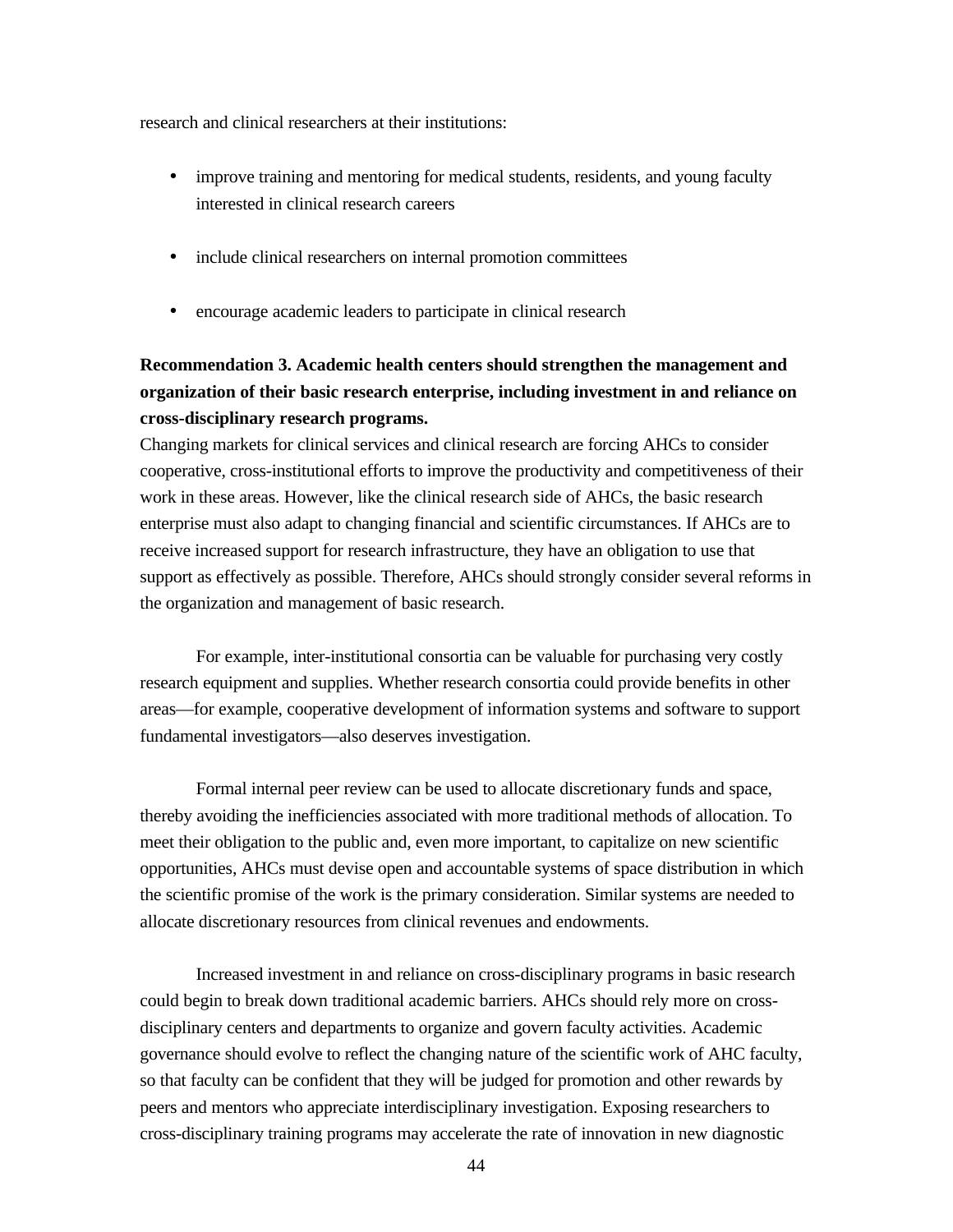therapies, surgical procedures, drug delivery systems, and other novel technologies.

### **Recommendation 4. Academic health centers should promote and invest in applied research and development to increase the dissemination of new and emerging costreducing technologies and improve the delivery of health care services.**

Like the federal government, AHCs have not historically given sufficient priority to research that can improve the delivery of routine patient care services. This includes studies of the costeffectiveness of new and existing medical technologies, measures and methods to improve quality of care, alternative approaches to organizing and financing the provision of routine health care services, and many other matters that could make health care better and more efficient. New projects should be promoted in these areas, as well as pharmacoeconomics, outcome management, and clinical evaluation.

New information in these areas is likely to be a high priority for clinicians working in integrated health care systems, who are struggling to maintain the quality of service and their own incomes in the face of lower health care prices. Even more important, new knowledge in these areas is essential to improving the competitiveness of AHCs and the functioning of the health care system generally.

Some academic health centers have taken tentative steps in this direction. Often, these steps take the form of small centers that measure quality and cost of care and feed data back to medical center clinicians. Few AHCs have extended this capacity to serve their integrated health systems more broadly. Opportunities for members of such units to gain academic promotion remain unclear, but their work deserves a much higher priority than it has received in the past within the portfolio of AHC research activities.

# **Recommendation 5. Academic health centers should adopt measures to assure the status and viability of research within academic health care systems being challenged by the growth of managed care.**

Participation in research, both basic and clinical, can and should be a competitive advantage for academic health systems in local clinical markets. However, the payoff for these missionrelated activities may not be immediately evident to decision makers in complex, changing organizations. Leaders of the research mission of AHCs must be included in the senior management of academic health systems so they can represent the interests of the research enterprise and educate community-based providers on the value of research. Further, academic health systems should designate senior, respected research leaders to concentrate on managing the research mission.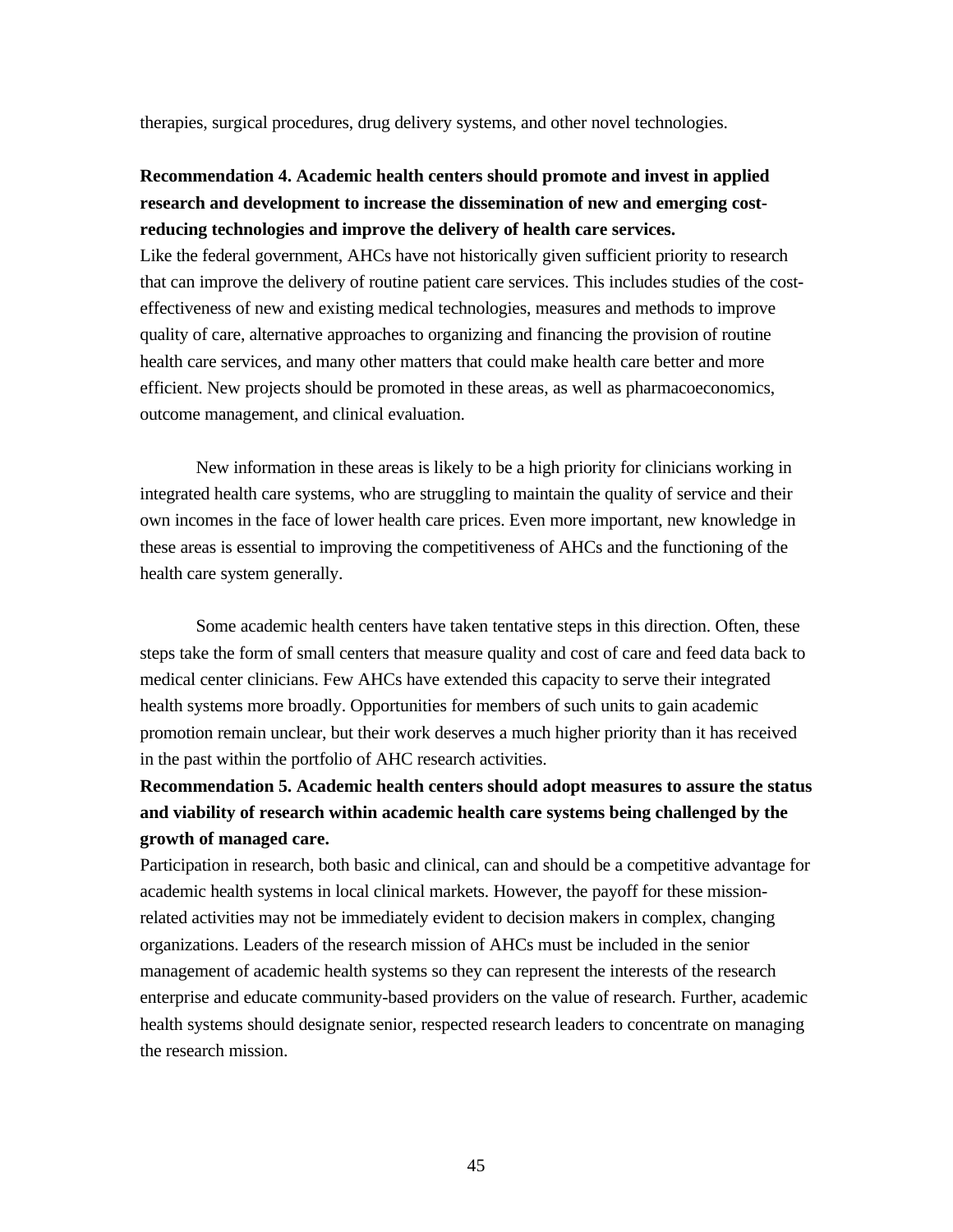The participation of research leaders in the governance of academic health systems may facilitate communication between the clinical and research enterprises. In the past,

communication between researchers and clinicians occurred naturally in AHCs. However, under pressures to increase productivity in both research and clinical services, AHCs can no longer assume that researchers and clinicians will understand and respect one another's interests and

*Under pressures to increase productivity in both research and clinical services, AHCs can no longer assume that researchers and clinicians will understand and respect one another's interests and concerns.*

concerns. Such understanding is essential to preserving the commitment of AHCs to their research missions but will also keep research leaders informed about research that can assist clinicians in improving health care delivery and competing effectively in local health care markets.

### **POLICIES OF THE NATIONAL INSTITUTES OF HEALTH**

Since the establishment of the National Institutes of Health during the post-World War II period, the federal government has had the luxury of knowing that, in a pinch, AHCs could rely on cross-subsidies from clinical services to cover research-related costs that the federal government did not support. The existence of such cross-subsidies has helped the AHC research enterprise to grow and prosper, despite the elimination or reduction of programs such as direct support for capital expenditures or the Biomedical Research Support Grant, which provided funds for institutional infrastructure underlying research.

Given the changes occurring in health care markets, the Task Force finds sufficient evidence to raise concerns about the adequacy of support for the research enterprise of AHCs. The federal government can no longer assume that AHCs will be able in the future to raise their clinical prices or add to clinical volumes as needed to modernize or expand their research facilities or to embark on new research initiatives.

## **Recommendation 6. The National Institutes of Health should provide appropriate funding for construction and renovation of research facilities, through explicit capital support and the restoration of the Biomedical Research Support Grant.**

Institutional research infrastructure includes buildings that house laboratories, equipment that investigators depend on, information and other systems, and the working capital needed to pursue new scientific opportunities, such as human genomics. If the federal government significantly increases its investment in biomedical research at AHCs, it should make provisions to assure that shortfalls in clinical revenues do not prevent AHCs from making optimal use of those new investments.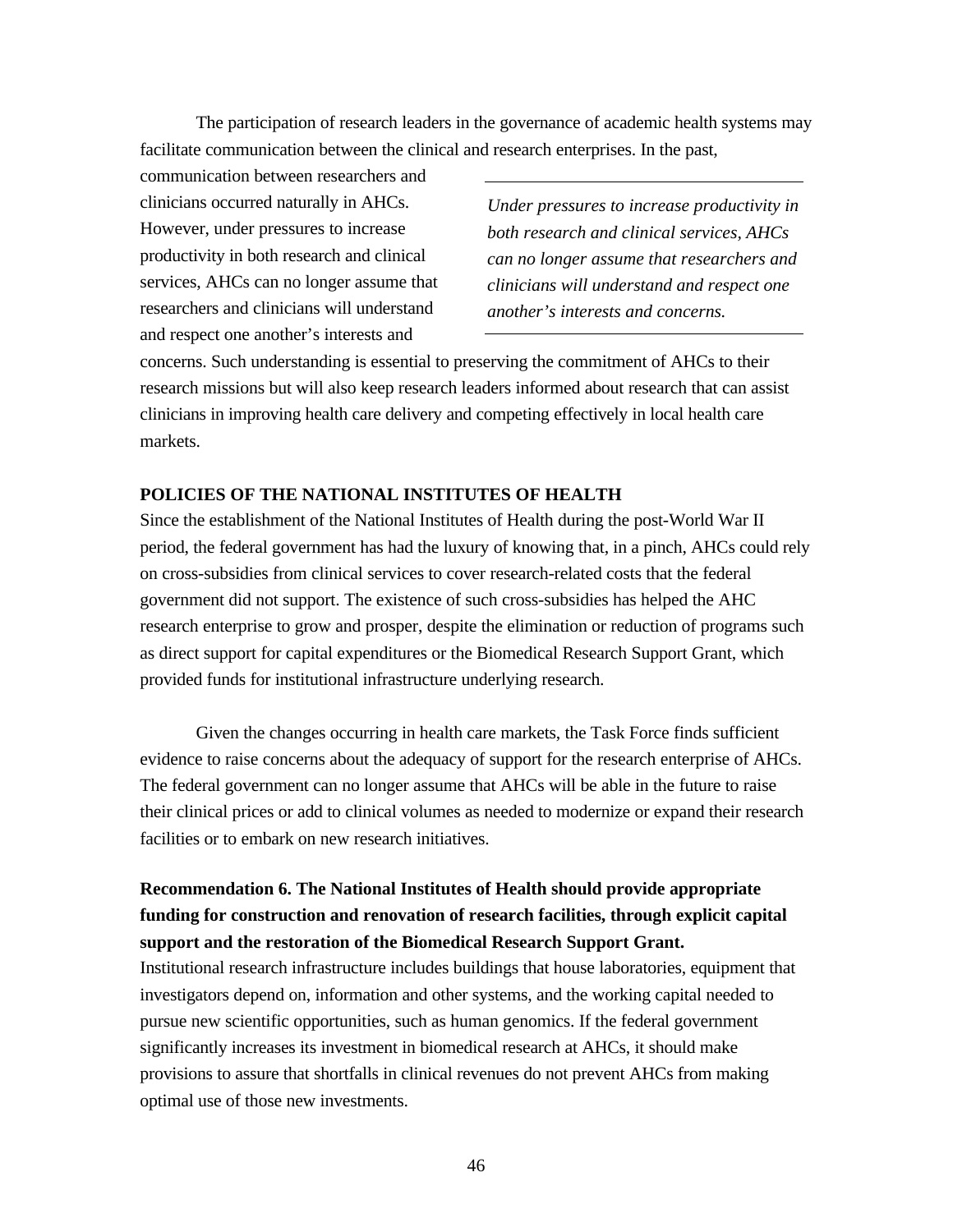## **Recommendation 7. The National Institutes of Health should increase the percentage of requested funds actually provided for projects and raise the maximum salaries of investigators to appropriate market levels.**

The National Institutes of Health regularly provides less funding for research grants than is required to accomplish the proposed work, expecting AHCs to share the direct costs associated with a research project. Examples of cost sharing include the requirement that institutions cover the portion of investigators' salaries above the \$125,000 cap, the practice of funding grants at less than the budget approved by study group sections, and the requirement that grantees pledge matching support at the time of grant submission.

The net effect of such policies is to require that AHCs find resources to make up shortfalls in the direct costs of federally funded grants: in effect, to share the cost of conducting research. Some federal officials believe that cost sharing of this type is an appropriate and necessary requirement for institutions that receive federal grant support. The decision to seek federal research support is voluntary, they argue, and so setting conditions on receipt of that support is acceptable. Furthermore, requiring recipients to contribute promotes the development of public-private partnerships and may encourage institutions to be more efficient in their use of taxpayer dollars.

Yet the benefits of cost sharing must be weighed against competing considerations. Cost sharing may result in the allocation of research dollars on the basis of the recipient's ability to pay rather than strictly on the merits of the proposed work. This could reduce the efficiency of the public's investment in research overall. Even more important, changing clinical markets require a reexamination of old assumptions about research support in AHCs. Even institutions that could afford to match federal dollars with direct cost contributions in the past may not be able to do so as readily in the future.

Better data are needed on the amount of funding currently being deployed through cost sharing arrangements and the potential effects of policy changes. AHCs and federal officials should launch cooperative surveys to collect the data necessary to monitor the effects of such changes on both AHCs and federal budgets.

**Recommendation 8. The contribution of the National Institutes of Health toward indirect cost rates should be sustained at no less than current levels to support the real costs of conducting research and maintaining laboratories and offices for investigators.** Indirect cost payments by the NIH for research facilities and administration are likely to remain the primary support for the infrastructure needs of AHCs for the foreseeable future. One major advantage of the indirect cost mechanism is that it channels funds to the institutions that compete successfully for peer-reviewed grants. This creates the equivalent of a merit-based approach to allocating F&A expenses and assures that funds flow to institutions that need and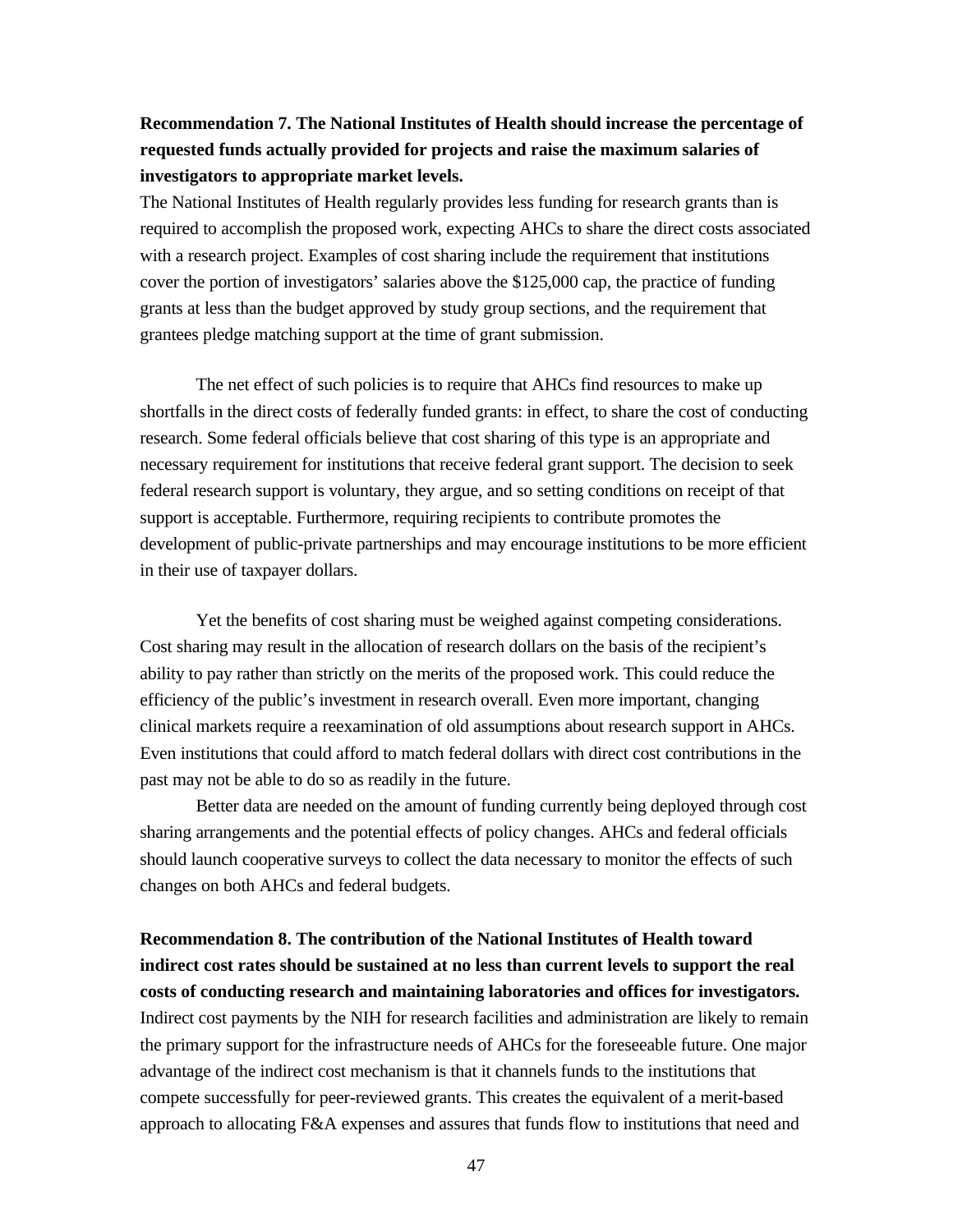deserve capital support. To maintain the capacity of AHCs to use federal funds effectively in the future, federal support of indirect costs should be maintained at no less than current levels.

The indirect cost mechanism has certain deficiencies, however, as an approach to maintaining the infrastructure for research at AHCs. In particular, it tends to favor strong institutions with the ability to raise capital in advance and with investigators whose research track records can attract the funds necessary to cover the up-front costs of building. Institutions without those advantages may face major obstacles to upgrading their research capabilities. Further, uncertain clinical markets may force even strong AHCs to be more cautious about borrowing large amounts of funds without greater assurances that they can attract the grants necessary to cover downstream costs. In addition, indirect costs are often used to provide a source of working capital that allows AHCs to invest in the development of new research directions. This often requires hiring new faculty and sustaining them until their grant proposals are funded.

A strong case can be made that modest direct support of the infrastructure needs of AHCs should be made available during this period of uncertainty. Such funding should include both support for facilities and working capital needed to develop new research initiatives. New mechanisms for accountability should also be developed, including a peer-review system for allocation of institutional support and a system for reporting on the use of such funds within AHCs and their marginal contribution to AHCs' research activities. Institutional support should be time limited, and AHCs should be forced to compete for renewal of such grants.

The Task Force further believes that additional studies are necessary to determine more precisely the needs of AHCs for infrastructure support and the amount of funding that should be provided. These studies should include detailed, on-site surveys of representative AHCs, conducted by teams of experts that are viewed as objective and knowledgeable by policymakers, researchers, and AHC officials. The surveys should be done on a regular basis and should document the adequacy of support for AHC research infrastructures, the extent of unmet needs, and the amount of federal funding needed to assure that dollars spent on biomedical research are used to best advantage. Infrastructure support should be provided preferentially to AHCs that can document the need for support in order to accomplish research objectives of major importance to the public. Priority should also be given to institutions with less ability to cross-subsidize ongoing research because of lower overall margins and that show a substantial commitment to research on the problems of underserved populations.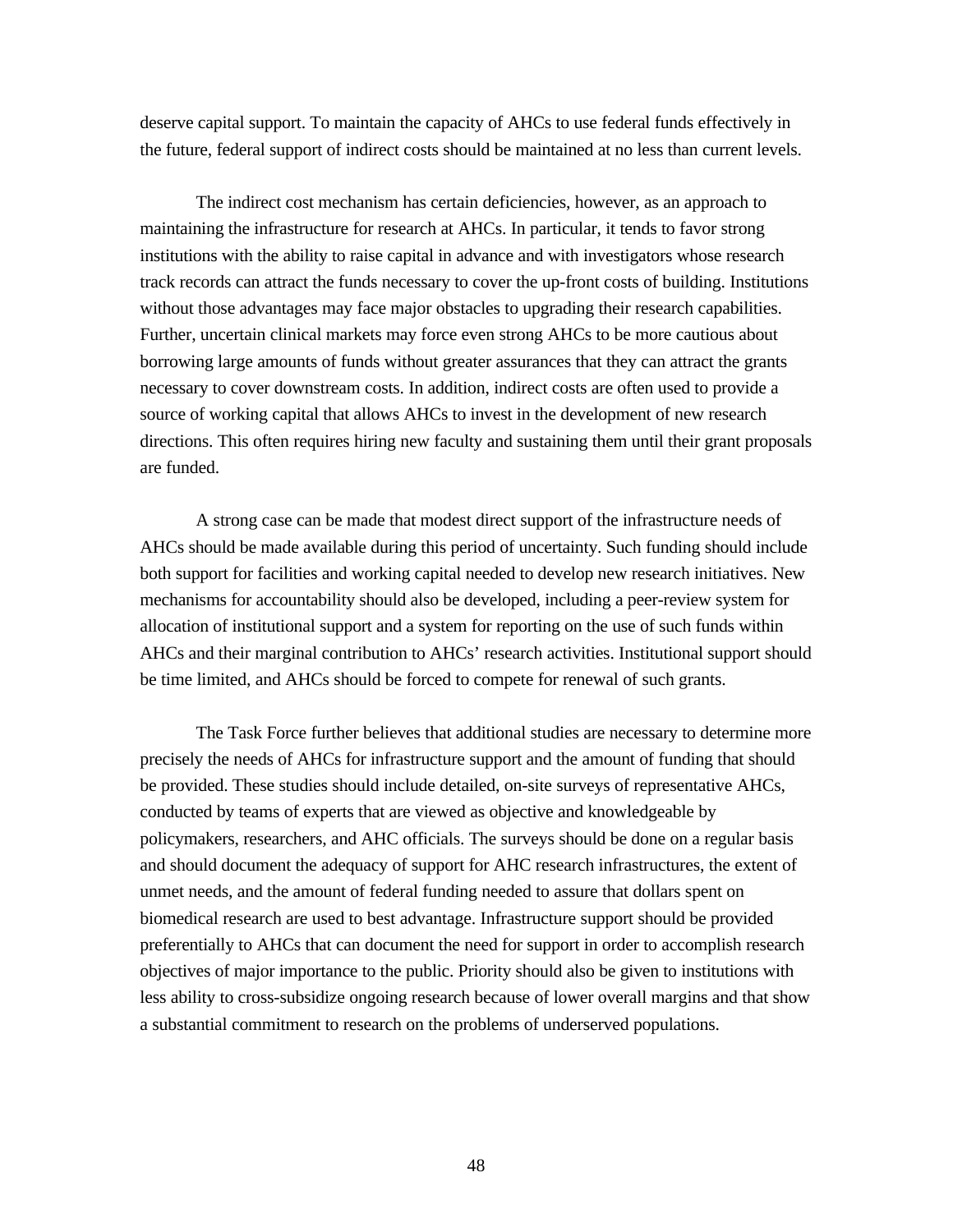## **Recommendation 9. The National Institutes of Health and other institutions should recognize the growing importance of clinical research by increasing support for clinical research at academic health centers.**

The last decade has seen enormous strides toward a more complete understanding of basic biological processes, including genetic and molecular structures, the chemical basis of cognitive behaviors, and the functioning of the body's immune system. While this new knowledge has affected medicine in important ways, such as improvements in the treatment of patients with AIDS, many believe that the translation of basic science into actual practice could be greatly accelerated.

The Task Force believes that increased funding for clinical research is needed to evaluate current and emerging practices in patient care and medical technologies. Studies that can assess the efficacy of alternative approaches to the provision of medical services are likely to result in new and improved patient care practices and in less uncertainty for patients and providers. These studies could also lead to savings by developing cost-reducing innovations and eliminating ineffective, unnecessary, or overly expensive therapeutic regimens. Clinical innovations that have already occurred include new clinical practice guidelines, shorter hospital stays after deliveries, and minimally invasive surgical procedures such as laparoscopic cholecystectomy.

The Task Force findings reveal both opportunities and obstacles in the field of clinical research. It is difficult in any field of science to find clear, irrefutable evidence to support judgments about the proper balance between different types of investigation. Nevertheless, the Task Force believes that the volume of clinical research at AHCs should be growing faster than it is at this point in the history of the nation's biomedical research enterprise. Data on the longterm decline in physician participation in research and the difficulties facing clinical researchers in the peer-review system suggest that changing this pattern will require explicit action by public agencies and AHCs themselves.

The Task Force recommends that the National Institutes of Health should structure the proposal review process to assure thorough

and effective review of clinical research proposals. Specifically, the NIH should create peer-review groups dedicated to considering clinical research proposals. At least 50 percent of the members of these

*The National Institutes of Health should structure the proposal review process to assure thorough and effective review of clinical research proposals.*

groups should be experienced clinical investigators. These recommendations were also contained in the December 1997 Report of the NIH Directors Panel on Clinical Research.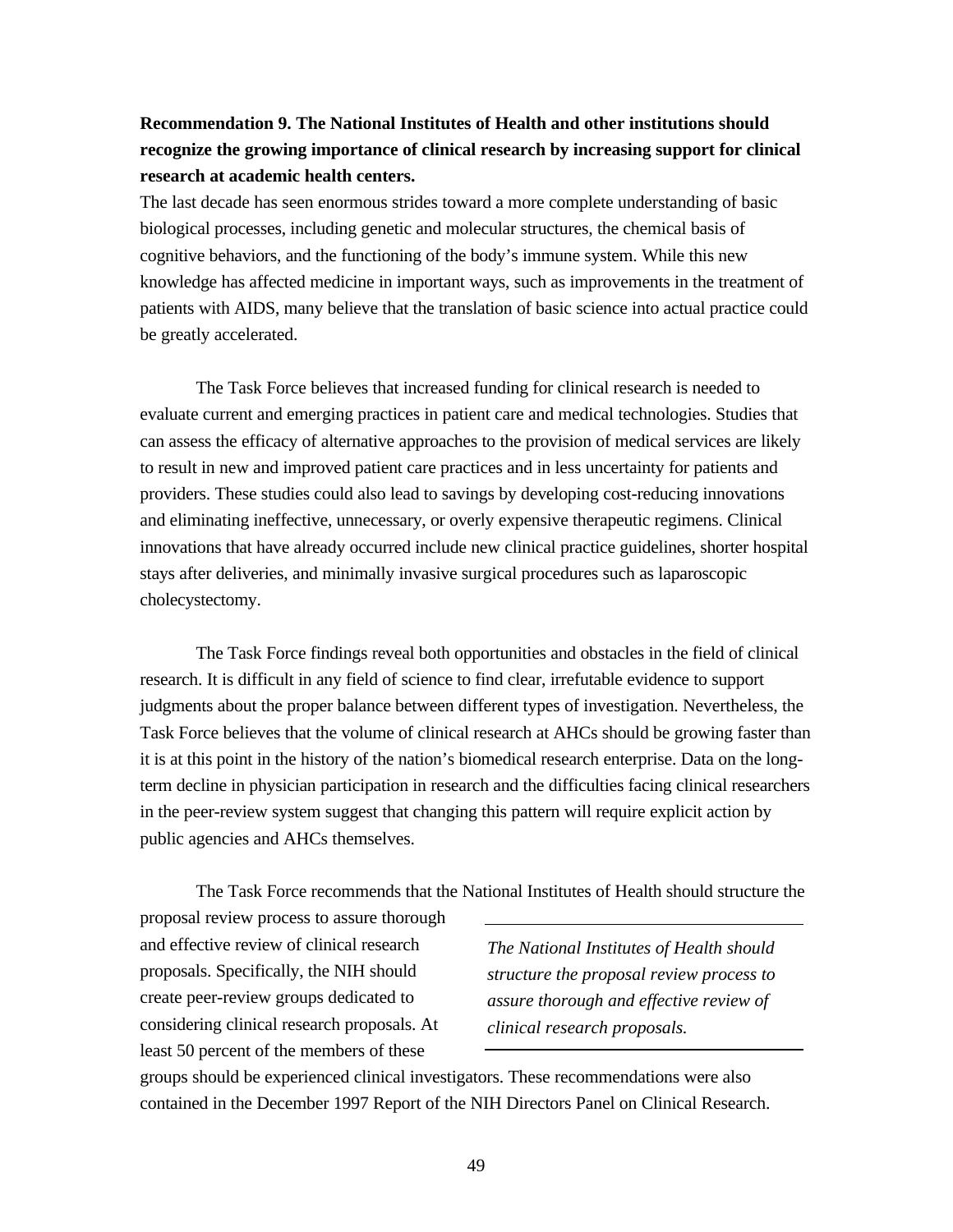The National Institutes of Health is currently considering reforms to its peer-review system that would reduce barriers to funding meritorious clinical research proposals. The Task Force believes that such changes are critical to restoring the real and perceived viability of the clinical research enterprise at AHCs. The peer-review process should be capable of reviewing all types of clinical research, including translational investigation, large-scale clinical trials, and epidemiological investigation. Multiple clinical research review groups, with subspecialties within areas of clinical research, may be needed.

The National Institutes of Health should increase support for general clinical research centers (GCRCs) and other clinical centers as a foundation for enhancing support for clinical research at AHCs. GCRCs currently receive \$157 million in support from the National Institutes of Health and constitute the primary dedicated source of support for the clinical research infrastructures at AHCs. GCRCs have the potential to serve as a central resource for the development of enhanced clinical research activities at AHCs. With greater support and somewhat modified priorities, these centers could provide technical capabilities that clinicians could leverage to enhance the quality and competitiveness of their requests for extramural support. GCRCs could also provide a core resource around which to build improved training programs for clinical researchers.

## **Recommendation 10. The National Institutes of Health should increase support for training clinical researchers at academic health centers.**

There is widespread consensus that the cadre of clinical researchers at AHCs is insufficient to meet current needs in clinical investigation. Increasing the supply of qualified clinical researchers will require a long-term commitment to enhancing the attractiveness and feasibility of clinical research careers. The Task Force concurs with recommendations of the NIH Directors Panel on Clinical Research that additional NIH support for training of clinical investigators is necessary to meet this goal.

The Task Force further supports the recent decision by the NIH to establish three new clinical research training awards, including two individual awards and one institutional award.

• The Mentored Patient-Oriented Research Career Development Award, a five-year award, would provide up to \$75,000 per year in salary support and a maximum of \$50,000 in other funds to 80 young clinical investigators in 1999. Up to 400 awards would be made each year when the program is fully implemented in 2003. The total cost of the program is projected to be \$50.4 million per year by  $2003$ .<sup>52\*</sup>

<u>.</u>

<sup>\*</sup> Cost estimate assumes an indirect cost charge calculated at 8 percent of salaries and research support.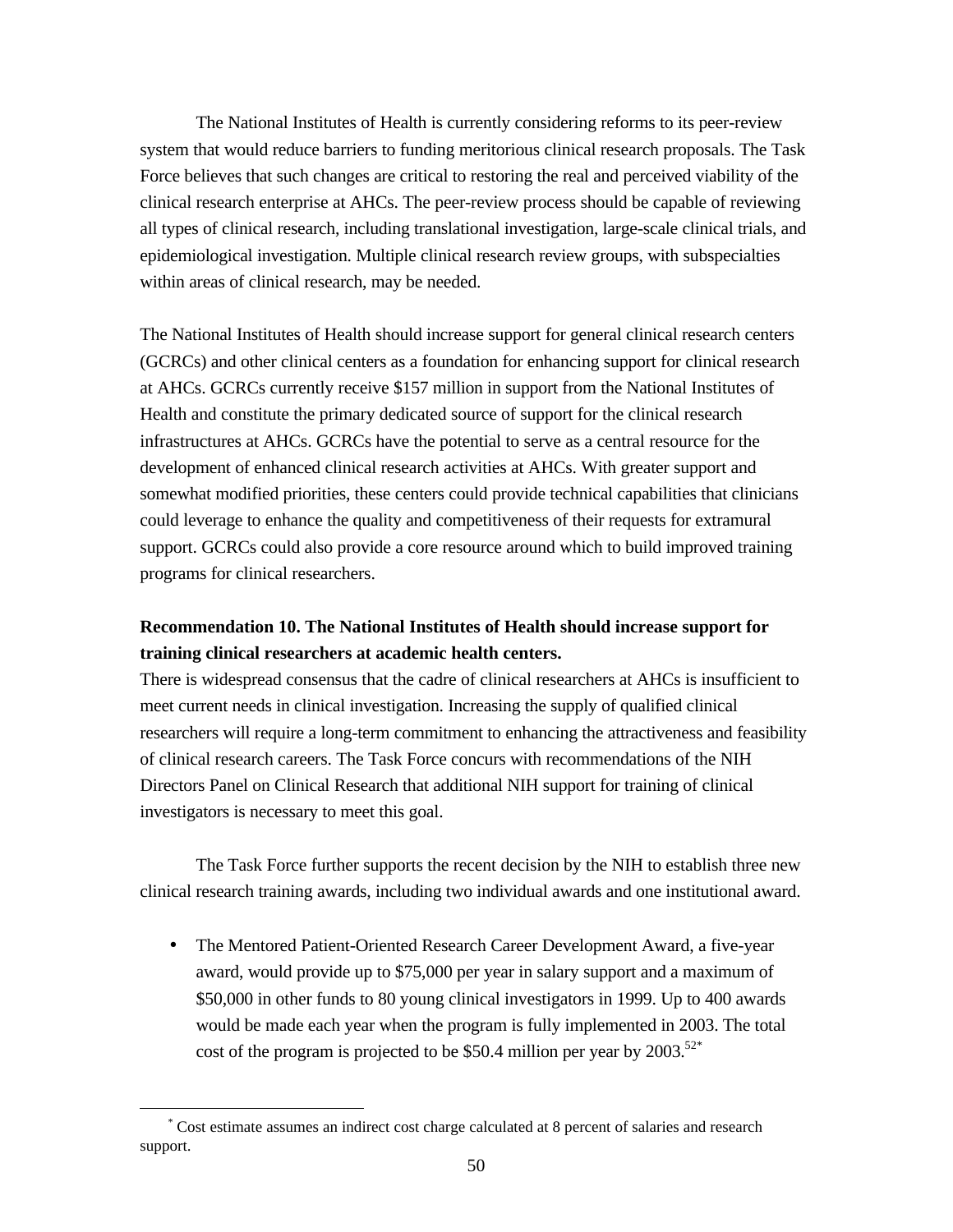- The Mid-Career Investigator in Patient-Oriented Research Award, also a five-year award, would be available to young and mid-career investigators and would provide \$62,500 a year in salary support and \$25,000 in research funding over the five years. This program would support 60–80 investigators in 1999 and 300–400 a year when fully implemented, at a cost of between \$28.3 million and \$37.8 million per year, depending on the total number of awards. $53*$
- The Clinical Research Curriculum Award would provide \$200,000 a year for two years to 20 programs (at a total cost of \$4 million per year) for development of training curricula in core disciplines that underlie clinical research.<sup>54</sup>

Although the Task Force recognizes the need for all three types of support (early, midcareer, and institutional), it notes that the overwhelming preponderance of funding is planned for support of individual awards, with a relatively modest commitment to institutional support. The emphasis on supporting individual investigators to obtain necessary training and develop their careers may make sense in a well-developed field of investigation. However, this strategy may not be appropriate to fields as young and fragile as clinical research. Further, by stimulating AHCs to develop a centralized training capability for clinical research, the NIH might realize economies of scale in training. Therefore, in order to move toward a balance with individual grant support, the Task Force recommends the creation of more numerous, longer, and more generous institutional training grants than proposed by NIH to support and sustain core curricula and a cadre of faculty mentors in clinical research training.

The NIH has not yet responded to additional recommendations of its advisory panel suggesting support for training opportunities for medical and doctoral students and for M.D./Ph.D. training in such disciplines as epidemiology, economics, and biostatistics. The Task Force believes that the NIH should provide support for undergraduate medical training in clinical research, including mentored experiences for fourth-year medical students. In a parallel fashion, the NIH should support the training of quantitative and physical scientists who wish to pursue careers in clinical research and life sciences research. The NIH should also support training for physicians who wish to acquire advanced degrees in biostatistics, epidemiology, psychology, engineering, mathematics, physics, information technology, sociology, and economics and who plan to apply that training to clinical research.

### **FEDERAL SUPPORT FOR HEALTH SERVICES RESEARCH**

 $\overline{a}$ 

Many of the challenges that face AHCs today—and which have brought the Task Force together—stem from societal efforts to restructure the health care system. Those efforts, in

<sup>\*</sup> Cost estimate assumes an indirect cost charge calculated at 8 percent of salaries and research support.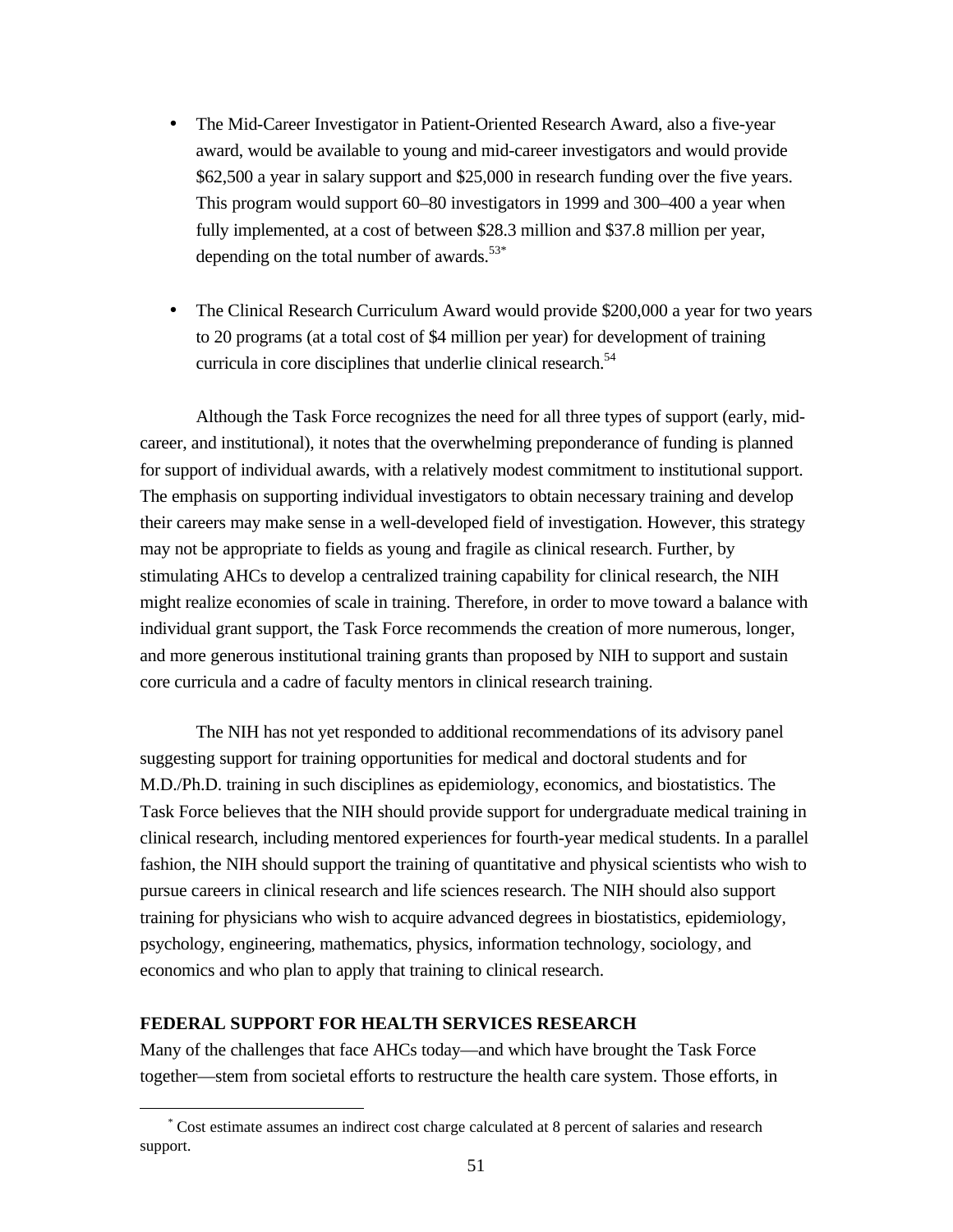turn, reflect the widespread conviction that the costs of health care could be reduced and its quality increased through reforms in the organization, financing, and management of health care services. Nevertheless, the federal government invests only a tiny fraction of its health care expenditures toward developing knowledge to inform this immense societal undertaking.

# **Recommendation 11. Federal support for health services research should be increased overall.**

The primary vehicle for funding research concerning the organization and financing of health services is the Agency for Health Care Policy and Research, which had a budget of \$143 million in 1997—a figure equivalent to 1.13 percent of the 1997 NIH budget and less than onetenth of 1 percent of national expenditures on heath care services in 1996.

Expanded support for health services research could yield a range of important techniques and information:

- risk-adjusters that could be used to assure that health plans and providers are paid fairly for treating sicker patients and thus do not discriminate against them in competitive markets
- measures of quality of care, to allow consumers and their public and private representatives to evaluate the quality of care provided under alternative health care arrangements
- information on the cost-effectiveness of different treatments for the same illnesses, so that providers and plans can make rational decisions about how to allocate health care resources
- information on how regulations placed on managed care organizations (such as minimum lengths of stay for certain procedures, required access to emergency and specialty services, or required financial disclosure by providers) will affect access to and the cost of and quality of health care services
- data on the organization and delivery of health services, including the effect of incentives on provider behavior, the influence of patient preferences, the effect of changing manpower needs, and non-financial barriers to service use
- understanding of the learning and adaptive behaviors of caregivers and the ability of institutional incentives to modify those behaviors
- applications of valuable continuous quality improvement techniques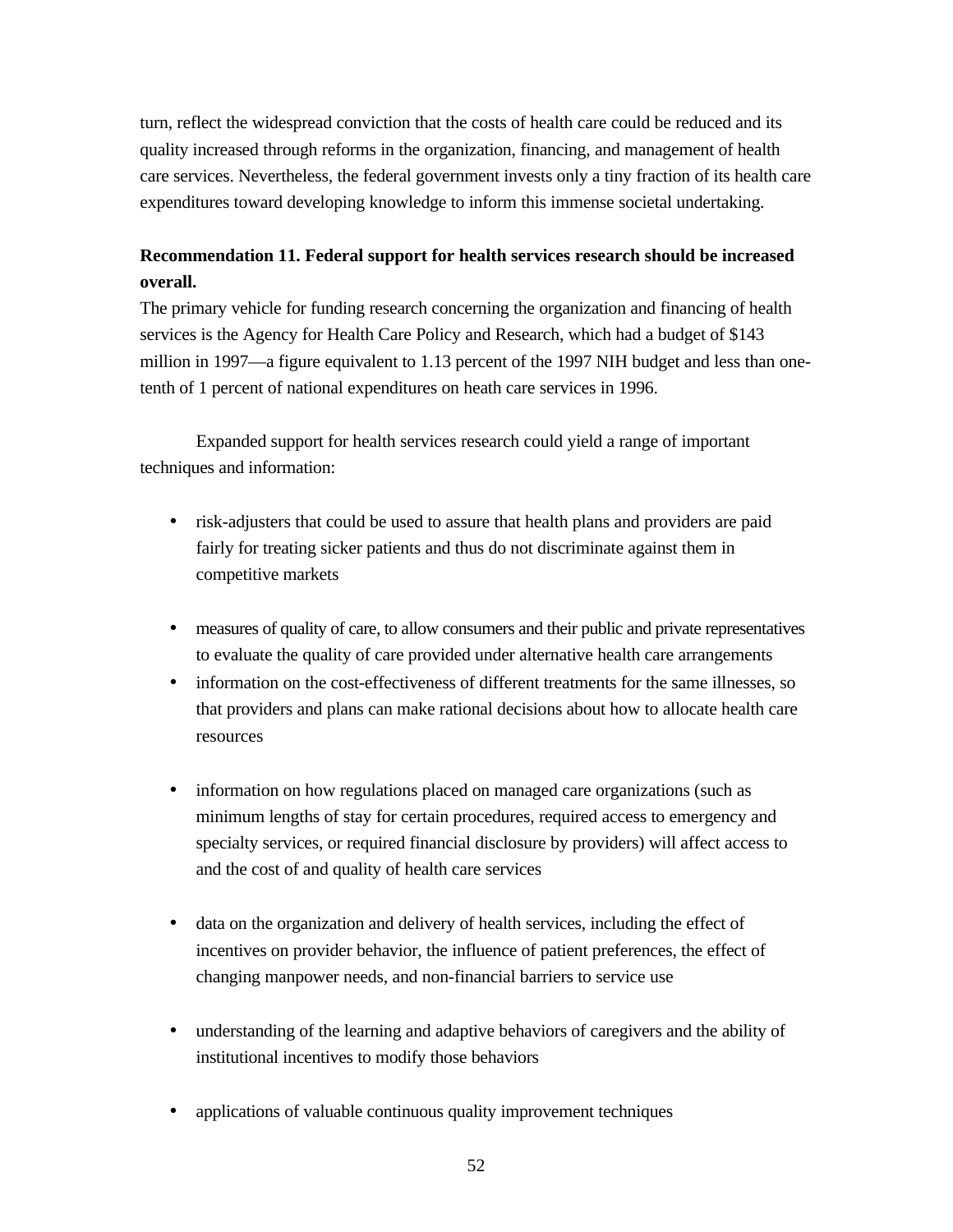To address these and other critical issues, the Task Force recommends that, over the next five years, the federal government should increase the budget of the Agency for Health Care Policy and Research and the Office of Research and Demonstration in the Health Care Financing Administration and commit those funds to health services research. The underfunding of AHCPR in recent years makes this recommendation considerably more pressing than proposals to increase spending on other forms of biomedical research and development.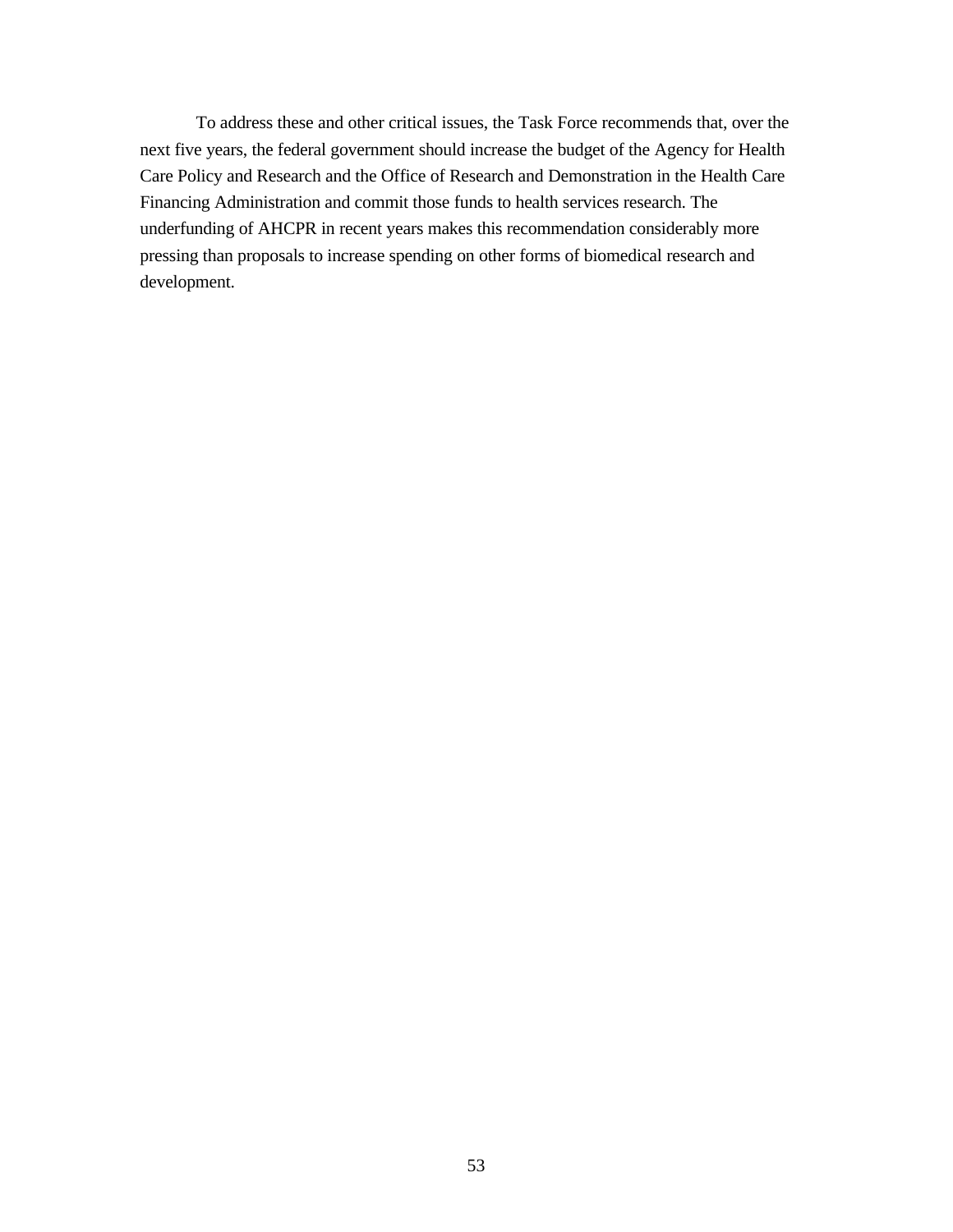#### **REFERENCES**

- 1. Office of Management and Budget and United States Government, *Budget of the United States Government,* U.S. Government Printing Office, 1998.
- 2. D. Malakoff and E. Marshal, "NIH Wins Big as Congress Lumps Together 8 Bills," *Science* 282, no. 23 (1998):558–560.
- 3. Commonwealth Fund Task Force on Academic Health Centers, *Leveling the Playing Field: Financing the Mission of Academic Health Centers,* The Commonwealth Fund, 1997.
- 4. E. Mansfield, "Academic Research and Industrial Innovation," *Research Policy* 20 (1991):1–12.
- 5. F. Narin, K. S. Hamilton, and D. Olivastro, "The Increasing Linkage Between U.S. Technology and Public Science," *Research Policy* 26, no. 3 (1997):317–330.
- 6. L. Zuker, M. R. Darby, and J. Armstrong, "Intellectual Capital and the Firm," working paper no. 4946, National Bureau of Economic Research, 1994.
- 7. Z. J. Acs, D. B. Audretsch, and M. P. Feldman, "Real Effects of Academic Research: Comment," *American Economic Review* 82, no. 1 (1992):363–365.
- 8. A. Jaffe, M. Tratjenberg, and R. Henderson, "Geographic Location of Knowledge Spillovers as Evidenced in Patent Citations," *Quarterly Journal of Economics* 108, no. 3 (1993):577–598.
- 9. A. Jaffe, "Real Effects of Academic Research," *American Economic Review* 79, no. 5 (1989):957–970.
- 10. M. P. Feldman and F. R. Lichtenberg, "The Impact of Organization of Publicly Funded Research and Development," 1997, available at http://gray.nber.org/papers/W6040.
- 11. Research!America, "Attitudes Toward Medical Research: A 1995 Nationwide Survey of the American Public," 1998, available at http://researchamerica.org/about/polls.html.
- 12. E. Mansfield, *Microeconomics: Theory and Applications* (New York: Nelson, 1970).
- 13. P. Passell, "The Tax Credit for Research and Development: Free Lunch?" *New York Times*, February 5, 1998.
- 14. U.S. Department of Health and Human Services and National Institutes of Health, *NIH Data Book,* 1994.
- 15. National Institutes of Health, *Extramural Trends: Fiscal Years 1985–1995,* 1996.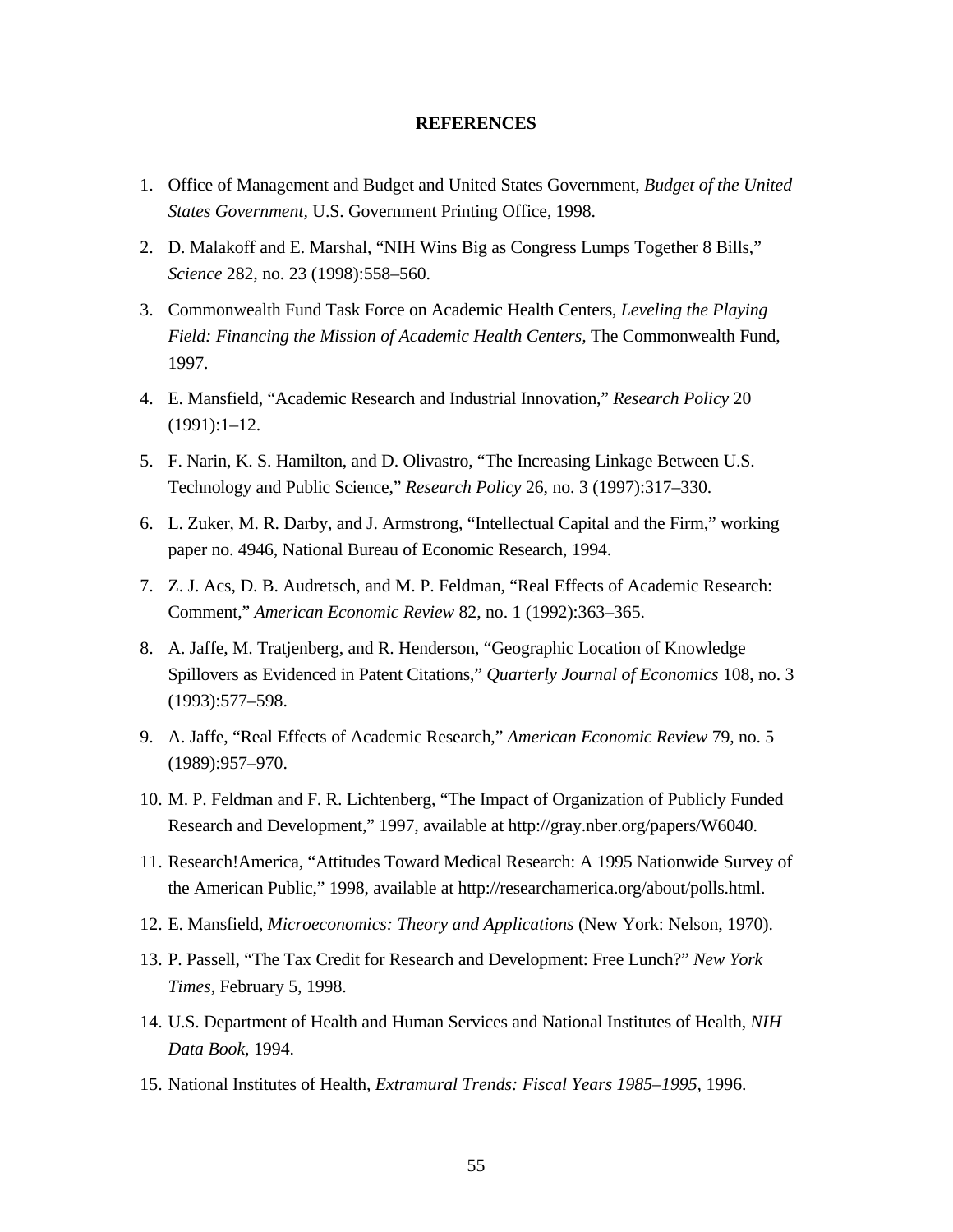- 16. N. A. Causino, D. Blumenthal, and D. Saglam, unpublished analysis conducted at the Institute for Health Policy, Massachusetts General Hospital/Partners HealthCare System, Inc., 1997.
- 17. J. Adams and Z. Griliches, "Research Productivity in a System of Universities," National Bureau of Economic Research, 1996.
- 18. Association of American Medical Colleges, *Report on Medical School Faculty Salaries, 1994–95,* 1995.
- 19. J. J. Cohen, "Financing Academic Medicine: Strengthening the Tangled Strands Before They Snap," *Academic Medicine* 72, no. 6 (1997):520.
- 20. D. Korn, Association of American Medical Colleges, personal communication, 1998.
- 21. Office of Management and Budget, "OMB Circular No. A-21, Revised April 26, 1996," available at http://www.whitehouse.gov/WH/EOP/OMB/hmtl/circulars/a021/ao21.html.
- 22. J. Y. Krakower, J. L. Ganem, and P. Jolly, "Review of U.S. Medical School Finances, 1994–1995," *Journal of the American Medical Association* 276, no. 9 (1996):720–724.
- 23. Department of Health and Human Services and HHS Working Group on the Costs of Research, "Management of Research Costs: Indirect Costs," 1991.
- 24. J. S. Weissman, D. Saglam, E.G. Campbell, N. Causino, and D. Blumenthal, "Market Forces and Unsponsored Research in Academic Health Centers," *Journal of the American Medical Association* 281, no. 12, (1999):1093–1098.
- 25. R. F. Jones and S. C. Sanderson, "Clinical Revenues Used to Support the Academic Mission of Medical Schools, 1992–93," *Academic Medicine* 71, no. 3 (1996):299–307.
- 26. National Science Foundation and Science Resources Division, *Science and Engineering Indicators—1995*, 1995.
- 27. H. N. Beaty et al., "Research Activities of Faculty in Academic Departments of Medicine," *Annals of Internal Medicine* 104, no. 1 (1986):90–97.
- 28. A. Borkowski, J. J. Berman, and G. W. Moore, "Research by Pathologists Not Funded by External Grant Agencies: A Success Story," *Modern Pathology* 5, no. 5 (1992):577–579.
- 29. A. Borkowski, J. J. Berman, and G. W. Moore, "Unfunded Pathology Research: Its Frequency and Success in the Scientific Literature," *Laboratory Investigation* 66 (1992):100A.
- 30. E. Moy et al., "Relationship Between National Institutes of Health Research Awards to U.S. Medical Schools and Managed Care Market Penetration," *Journal of the American Medical Association* 278, no. 3 (1997):217–221.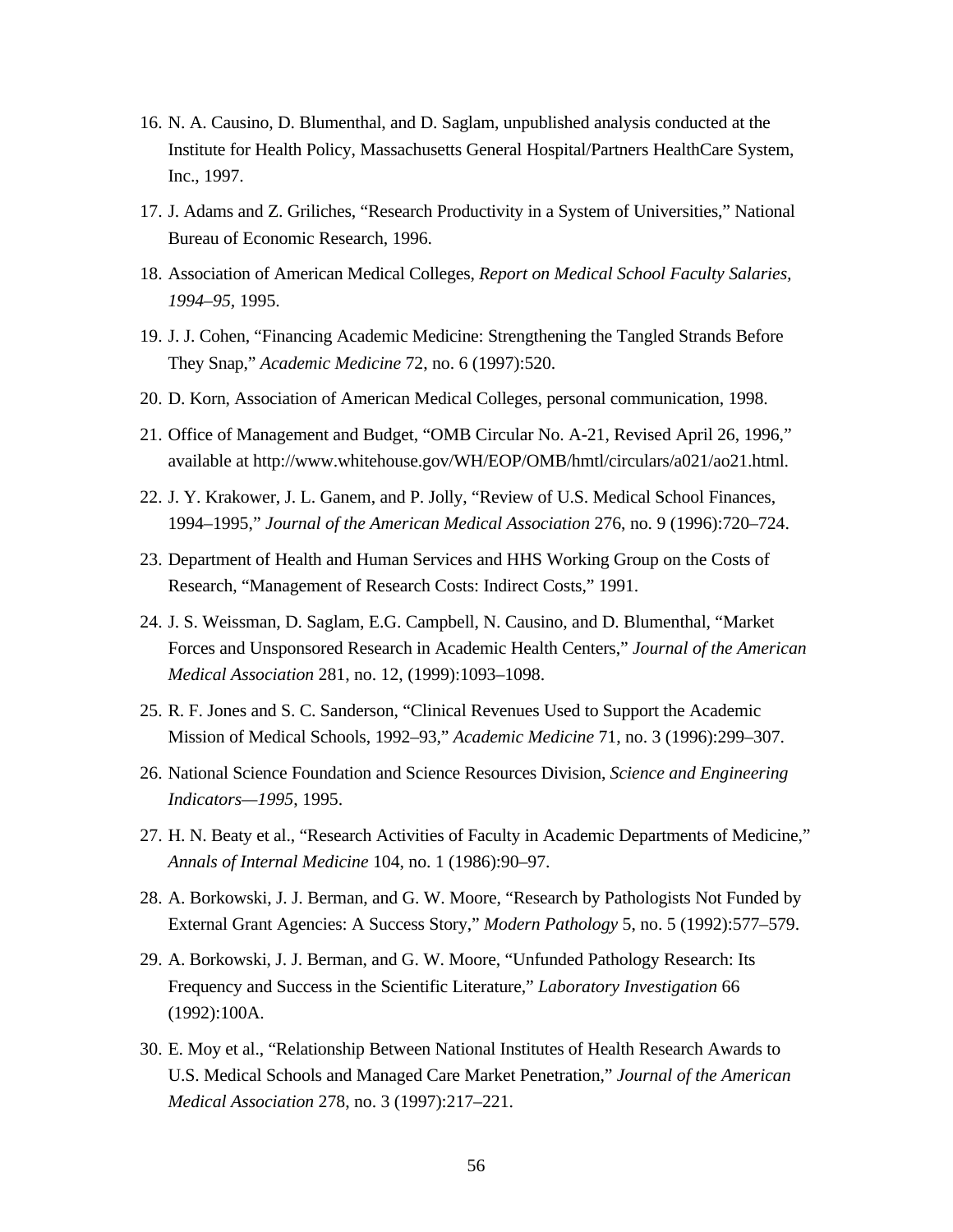- 31. E. G. Campbell, J. S. Weissman, and D. Blumenthal, "Relationship Between Market Competition and the Activities and Attitudes of Medical School Faculty," *Journal of the American Medical Association* 278, no. 3 (1997):222–226.
- 32. American Association of Health Plans, "Study Reveals That Health Plans Make Higher Payments to Teaching Hospitals," AAHP Policy Brief, April 14, 1997.
- 33. R. E. Mechanic and A. Dobson, "The Impact of Managed Care on Clinical Research: A Preliminary Investigation," *Health Affairs* 15, no. 3 (1996):72–89.
- 34. Deloitte and Touche, "The Balanced Budget Act of 1997, Public Law 105-33: Medicare and Medicaid Changes," 1997.
- 35. Prospective Payment Assessment Commission, "Medicare and the American Health Care System: Report to Congress, June 1997," 1997.
- 36. Association of American Medical Colleges, "Public COTH Member Hospitals Are at Financial Risk," fact sheet, 1998.
- 37. D. Blumenthal et al., "Participation of Life Science Faculty in Research Relationships with Industry," *New England Journal of Medicine* 335, no. 23 (1996):1734–1739.
- 38. National Institutes of Health, "The NIH Director's Panel on Clinical Research: Report of the Advisory Committee to the NIH Director," 1997.
- 39. Institute of Medicine, *Careers in Clinical Research* (Washington, D.C.: National Academy Press, 1994).
- 40. E. H. Ahrens, *The Crisis in Clinical Research* (New York: Oxford University Press, 1992).
- 41. G. Hughes, "CROs Under the Microscope," *Pharmaceutical Visions* 5, no. 1 (1998):45– 52.
- 42. Institute of Medicine, "Town Meeting: Clinical Research in the Public Interest," 1997.
- 43. CenterWatch, "Can Academic Centers Remake Themselves?" *CenterWatch* 2, no. 3 (1995):1–11.
- 44. University HealthSystem Consortium, *Perspectives on Clinical Research in Academic Health Centers*, 1995.
- 45. Office of the Inspector General, Department of Health and Human Services, "Institutional Review Boards: A Time for Reform," OEI-01-97-00193, 1998.
- 46. R. Pear, "Study Finds Risks to Patients in Drug Trials: Inspector General Calls Supervision of Review Boards Inadequate," *New York Times,* May 30, 1998.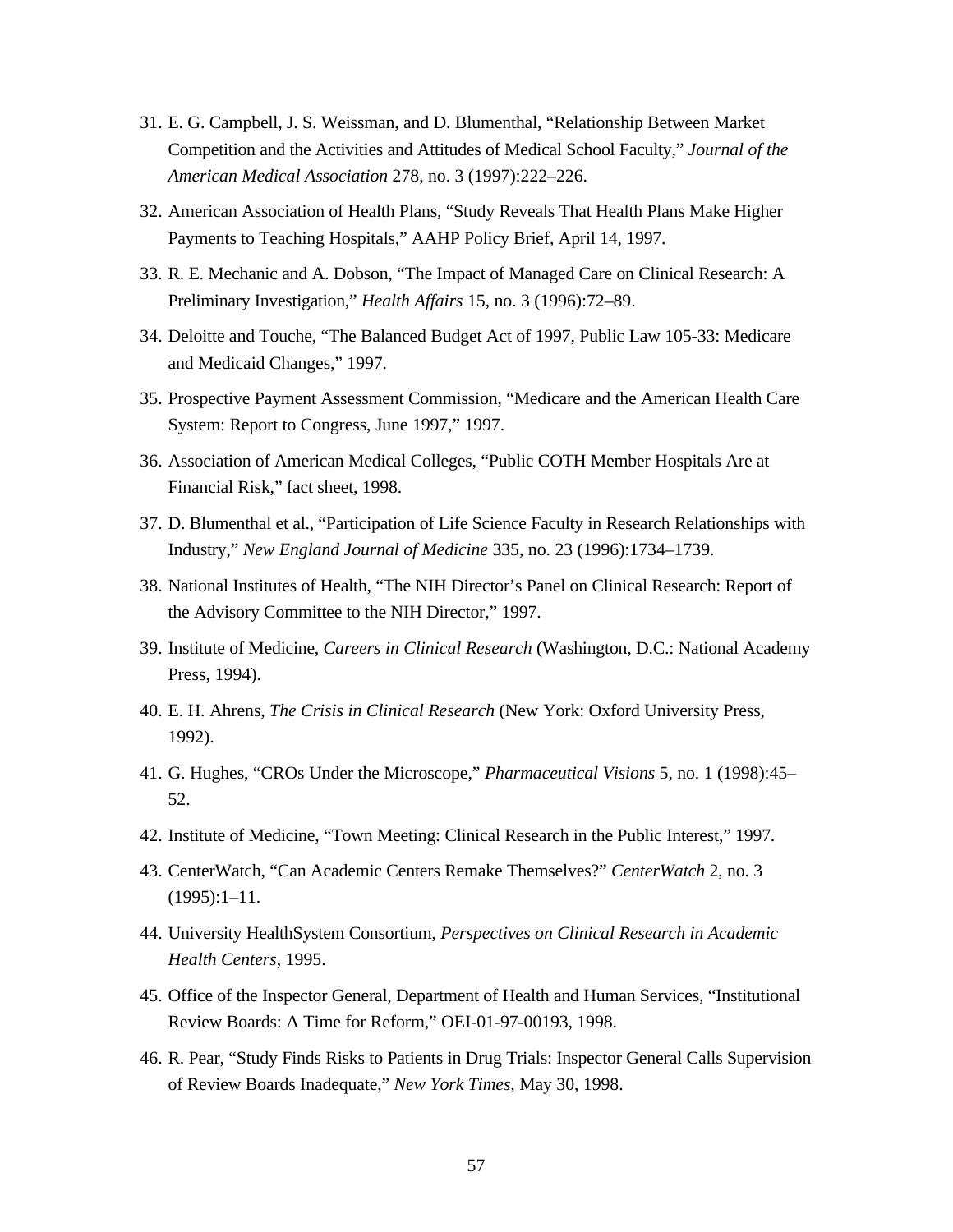- 47. Association of American Medical Colleges, "Trends in U.S. Medical School Applicants, Matriculants, Graduates," 1996.
- 48. S. W. Ammons, Jr., and D. E. Kelly, "Profile of the Graduate Student Population in U.S. Medical Schools," *Academic Medicine* 72, no. 9 (1997):820–830.
- 49. Association of American Medical Colleges, *AAMC Data Book: Statistical Information Related to Medical Education,* 1996.
- 50. National Institutes of Health, unpublished data received from F. Little, March 26, 1998.
- 51. J. Hadley, unpublished remarks made at "Biomedical Research and the Policy Agenda: The Policy Agenda," a forum sponsored by The Commonwealth Fund, Washington, DC, May 11, 1998.
- 52. National Institutes of Health, "Mentored Patient-Oriented Research Career Development Award," 1998, available at http://www.nih.gov/grants/guide/pa-files/PA-98-053.html.
- 53. National Institutes of Health, "Mid-Career Investigator Award in Patient-Oriented Research," 1998, available at http://www.nih.gov/grants/guide/pa-files/PA-98-053.html.
- 54. National Institutes of Health, "Clinical Research Curriculum Award," 1998, available at http://www.nih.gov/grants/guide/rfa-files/RFA-OD-98-007.html.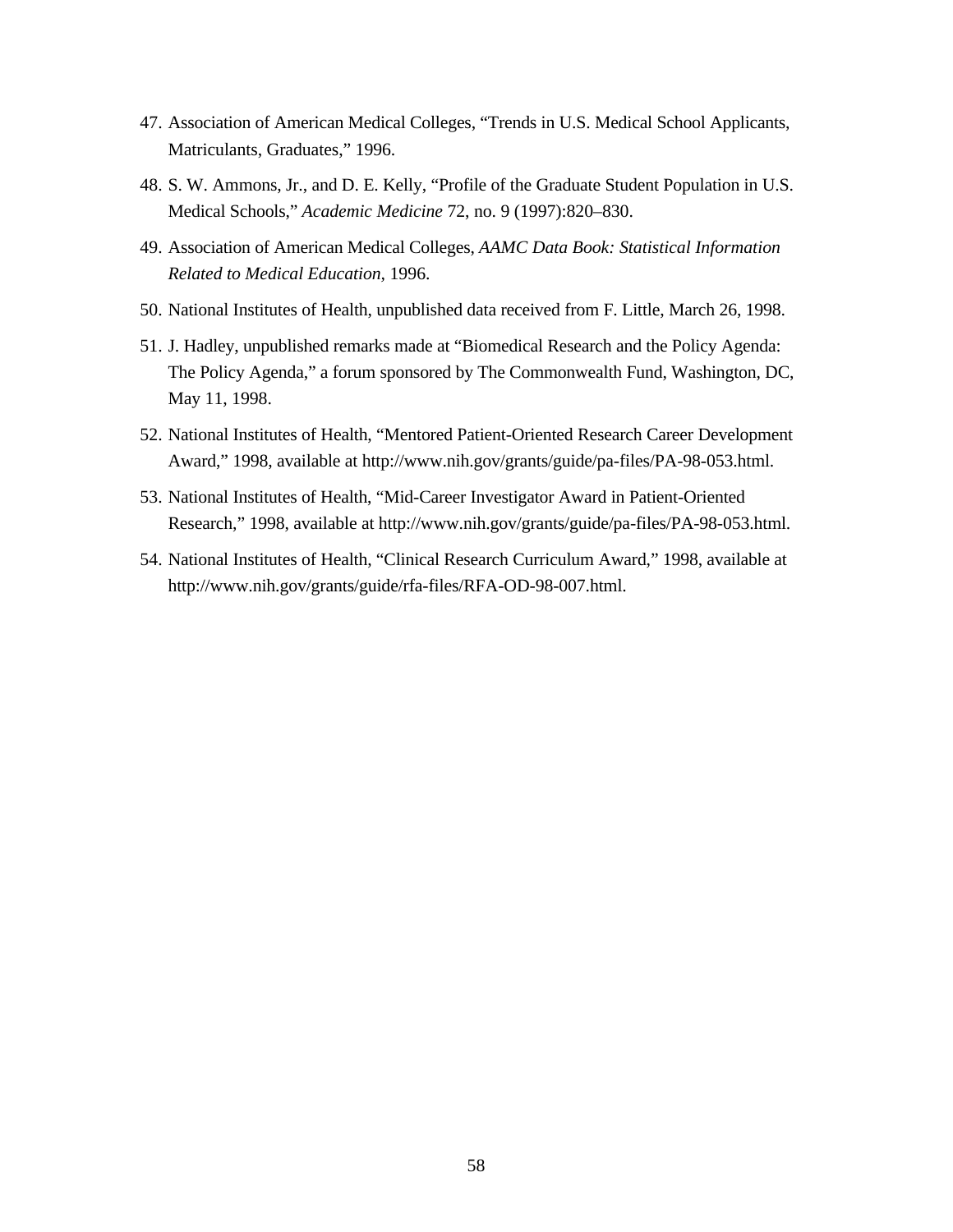# **APPENDIX. 1996 NIH APPROPRIATIONS TO AHCs**

### **Total NIH \$ 1996**

| Rank           | <b>Institution</b>                       | <b>Per Hospital</b> | Per AHC       | % of All<br><b>Awards</b> |
|----------------|------------------------------------------|---------------------|---------------|---------------------------|
| $\mathbf{1}$   | Harvard University                       | \$166,727,904       | \$533,946,181 | 7.35%                     |
|                | <b>Massachusetts General Hospital</b>    | \$109,955,960       |               |                           |
|                | Brigham and Women's Hospital             | \$99,967,195        |               |                           |
|                | Dana-Farber Cancer Institute             | \$56,620,062        |               |                           |
|                | Children's Hospital (Boston)             | \$47,877,311        |               |                           |
|                | Beth Israel Hospital (Boston)            | \$33,394,050        |               |                           |
|                | <b>New England Deaconess Hospital</b>    | \$10,833,047        |               |                           |
|                | Massachusetts Eye and Ear Infirmary      | \$8,570,652         |               |                           |
| $\mathfrak{2}$ | Johns Hopkins University                 | \$279,185,690       | \$294,751,299 | 4.06%                     |
|                | Kennedy Krieger                          | \$7,916,188         |               |                           |
|                | Johns Hopkins Bayview Medical Center     | \$7,649,421         |               |                           |
| $\mathfrak{Z}$ | University of Washington                 | \$212,281,915       | \$290,415,094 | 4.00%                     |
|                | Fred Hutchinson Cancer Research Center   | \$78,133,179        |               |                           |
| $\overline{4}$ | University of Pennsylvania               | \$186,727,955       | \$214,193,147 | 2.95%                     |
|                | Children's Hospital of Philadelphia      | \$26,315,007        |               |                           |
|                | Graduate Hospital (Philadelphia)         | \$1,150,185         |               |                           |
| 5              | University of California San Francisco   | \$212,877,232       | \$213,097,511 | 2.93%                     |
|                | San Francisco Gen Hosp Med Ctr           | \$220,279           |               |                           |
| 6              | <b>Washington University</b>             | \$172,774,071       | \$183,641,279 | 2.53%                     |
|                | <b>Barnes-Jewish Hospital</b>            | \$10,867,208        |               |                           |
| $\tau$         | University of Michigan                   | \$179,651,361       | \$179,651,361 | 2.47%                     |
| $\,8\,$        | University of California Los Angeles     | \$156,574,520       | \$177,358,442 | 2.44%                     |
|                | Harbor-UCLA Research & Educ Inst         | \$11,771,121        |               |                           |
|                | Cedars-Sinai Medical Center              | \$8,618,520         |               |                           |
|                | Olive View-UCLA Education and Res Inst   | \$394,281           |               |                           |
| 9              | <b>Yale University</b>                   | \$174,741,782       | \$174,741,782 | 2.40%                     |
| 10             | <b>Stanford University</b>               | \$153,205,664       | \$153,205,664 | 2.11%                     |
| 11             | University of Pittsburgh                 | \$136,204,607       | \$148,447,061 | 2.04%                     |
|                | Children's Hospital of Pittsburgh        | \$7,618,995         |               |                           |
|                | Magee-Women's Hospital                   | \$4,623,459         |               |                           |
| 12             | Duke University                          | \$143,358,921       | \$143,358,921 | 1.97%                     |
| 13             | University of North Carolina Chapel Hill | \$140,140,193       | \$140,140,193 | 1.93%                     |
| 14             | Columbia University New York             | \$137,815,335       | \$138,700,738 | 1.91%                     |
|                | Columbia Presbyterian Medical Center     | \$885,403           |               |                           |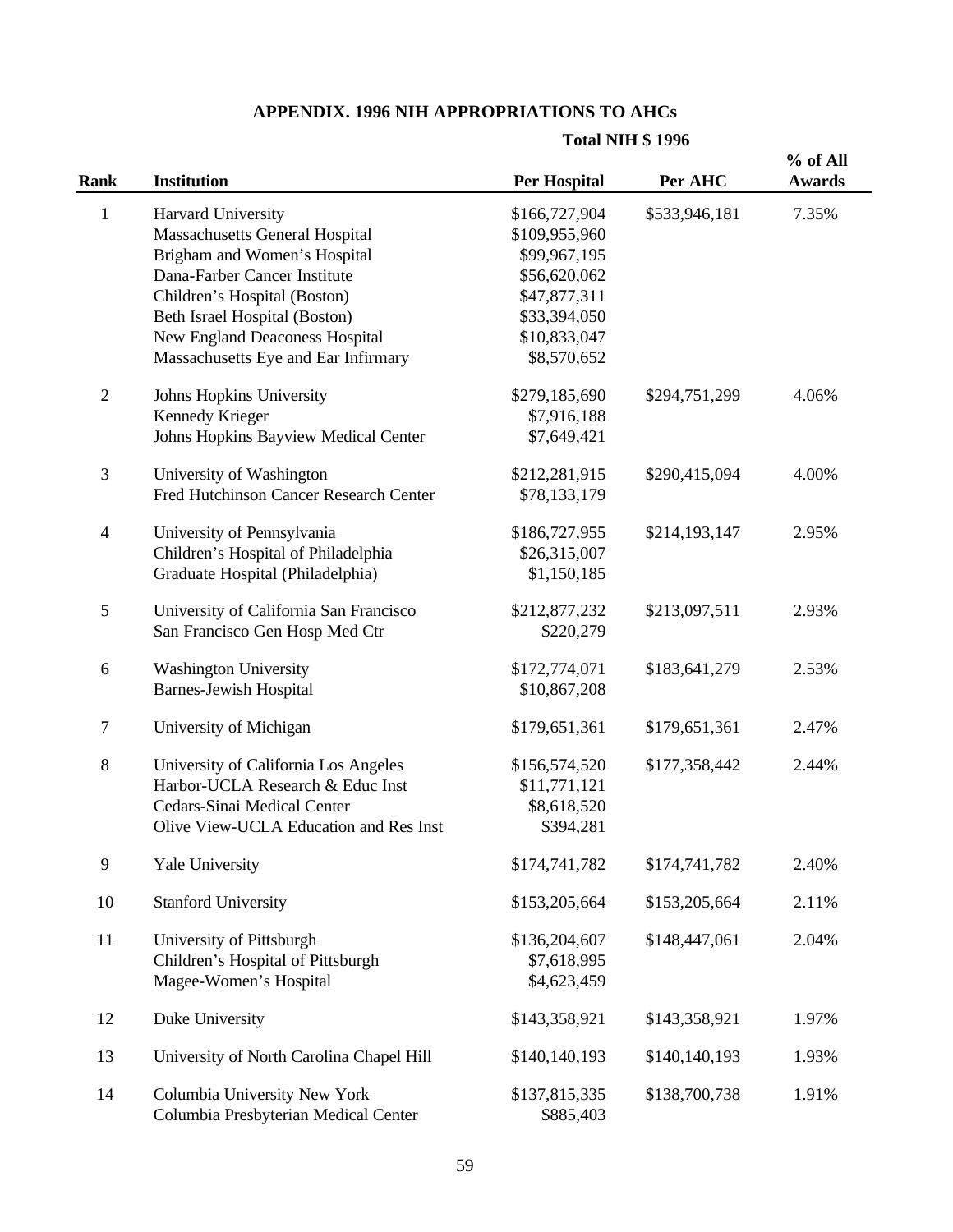|             |                                                               |                            |               | % of All      |
|-------------|---------------------------------------------------------------|----------------------------|---------------|---------------|
| <b>Rank</b> | <b>Institution</b>                                            | <b>Per Hospital</b>        | Per AHC       | <b>Awards</b> |
| 15          | University of California San Diego                            | \$135,469,556              | \$135,469,556 | 1.86%         |
| 16          | University of Minnesota                                       | \$131,077,595              | \$131,077,595 | 1.80%         |
| 17          | Case Western Reserve University<br>Mount Sinai Medical Center | \$124,180,639<br>\$100,556 | \$124,365,858 | 1.71%         |
|             | MetroHealth Center                                            | \$84,663                   |               |               |
| 18          | University of Wisconsin Madison                               | \$121,990,782              | \$121,990,782 | 1.68%         |
| 19          | University of Alabama at Birmingham                           | \$118,292,038              | \$118,292,038 | 1.63%         |
| 20          | <b>Cornell University</b>                                     | \$94,291,478               | \$103,870,805 | 1.43%         |
|             | North Shore University Hospital                               | \$4,807,269                |               |               |
|             | <b>Hospital for Special Surgery</b>                           | \$3,999,678                |               |               |
|             | Catholic Med Ctr Brooklyn Queens Nursing                      | \$772,380                  |               |               |
| 21          | University of Colorado Health Sciences Ctr                    | \$83,423,416               | \$102,154,755 | 1.41%         |
|             | National Jewish Center for Immun                              | \$18,562,702               |               |               |
|             | Children's Hospital (Denver)                                  | \$168,637                  |               |               |
| 22          | University of Southern California                             | \$91,642,586               | \$99,396,862  | 1.37%         |
|             | Children's Hospital of Los Angeles                            | \$7,754,276                |               |               |
| 23          | <b>Baylor College of Medicine</b>                             | \$90,895,535               | \$90,895,535  | 1.25%         |
| 24          | University of Chicago                                         | \$89,200,036               | \$89,200,036  | 1.23%         |
| 25          | Yeshiva University                                            | \$76,639,587               | \$88,342,179  | 1.22%         |
|             | Montefiore Medical Center (Bronx, NY)                         | \$10,524,013               |               |               |
|             | Bronx-Lebanon Hosp Ctr (Bronx, NY)                            | \$1,178,579                |               |               |
| 26          | Vanderbilt University                                         | \$87,150,662               | \$87,150,662  | 1.20%         |
| 27          | University of Iowa                                            | \$83,480,815               | \$83,480,815  | 1.15%         |
| 28          | <b>Boston University</b>                                      | \$69,918,952               | \$83,373,638  | 1.15%         |
|             | <b>Boston Medical Center Newton St Campus</b>                 | \$8,332,653                |               |               |
|             | <b>Boston Medical Center</b>                                  | \$5,122,033                |               |               |
| 29          | University of Texas SW Med Ctr/Dallas                         | \$82,900,672               | \$82,900,672  | 1.14%         |
| 30          | <b>Emory University</b>                                       | \$78,300,389               | \$78,300,389  | 1.08%         |
| 31          | Northwestern University                                       | \$68,165,506               | \$73,499,101  | 1.01%         |
|             | Children's Memorial Hospital (Chicago)                        | \$3,188,254                |               |               |
|             | Northwestern Memorial Hospital                                | \$1,075,855                |               |               |
|             | U.S. Dept/Vets Affairs Lakeside Med Ctr                       | \$337,393                  |               |               |
|             | Rehabilitation Institute Research Corp                        | \$732,093                  |               |               |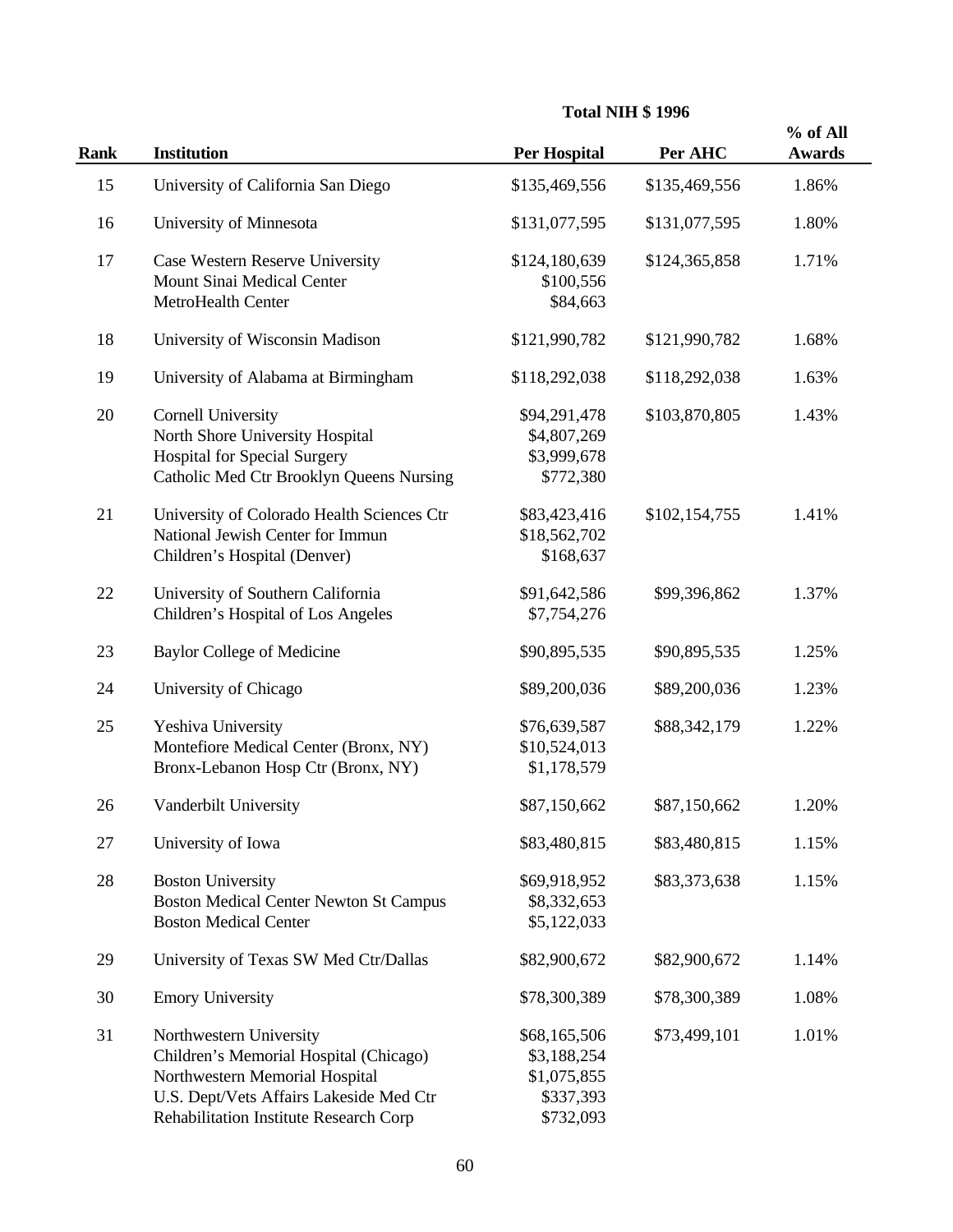|             |                                                                                                                            | <b>Total NIH \$1996</b>                                  |              |                           |
|-------------|----------------------------------------------------------------------------------------------------------------------------|----------------------------------------------------------|--------------|---------------------------|
| <b>Rank</b> | <b>Institution</b>                                                                                                         | <b>Per Hospital</b>                                      | Per AHC      | % of All<br><b>Awards</b> |
| 32          | New York University Medical Center                                                                                         | \$71,294,949                                             | \$71,294,949 | 0.98%                     |
| 33          | University of Rochester<br>Rochester General Hospital (NY)                                                                 | \$70,978,006<br>\$137,118                                | \$71,115,124 | 0.98%                     |
| 34          | Indiana University                                                                                                         | \$67,131,615                                             | \$67,131,615 | 0.92%                     |
| 35          | Mount Sinai School of Medicine<br>Beth Israel Medical Ctr (New York)                                                       | \$62,127,860<br>\$2,855,985                              | \$64,983,845 | 0.89%                     |
| 36          | University of Texas Health Sci Ctr Houston                                                                                 | \$63,809,470                                             | \$63,809,470 | 0.88%                     |
| 37          | University of Maryland Baltimore Prof School                                                                               | \$63,312,861                                             | \$63,312,861 | 0.87%                     |
| 38          | University of Utah<br>LDS Hospital                                                                                         | \$61,933,250<br>\$614,092                                | \$62,547,342 | 0.86%                     |
| 39          | Mayo Foundation                                                                                                            | \$60,604,497                                             | \$60,604,497 | 0.83%                     |
| 40          | <b>Tufts University</b><br>New England Medical Center<br>St. Elizabeth's Medical Center<br><b>Bay State Medical Center</b> | \$32,261,886<br>\$23,499,870<br>\$3,607,516<br>\$203,644 | \$59,572,916 | 0.82%                     |
| 41          | University of Virginia                                                                                                     | \$59,289,524                                             | \$59,289,524 | 0.82%                     |
| 42          | University of Miami<br>Mount Sinai-Miami                                                                                   | \$57,665,548<br>\$1,482,869                              | \$59,148,417 | 0.81%                     |
| 43          | Oregon Health Sciences University<br>Oregon Regional Primate Research Center                                               | \$44,092,225<br>\$13,814,704                             | \$57,906,929 | 0.80%                     |
| 44          | University of California Davis                                                                                             | \$57,047,488                                             | \$57,047,488 | 0.78%                     |
| 45          | Pennsylvania State University                                                                                              | \$55,995,949                                             | \$55,995,949 | 0.77%                     |
| 46          | University of Cincinnati<br>Children's Hospital Med Ctr (Cincinnati)<br>Good Samaritan Hospital (Cincinnati)               | \$38,449,540<br>\$17,008,192<br>\$49,136                 | \$55,506,868 | 0.76%                     |
| 47          | University of Massachusetts                                                                                                | \$55,294,182                                             | \$55,294,182 | 0.76%                     |
| 48          | University of Arizona                                                                                                      | \$53,161,090                                             | \$53,161,090 | 0.73%                     |
| 49          | <b>Wake Forest University</b>                                                                                              | \$52,110,226                                             | \$52,110,226 | 0.72%                     |
| 50          | University of Medicine and Dentistry of NJ<br>Kessler Institute for Rehabilitation<br>Hackensack Medical Center            | \$49,977,975<br>\$449,608<br>\$310,533                   | \$50,738,116 | 0.70%                     |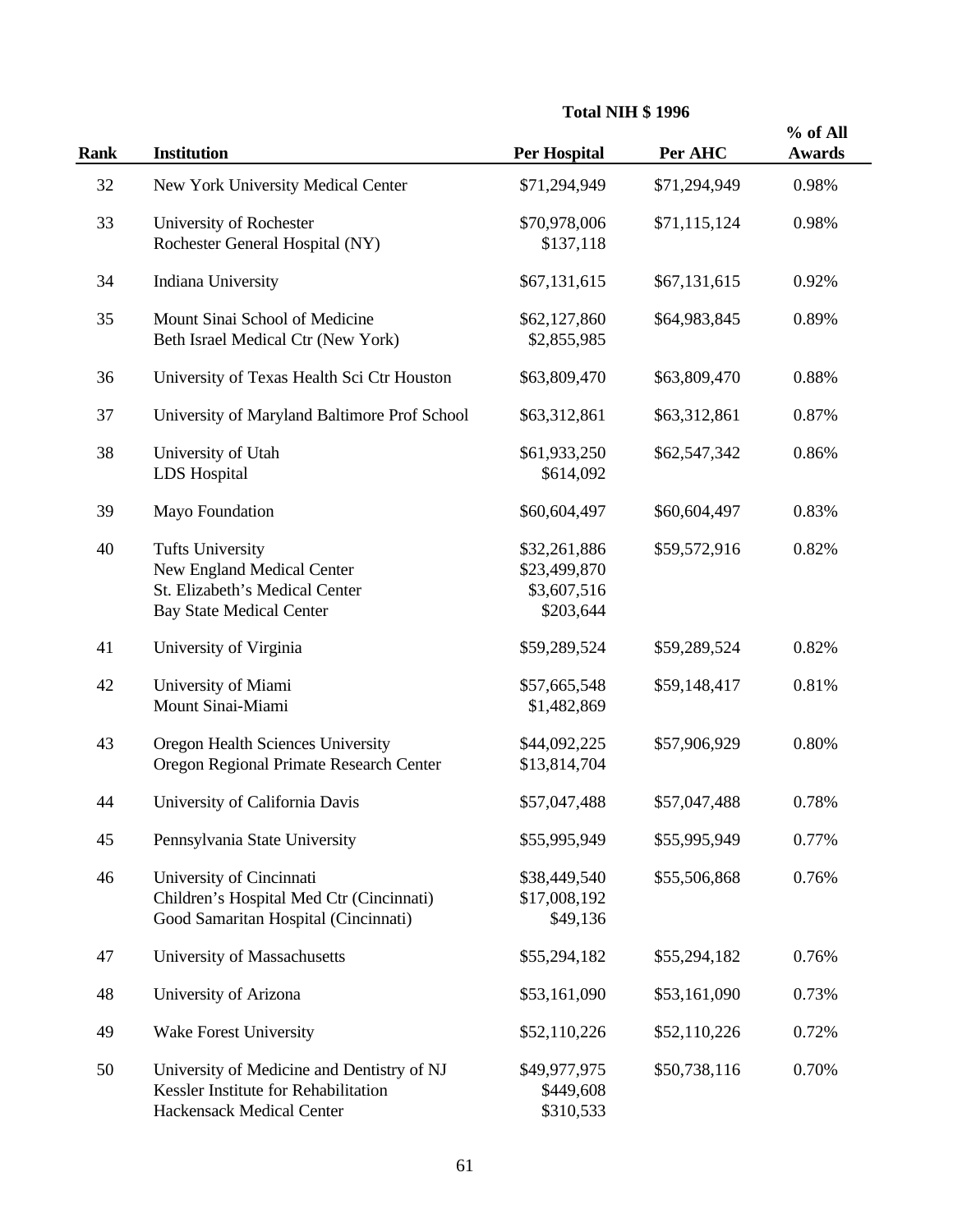|             |                                                                                                                                                                                                        | <b>Total NIH \$1996</b>                                                                                |              |                           |
|-------------|--------------------------------------------------------------------------------------------------------------------------------------------------------------------------------------------------------|--------------------------------------------------------------------------------------------------------|--------------|---------------------------|
| <b>Rank</b> | <b>Institution</b>                                                                                                                                                                                     | <b>Per Hospital</b>                                                                                    | Per AHC      | % of All<br><b>Awards</b> |
| 51          | Univ of Texas Health Sci Ctr San Antonio                                                                                                                                                               | \$50,733,995                                                                                           | \$50,733,995 | 0.70%                     |
| 52          | Thomas Jefferson University                                                                                                                                                                            | \$50,538,675                                                                                           | \$50,538,675 | 0.70%                     |
| 53          | Ohio State University<br>Children's Hospital Columbus                                                                                                                                                  | \$45,479,001<br>\$2,915,387                                                                            | \$48,394,388 | 0.67%                     |
| 54          | University of Tennessee Col of Med<br>St. Jude Children's Research Hospital                                                                                                                            | \$22,909,805<br>\$23,430,268                                                                           | \$46,340,073 | 0.64%                     |
| 55          | University of Florida                                                                                                                                                                                  | \$45,363,593                                                                                           | \$45,363,593 | 0.62%                     |
| 56          | <b>Wayne State University</b><br>Children's Hospital of Michigan<br>Sinai Hospital                                                                                                                     | \$44,900,118<br>\$373,000<br>\$47,178                                                                  | \$45,320,296 | 0.62%                     |
| 57          | <b>State University New York Stony Brook</b><br>Associated Univ-Brookhaven Nat Lab<br>Winthrop-University Hospital                                                                                     | \$41,284,730<br>\$3,914,636<br>\$221,854                                                               | \$45,421,220 | 0.62%                     |
| 58          | University of Illinois at Chicago                                                                                                                                                                      | \$43,792,526                                                                                           | \$43,792,526 | 0.60%                     |
| 59          | Georgetown University<br>District of Columbia Gen Hosp (Wash. DC)                                                                                                                                      | \$42,987,224<br>\$428,231                                                                              | \$43,415,455 | 0.60%                     |
| 60          | University of California Irvine                                                                                                                                                                        | \$42,782,158                                                                                           | \$42,782,158 | 0.59%                     |
| 61          | Virginia Commonwealth University                                                                                                                                                                       | \$39,758,179                                                                                           | \$39,758,179 | 0.55%                     |
| 62          | University of Texas Medical Br Galveston                                                                                                                                                               | \$38,423,580                                                                                           | \$38,423,580 | 0.53%                     |
| 63          | Med Col of Pennsylvania/Hahnemann Univ<br>Allegheny-Singer Research Institute<br>Allegheny General Hospital (Pittsburgh)                                                                               | \$24,141,791<br>\$13,730,813<br>\$418,883                                                              | \$38,291,487 | 0.53%                     |
| 64          | Dartmouth College                                                                                                                                                                                      | \$35,956,117                                                                                           | \$35,956,117 | 0.49%                     |
| 65          | <b>Brown University</b><br>Rhode Island Hospital<br>Miriam Hospital<br><b>Roger Williams Hospital</b><br>Women and Infants Hospital-Rhode Island<br><b>Butler Hospital</b><br><b>Memorial Hospital</b> | \$19,172,389<br>\$7,709,219<br>\$2,795,254<br>\$1,681,473<br>\$1,378,938<br>\$1,259,678<br>\$1,023,697 | \$35,020,648 | 0.48%                     |
| 66          | University of Kentucky                                                                                                                                                                                 | \$34,428,275                                                                                           | \$34,428,275 | 0.47%                     |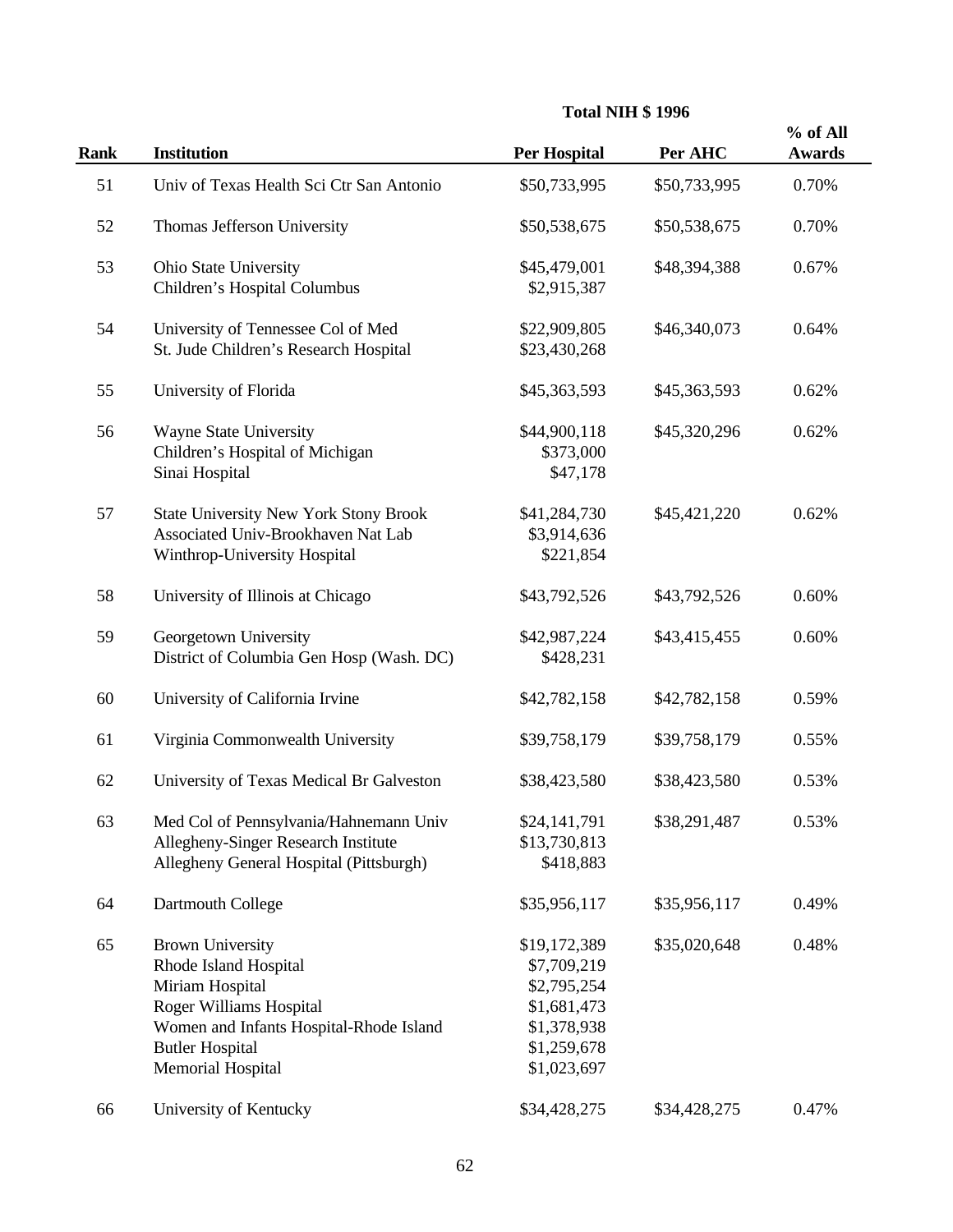|             |                                                                                                               | <b>Total NIH \$1996</b>                  |              |                           |
|-------------|---------------------------------------------------------------------------------------------------------------|------------------------------------------|--------------|---------------------------|
| <b>Rank</b> | <b>Institution</b>                                                                                            | <b>Per Hospital</b>                      | Per AHC      | % of All<br><b>Awards</b> |
| 67          | Medical College of Wisconsin                                                                                  | \$34,133,766                             | \$34,133,766 | 0.47%                     |
| 68          | University of Connecticut<br>St. Francis Hospital/Med Ctr (Hartford, CT)<br>Hartford Hospital                 | \$31,386,301<br>\$634,687<br>\$70,584    | \$32,091,572 | 0.44%                     |
| 69          | University of Kansas                                                                                          | \$30,558,512                             | \$30,558,512 | 0.42%                     |
| 70          | George Washington University<br>Children's National Medical Center                                            | \$23,565,458<br>\$6,035,804              | \$29,601,262 | 0.41%                     |
| 71          | <b>Tulane University</b>                                                                                      | \$26,068,417                             | \$26,068,417 | 0.36%                     |
| 72          | Medical University of South Carolina                                                                          | \$25,396,757                             | \$25,396,757 | 0.35%                     |
| 73          | University of Vermont                                                                                         | \$24,965,756                             | \$24,965,756 | 0.34%                     |
| 74          | State University of New York at Buffalo                                                                       | \$24,602,128                             | \$24,602,128 | 0.34%                     |
| 75          | <b>Rush University</b><br>Rush-Presbyterian-St. Luke's Med Ctr                                                | \$689,318<br>\$21,521,497                | \$22,210,815 | 0.31%                     |
| 76          | University of New Mexico                                                                                      | \$21,014,803                             | \$21,014,803 | 0.29%                     |
| 77          | Louisiana State U Sch of Med                                                                                  | \$20,850,352                             | \$20,850,352 | 0.29%                     |
| 78          | <b>Temple University</b>                                                                                      | \$20,577,828                             | \$20,577,828 | 0.28%                     |
| 79          | University of Arkansas<br>Arkansas Children's Hospital (Little Rock)<br>Arkansas Children's Hospital Res Inst | \$19,004,571<br>\$1,051,228<br>\$122,431 | \$20,178,230 | 0.28%                     |
| 80          | University of Missouri                                                                                        | \$20,049,823                             | \$20,049,823 | 0.28%                     |
| 81          | St. Louis University                                                                                          | \$20,044,049                             | \$20,044,049 | 0.28%                     |
| 82          | Michigan State University                                                                                     | \$19,498,760                             | \$19,498,760 | 0.27%                     |
| 83          | University of Oklahoma                                                                                        | \$18,920,256                             | \$18,920,256 | 0.26%                     |
| 84          | SUNY Hlt Sci Ctr Brooklyn Col of Med                                                                          | \$18,277,712                             | \$18,277,712 | 0.25%                     |
| 85          | Northeastern Ohio Universities Col Med<br>Children's Hospital Medical Center                                  | \$968,460<br>\$17,008,192                | \$17,976,652 | 0.25%                     |
| 86          | University of Puerto Rico                                                                                     | \$17,401,935                             | \$17,401,935 | 0.24%                     |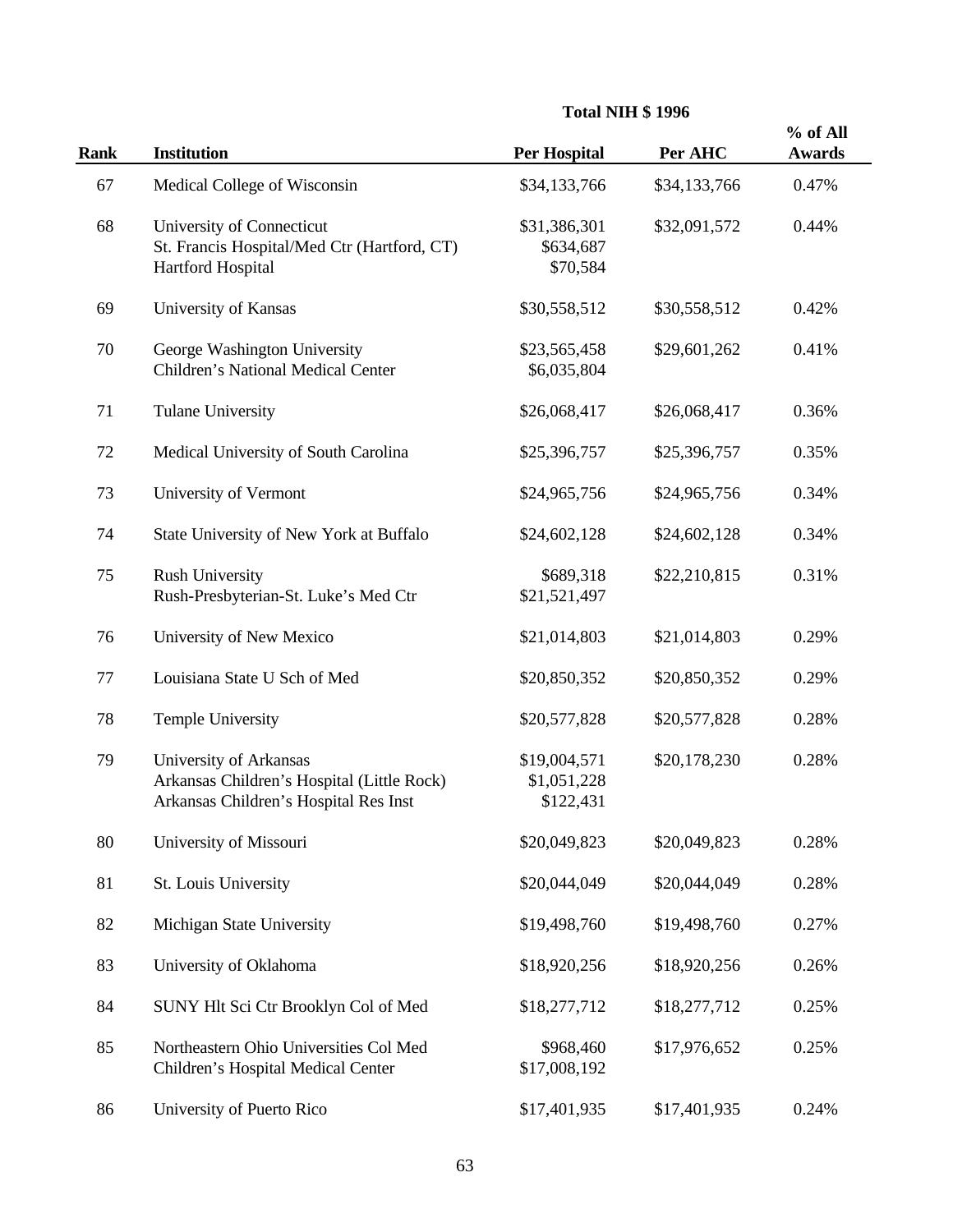| <b>Total NIH \$1996</b> |  |  |  |
|-------------------------|--|--|--|
|-------------------------|--|--|--|

| <b>Rank</b> | Institution                                                                                                       | <b>Per Hospital</b>                   | Per AHC      | % of All<br><b>Awards</b> |
|-------------|-------------------------------------------------------------------------------------------------------------------|---------------------------------------|--------------|---------------------------|
| 87          | Univ of Hawaii at Manoa<br>Kapiolani Medical Center Women/Children                                                | \$15,816,904<br>\$498,628             | \$16,315,532 | 0.22%                     |
| 88          | Texas A&M University Health Science Ctr<br>Scott and White Memorial Hospital<br><b>VA Medical Center</b>          | \$14,699,317<br>\$71,859<br>\$49,862  | \$14,821,038 | 0.20%                     |
| 89          | University of Nebraska Medical Center<br>University of Nebraska                                                   | \$14,619,765<br>\$113,374             | \$14,733,139 | 0.20%                     |
| 90          | Louisiana State Univ New Orleans<br>Louisiana State Univ Med Ctr New Orleans<br>Children's Hospital (New Orleans) | \$96,150<br>\$13,556,147<br>\$206,300 | \$13,858,597 | 0.19%                     |
| 91          | Loyola University of Chicago                                                                                      | \$12,868,744                          | \$12,868,744 | 0.18%                     |
| 92          | Medical College of Georgia                                                                                        | \$11,257,735                          | \$11,257,735 | 0.15%                     |
| 93          | <b>Howard University</b>                                                                                          | \$10,412,662                          | \$10,412,662 | 0.14%                     |
| 94          | New York Medical College                                                                                          | \$10,146,223                          | \$10,146,223 | 0.14%                     |
| 95          | <b>Meharry Medical College</b>                                                                                    | \$10,170,265                          | \$10,170,265 | 0.14%                     |
| 96          | Morehouse School of Medicine                                                                                      | \$9,194,232                           | \$9,194,232  | 0.13%                     |
| 97          | Health Science Center at Syracuse                                                                                 | \$8,976,209                           | \$8,976,209  | 0.12%                     |
| 98          | University of Mississippi                                                                                         | \$8,809,019                           | \$8,809,019  | 0.12%                     |
| 99          | University of South Alabama                                                                                       | \$7,978,811                           | \$7,978,811  | 0.11%                     |
| 100         | University of South Florida                                                                                       | \$7,914,792                           | \$7,914,792  | 0.11%                     |
| 101         | Louisiana State Univ Med Ctr                                                                                      | \$7,558,568                           | \$7,558,568  | 0.10%                     |
| 102         | Medical College of Ohio at Toledo                                                                                 | \$7,469,135                           | \$7,469,135  | 0.10%                     |
| 103         | University of Louisville                                                                                          | \$6,867,073                           | \$6,867,073  | 0.09%                     |
| 104         | University of Nevada Reno                                                                                         | \$6,026,433                           | \$6,026,433  | 0.08%                     |
| 105         | University of South Carolina<br>Richland Memorial Hospital (Columbia, SC)                                         | \$5,251,876<br>\$553,670              | \$5,805,546  | 0.08%                     |
| 106         | Charles R. Drew University of Med & Sci                                                                           | \$5,762,903                           | \$5,762,903  | 0.08%                     |